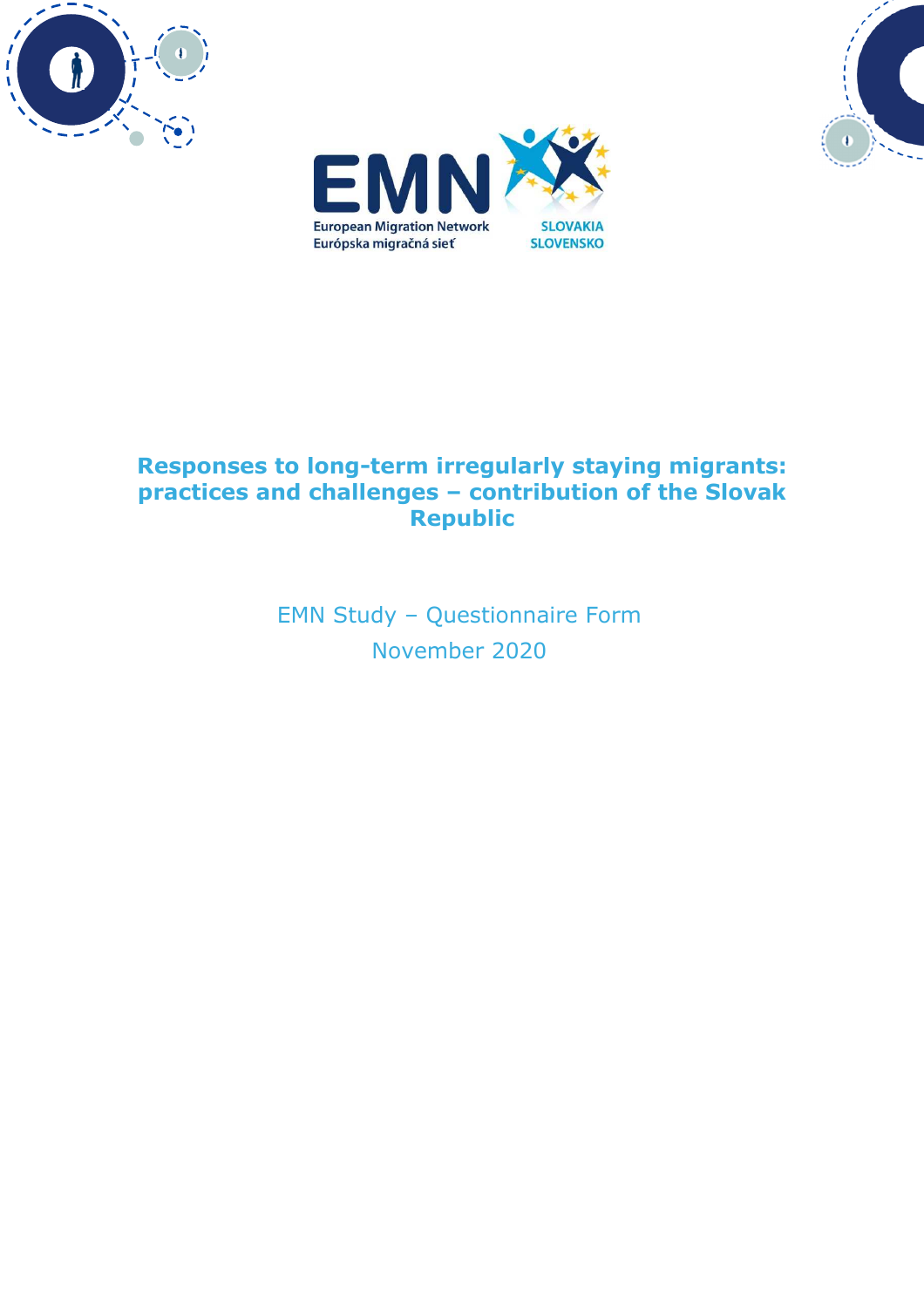

This study was prepared within the activities of the European Migration Network (EMN) which provides upto-date, objective, reliable and comparable information on migration and asylum in order to support policymaking in EU and its Member States. EMN is funded by the European Union and the Ministry of Interior of the Slovak Republic.

EMN activities are focused on topics related to migration of third-country nationals. The activities are implemented through national contact points in all EU Member States and Norway in coordination with the European Commission (Directorate-General for Migration and Home Affairs).

Elaboration of the study was conducted by the International Organization for Migration (IOM) Bratislava as the coordinator of the EMN National Contact Point for the Slovak Republic. The Slovak EMN National Contact Point comprises of the Ministry of Interior of the Slovak Republic (the Bureau of Border and Foreign Police of the Police Force Presidium, the Migration Office, the Department of Foreign and European Affairs of the Office of the Minister of Interior), the Ministry of Labour, Social Affairs and Family of the Slovak Republic (the Department of International Relations and European Affairs), the Statistical Office of the Slovak Republic (the Section of Social Statistics and Demography) and IOM.

This study – in the form of questionnaire - was produced with the financial assistance by the European Union. The views expressed herein can in no way be taken to reflect the official opinion of the European Union. Equally, the opinions presented herein do not necessarily represent the opinions of the Government of the Slovak Republic or of the IOM.

Elaborated by (in alphabetical order): Andrea Pracros Girmanová, Natália Ulrichová

Except for the questionnaire specification, the text of the study is an unofficial translation prepared by IOM Bratislava as the coordinator of the EMN National Contact Point for the Slovak Republic provided for reference only. In the event of any ambiguity about the meaning of certain translated terms or of any discrepancy between the Slovak version and the translation, the Slovak version shall prevail. Users are advised to consult the original Slovak language version of the study.

 National Contact Point of the European Migration Network for the Slovak Republic International Organization for Migration (IOM) – Office in the Slovak Republic. Address: Grösslingová 35, 811 09 Bratislava, Slovakia E-mail: ncpslovakia@iom.int Tel.: +421 2 52 62 33 35 Web: www.emn.sk, www.ec.europa.eu/emn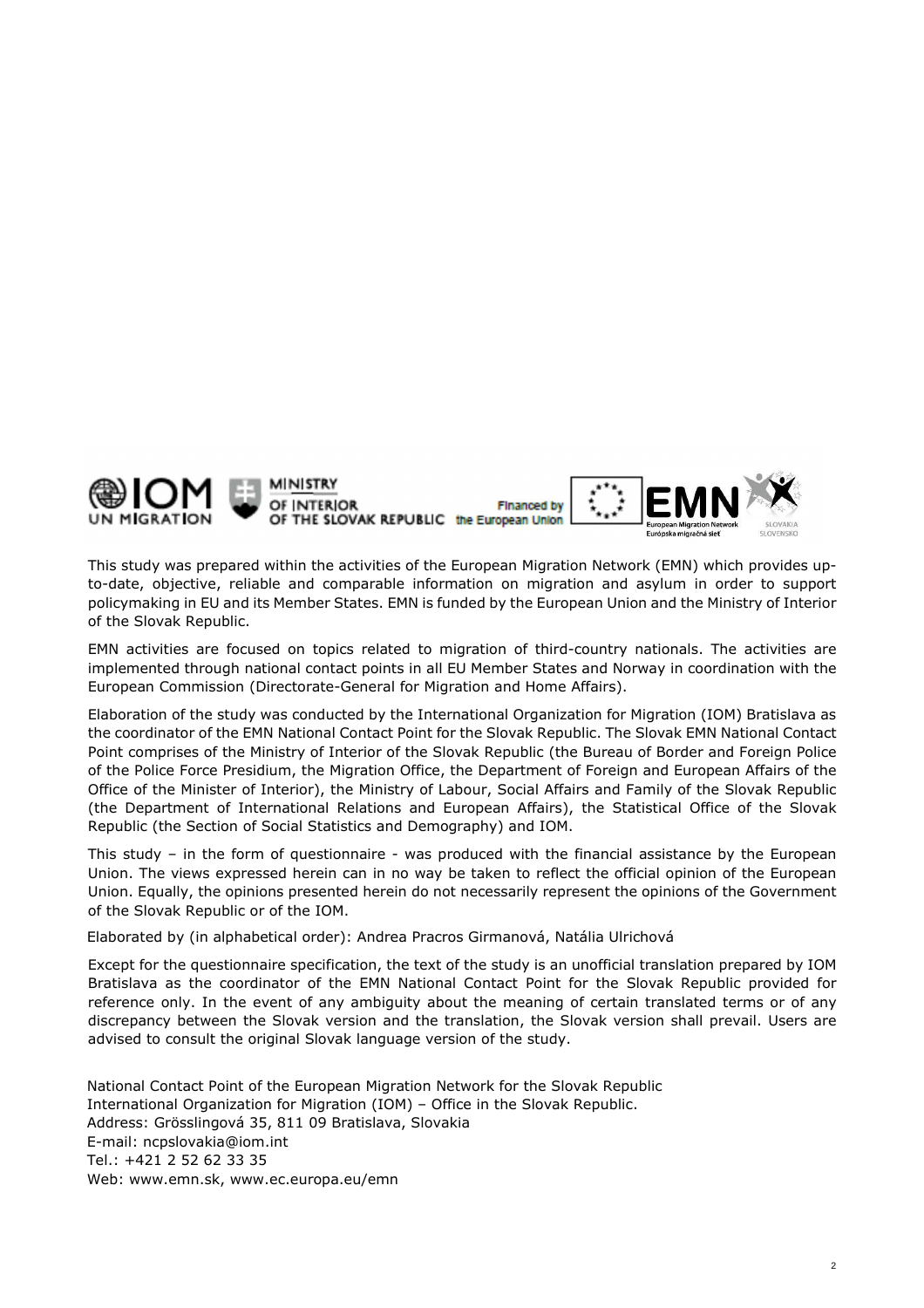## Preface

The aim of the study is to provide an overview of existing policies in EU Member States and Norway towards third-country nationals in a prolonged situation of illegal stay in a given country. The study also aims to explore the responses and approaches to bring such situations to an end both by central and local authorities, and to mitigate the social consequences for the affected third-country nationals. The measures may include the provision of basic services or support, indirect measures supporting the return to the country of origin or another third country as well as steps to legalize the residence of these third-country nationals.

The study covers the period between 2015 and October 2020.

Target group of the study are long-term irregular migrants in a situation of protracted illegal stay, specifically:

- third-country nationals subject to a return decision and whose return, despite the return decision becoming final, was not enforced or was postponed for legal (non-refoulement principle, medical or humanitarian reasons) or other practical reasons (e.g. non-cooperation on the part of the person concerned or of the country of origin or other administrative reasons), and
- third-country nationals who do not or no longer fulfil conditions for entry and stay in the territory of a State (as set out in the Schengen Borders Code (Regulation (EU) 2016/399) or other conditions for entry, stay or residence in that EU Member State), and who were not issued a return decision because they were unknown to the authorities.

The methodological approach to the preparation of this study, the contribution of the Slovak Republic (SR), is based mostly on secondary resources, especially on legislative and informational documents related to this topic. Documents from and structured interviews with the Bureau of the Border and Foreign Police of the Police Force Presidium (BBFP PFP), Slovak Humanitarian Council (SHC), Human Rights League (HRL) and International Organization for Migration (IOM) in the SR were an important source of information and statistical data. Answers to questionnaire/e-mail questions by the following involved state and non-state national, regional or local level authorities or institutions were a valuable source of information: Ministry of Labour, Social Affairs and Family of the SR (MoLSAF SR), Ministry, Ministry of Education, Science, Research and Sport of the SR, Centre for Legal Aid, Office of the Public Defender of Rights, Association of Selfgoverning Regions SK8<sup>1</sup>, Bratislava Self-Governing Region, City of Banská Bystrica, Centre for the Research of Ethnicity and Culture, and Mareena civic association.

Based on the questionnaires from each EU Member State and Norway, the European Commission prepares a synthesis report covering the main findings. The questionnaire form of the study from the Slovak Republic in Slovak and English language (and later on the synthesis report) are available on the Slovak EMN National Contact Point website www.emn.sk.

 $<sup>1</sup>$  SK8 is a voluntary, interest and independent association of SR self-governing regions.</sup>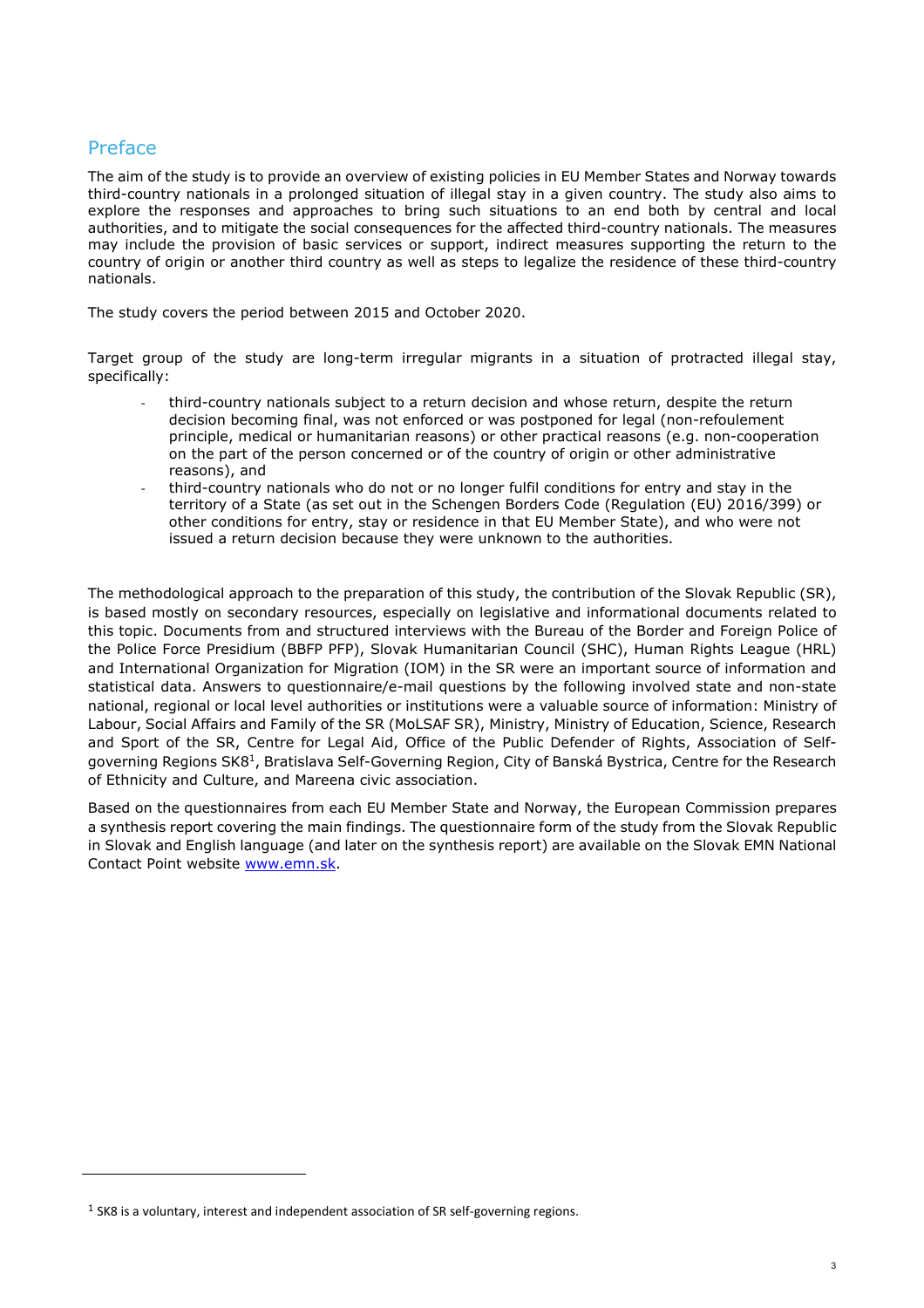## List of abbreviations

**AVR –** Assisted Voluntary Return Programme **AVRR** - Assisted Voluntary Return and Reintegration Programme **BBFP PFP** - Bureau of Border and Foreign Police of the Police Force Presidium **CLA** – Centre for Legal Aid **Coll.** – Collection of Laws **EC** – European Commission **EMN** – European Migration Network **EU** – European Union **HRL** – Human Rights League **IOM** –International Organization for Migration **MIC** – Migration Information Centre **MoI SR –** Ministry of Interior of the Slovak Republic **MoLSAF SR** – Ministry of Labour, Social Affairs and Family of the Slovak Republic **MS –** EU Member State **NA** – not applicable/not available **NGO** – non-governmental organisation **PDCF** - Police Detention Centre for Foreigners **SHC –** Slovak Humanitarian Council **SR** – Slovak Republic **TCN** – third country national(s) **UAM(s)** – unaccompanied minor(s)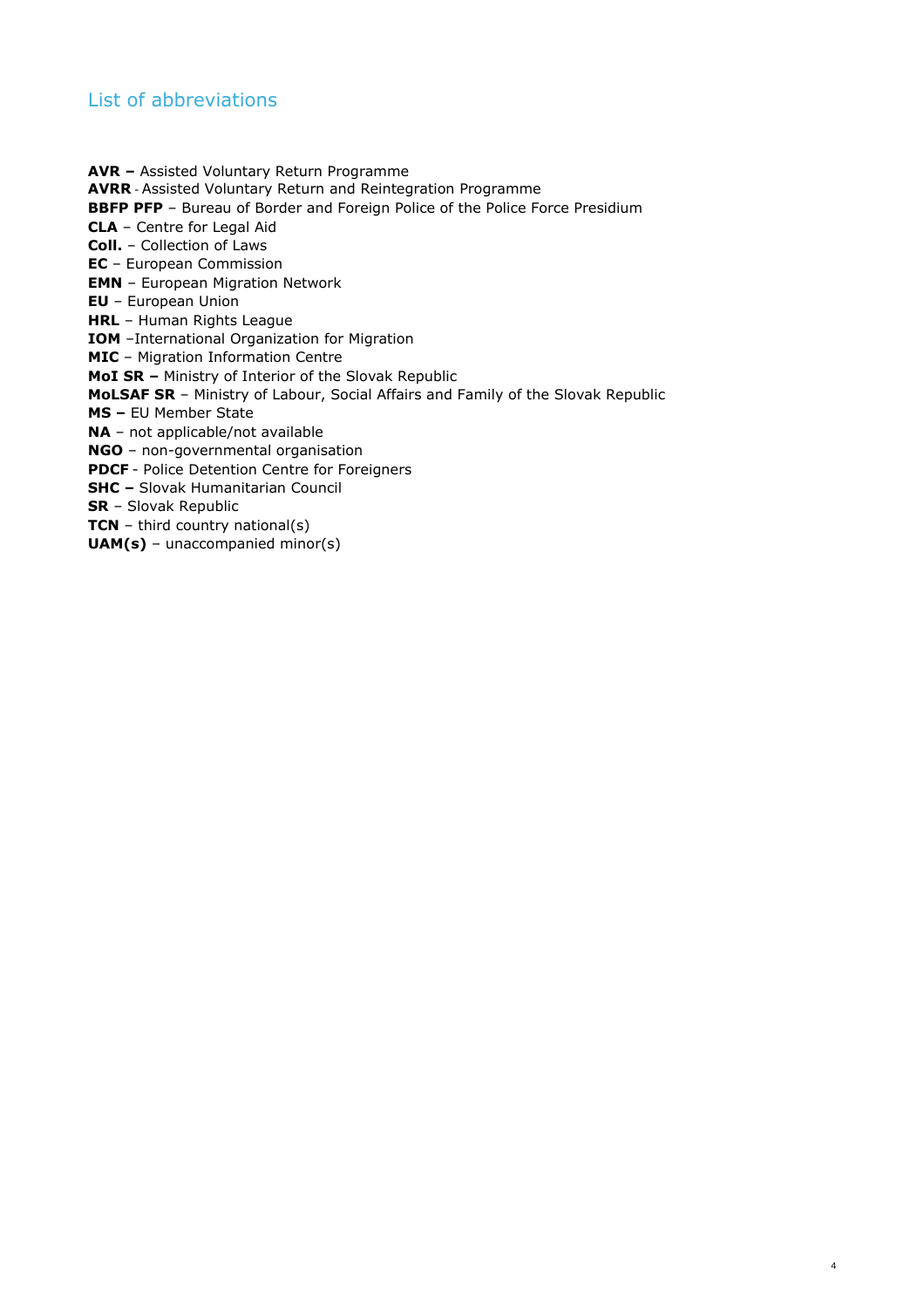## **Summary**

The "Responses to Long-Term Irregularly Staying Migrants: Practices and Challenges" study by the European Migration Network (EMN) was chosen by the EMN Steering Board to be a part of the 2020 working programme. Each EU Member State and Norway drafts its own study based on a common specification – the questions below.

This questionnaire form of the study has five chapters.

The first chapter covers the information on basic legislation and political documents governing irregular migration in the SR. The chapter contains the definitions of basic categories of irregular migrants in the SR based on relevant legislation and administrative practice while the Act No. 404/2011 Coll. on Residence of Foreigners and on changes and amendments to some acts, as amended (hereinafter Act on Residence of Foreigners) and BBFP PFP internal documents are the basic documents. It also describes the possibilities of obtaining various types of documents / residence permits or certificates if a TCN was issued a decision on return and it was not possible to enforce it due to practical or legal obstacles. In the SR, the possibilities of issuing documents / residence permits or certificates to TCNs are not dependent on the type of obstacle of return. In this context it is also necessary to clarify that based on the Act on Residence of Foreigners the term "decision on return" is not used in the SR but "decision on administrative expulsion" is used instead. In the case of this study and in compliance with its specifications we will use both the "decision on return" and "decision on administrative expulsion" as synonyms.

The first chapter also maps the discussions which were led about irregular migration whether on national, regional or local level with the view to define policies or adopt legislation as well as within non-governmental sector and in media. In the SR, irregular migration is not a prominent topic in such debates. Apart from the IOM, only several non-governmental organizations are interested in it. On political level it is present only during the adoption of legislation. There are neither important studies nor research studies on this topic in the SR.

Chapter 2 describes various types of services such as accommodation, access to healthcare, social assistance, employment, education and legal aid, which can be provided to long-term irregularly staying migrants based on the type of permit or status granted to them. In the Slovak context, it is important to distinguish whether a TCN who was issued a return decision is placed in a Police Detention Centre for Foreigners (PDCF) or is not detained, i.e. they were issued a so called 'remaining' status, or if they have no status since they are unknown to relevant authorities. In principle, however, long-term irregular migrants have only a very limited, or non-existent, access to services, since the checking of legality of residence is a prerequisite for the provision of most of the services or they are conditioned by the existence of valid documents, which puts them in an extremely vulnerable situation. The only exception to this is legal aid, which long-term irregular migrants can access under the same conditions as Slovak nationals. Access to services further improves for TCNs when they are granted tolerated residence or in exceptional cases permanent residence. Services provided to long-term irregularly staying migrants are mainly covered by the state at the central level (in case of the migrants' placement in a PDCF) or by NGOs. Local and regional authorities provide almost no services to irregular migrants.

As the issue of irregular migration is not a flagship topic at a regional or local level, cooperation in this field is very rare. Mostly, it takes the form of ad-hoc guidance meetings of central and local authorities. Chapter 2 provides more details on this.

The third chapter of the study provides an overview of possible regularisation measures as well as measures related to enforcing return and preventing irregular migration. In the SR, the very setup of legislative options for irregular migrants and related very limited access to basic services put the irregular migrants into a very vulnerable position when return seems the best and easiest solution to their status. In the SR, there are no regularisation programmes which would change status of longterm irregular migrants. The situation due to the coronavirus pandemic did not bring any changes to this policy and overall setup. TCNs more or less faced restrictions equal to those for the citizens of the SR. More information can be found in the third chapter.

The fourth chapter describes the challenges and future measures for the status of long-term irregular migrants. The measures are described also in the coronavirus pandemic context. In the SR, the following were identified as the biggest challenges: the exchange of information between state and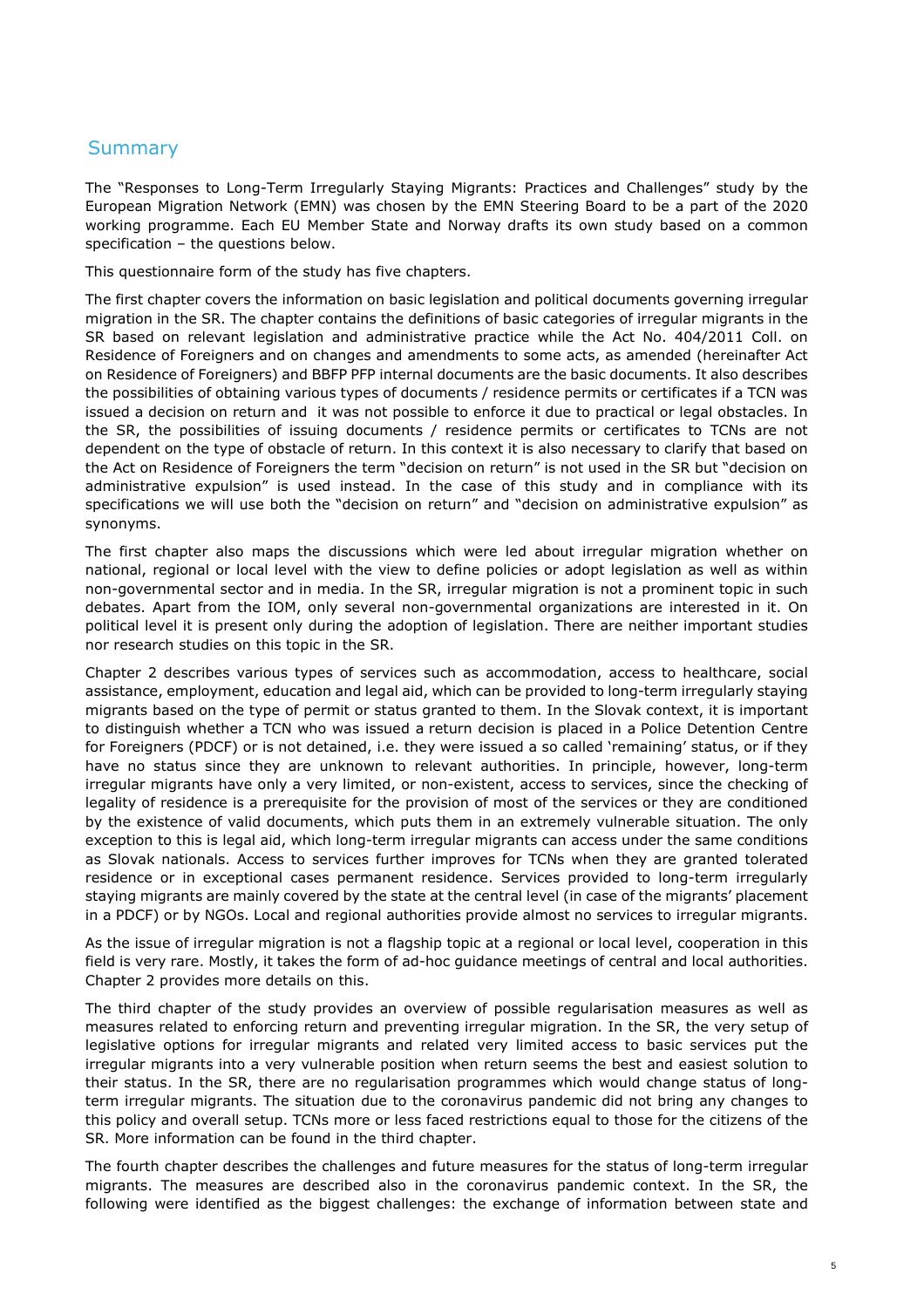local / regional authorities, gathering data on cross-border mobility of migrants but also the service provision to this group of persons or the lack thereof, missing access to valid documents, employment and healthcare as well as systemic solutions to the stateless person's status.

The fifth chapter closes the study by defining the extent of irregular migration problem in the SR and issues related to termination of irregular migrant status.

The SR remains mostly a transit country for irregular migrants entering the Schengen area and the SR illegally. SR is a destination country primarily for migrants entering the Schengen area legally or semilegally (misuse of visas, false travel or supporting documents, marriages of convenience, etc.). Their stay becomes unauthorised while breaking the rules of the foreigners and residence regime or by illegal work. <sup>2</sup> In the last five years, however the numbers of illegal state border crossings as well as of irregular migrants detected as illegally staying were in fact low and stable.<sup>3</sup> That is also one of the reasons why this topic is not a prominent subject of professional and wide-reaching debate.

Chapter 1: National legal and policy framework

Chapter 1.1: Categories of long-term irregular migrants at national level

Q1a. Is there a distinction between 'short-term' irregular migrants and 'long-term' irregular migrants (as defined in the preface of this study) in your (Member) State?

☐ Yes

☒ No

If yes, please explain how these are defined and where (policy, legislation and/or practice):

Q1b. Are different categories of long-term irregular migrants (as defined in the preface of this study) – stemming from law or practice – present in your (Member) State?

### ☒ Yes

☐ No

### Q1c. If yes to Q1b, are these:

☒ irregular migrants subject to a return decision but the return cannot be enforced due to legal obstacles (e.g. non refoulement, medical or humanitarian reasons, etc)?

☒ irregular migrants subject to a return decision but the return cannot be enforced due to practical obstacles (cooperation of the person concerned, problems with travel documents etc)?

☒ former (rejected) applicants for international protection who absconded?

☒ third-country nationals whose short-stay visa, residence permit expired and/or was not renewed?

☒ other irregular migrants who were not (yet) detected by national migration authorities?

☒ Other (e.g. long-term irregular migrants with a criminal record, dependant family members) (please describe in the box below)?

Persons included in this category can also be included in one of the categories above. $4$ 

<sup>2</sup> Information from BBFP PFP, 23 November 2020.

<sup>&</sup>lt;sup>3</sup> Statistical Overview of Legal and Illegal Migration in the Slovak Republic in 2015, 2016, 2017, 2018, 2019 and first half of 2020.

<sup>4</sup> Structured interview with BBFP PFP, 9 October 2020.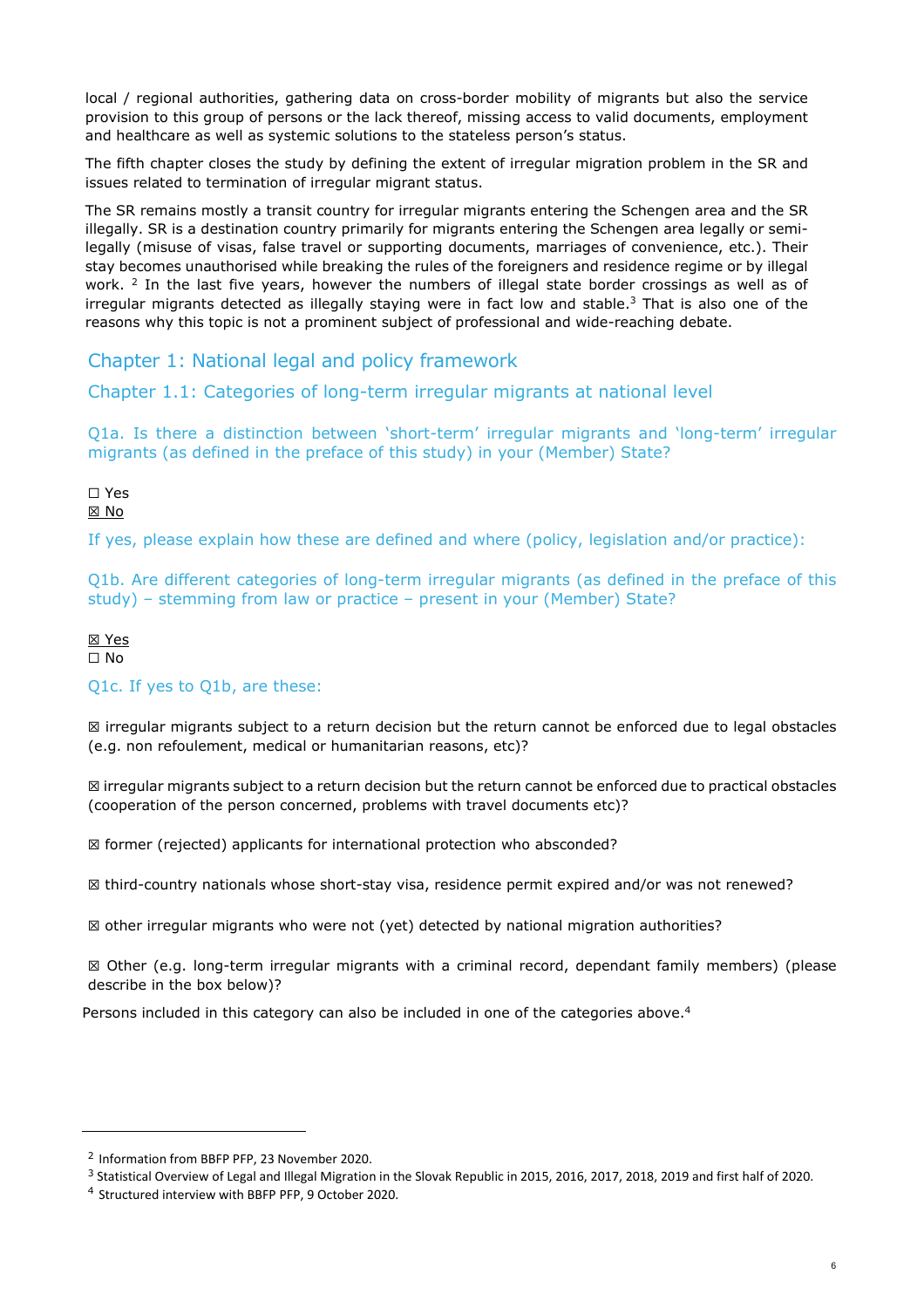Q1d. If yes to Q1b, please also provide, if possible, an estimation of the numbers of persons (for each category identified in Q1a, 1b and 1c, as relevant) in your (Member) State, annually since 2015.

Please also indicate the relevant source of such estimate(s) and other relevant information if available (e.g. country of origin).

|  | Table 1: The number of persons in categories by O1c (by years). |  |
|--|-----------------------------------------------------------------|--|
|  |                                                                 |  |

| Status / Year                                                                                                                                                                                                                                                                                                                                                                                                                                                             | 2015                                                    | 2016                                              | 2017                                              | 2018                                              | 2019                                              | 2020 (as of<br>30 Sept. )                         |
|---------------------------------------------------------------------------------------------------------------------------------------------------------------------------------------------------------------------------------------------------------------------------------------------------------------------------------------------------------------------------------------------------------------------------------------------------------------------------|---------------------------------------------------------|---------------------------------------------------|---------------------------------------------------|---------------------------------------------------|---------------------------------------------------|---------------------------------------------------|
| Irregular migrants<br>who were issued a<br>decision on<br>administrative / court<br>expulsion and were<br>detained for the<br>purposes of return or<br>were imposed an<br>alternative to<br>detention but return<br>could not be or was<br>not enforced<br>(performance of<br>expulsion, voluntary<br>return, readmission,<br>Dublin transfer) due to<br>the existence of legal<br>or practical obstacles<br>(i.e. first two<br>categories according<br>to the Q1c). $**$ | 74<br>(TOP<br>nationalities:<br>SYR,<br>Kosovo,<br>AFG) | 70<br>(TOP<br>nationalities:<br>SYR, IND,<br>AFG) | 25<br>(TOP<br>nationalities:<br>VNM, AFG,<br>IRQ) | 43<br>(TOP<br>nationalities:<br>AFG, IRQ,<br>PAK) | 36<br>(TOP<br>nationalities:<br>AFG, BGD,<br>SDN) | 76<br>(TOP<br>nationalities:<br>SYR, BGD,<br>AFG) |
| Former seekers of<br>international<br>protection whose<br>application was<br>rejected and who<br>absconded*                                                                                                                                                                                                                                                                                                                                                               |                                                         |                                                   |                                                   |                                                   |                                                   |                                                   |
| Third-country<br>nationals whose short-<br>term visa or residence<br>permit expired or was<br>not renewed*                                                                                                                                                                                                                                                                                                                                                                |                                                         |                                                   |                                                   |                                                   |                                                   |                                                   |
| Other irregular<br>migrants who have<br>not yet been detected<br>by state authorities*                                                                                                                                                                                                                                                                                                                                                                                    |                                                         |                                                   |                                                   |                                                   |                                                   |                                                   |
| Other (e.g. long-term<br>irregular migrants<br>with a criminal record,<br>dependent family<br>members etc.)?*                                                                                                                                                                                                                                                                                                                                                             |                                                         |                                                   |                                                   |                                                   |                                                   |                                                   |

Source: MIGRA information system

#### Notes:

\*These statistical data are not available in the SR.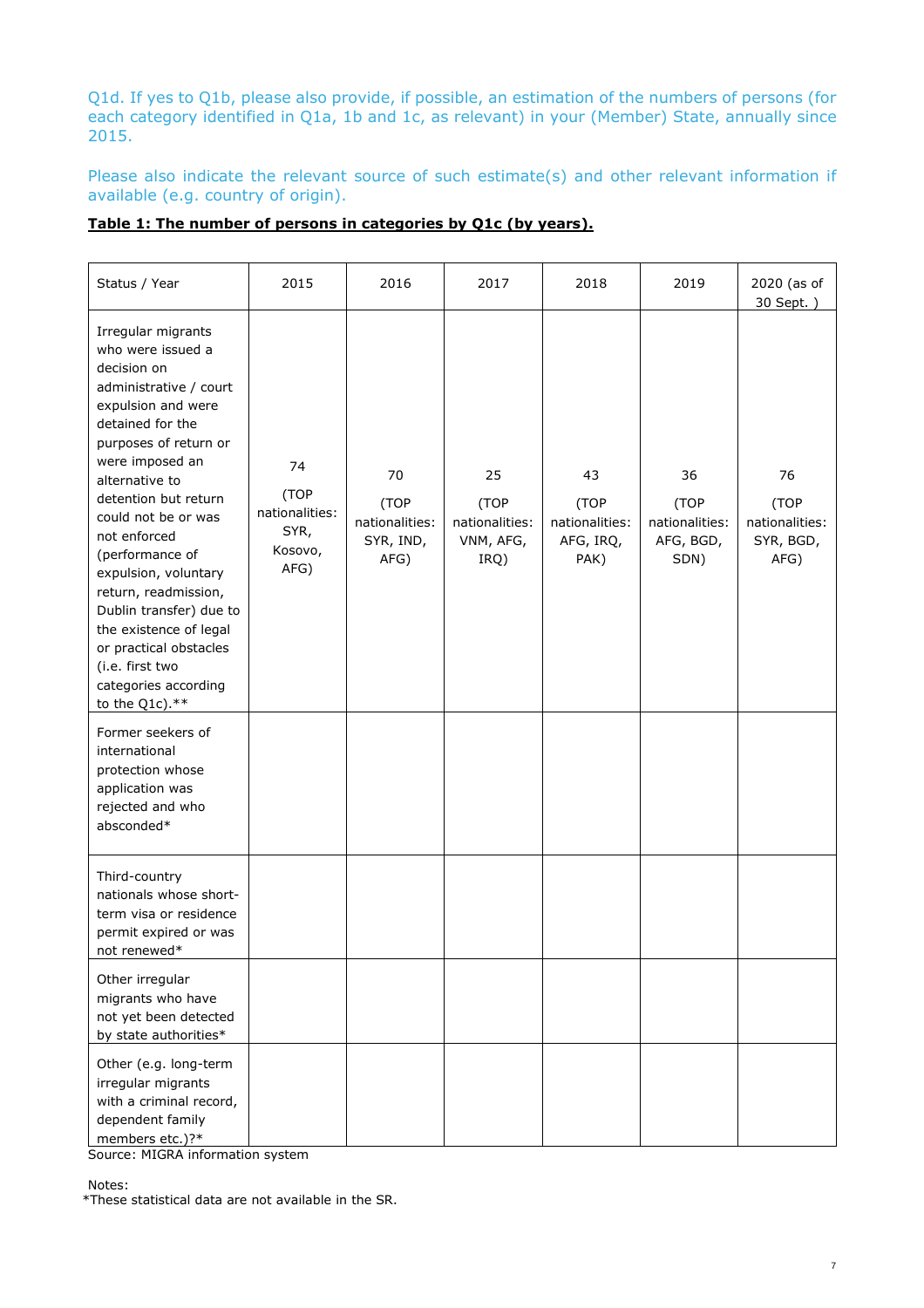\*\*These numbers do not include TCNs who were issued a decision on administrative expulsion with the obligation to voluntarily leave the territory of the SR i.e. voluntary departure (in the SR, this option is very often used in the case of TCNs who are overstayers, and irregular migrants with valid travel documents). The SR as well as other MS (apart from cases in which TCNs meet the obligation by leaving the country through the national sections of state borders which are at the same time external Schengen border) are not able to ascertain whether TCNs met or did not meet the obligation. These cases should not be included in executed expulsions / performed returns in relation to the return statistics reported to Frontex or Eurostat.

The SR does not process estimates of irregular migrants numbers in its territory. Given that the SR is still mostly a transit country and the fluctuation of migrants remains relatively high, it is very difficult to draft such estimates.<sup>5</sup>

Q1f. If no to Q1b, please explain why this is not the case (in the box below)

NA

Q2. If a third-country national is subject to a return decision but there are legal obstacles to return (i.e. for non-refoulement reasons, medical reasons, etc), can they receive:

Please indicate if the option ticked is based on i) an administrative practice (please explain the practice); ii) legislation (please legislation); iii) case law (indicate case law reference and a short summary), or iv) other (e.g. policy).

Please briefly describe also indicating estimations of the scale/numbers per year between January 2015-October 2020), if available.

Slovak legislation does not distinguish between legal and practical obstacles to return. Thus, in both cases the third-country national who was issued a return decision which cannot be executed has the same options of obtaining various types of documents, certificates or residence permits as described below. They are all based on valid SR legislation i.e. the Act on Residence of Foreigners.

The SR does not have statistical data or estimates of the number of irregular migrants grouped according to the categories below. There are only statistical data on the number of issued tolerated residences as stated in the Table 2 below.

#### ☒ Written confirmation of postponement of return (please briefly explain the procedure, conditions below):

Based on the Act on Residence of Foreigners (Sec. 84, par. 6), Police department issues a written confirmation about the suspension of the execution of the decision on administrative expulsion to the thirdcountry national, containing the reason and the time period for which the execution of the decision is suspended. In the case of third-country nationals in whose cases obstacles to administrative expulsion exist, the Police department in the territorial competence of which the third-country national is located, shall issue a written confirmation to such third-country national about the possibility to remain in the Slovak Republic territory<sup>6</sup> (Act on Residence of Foreigners, Sec. 61a par. 6).<sup>7</sup> This is performed by the police officer who determined that circumstances exist which correspond to the conditions for remaining of a TCN. The confirmation of remaining is issued on prescribed form, one copy is given to the TCN and one remains in the file. The confirmation of possibility to remain in the territory of the SR is not time limited. Its validity ends at the moment when the reasons to remain in the territory cease to exist. If the reason to remain in the territory changes, the Police department prepares a new confirmation of possibility to remain in the territory of the SR. $^8$ 

Remaining in the Slovak Republic territory shall not be considered as residence according to Act on Residence of Foreigners. This means that during the period of remaining in the territory of the SR such TCN

<sup>6</sup> Pursuant to Sec. 89 par. 1 of Act on Residence of Foreigners, written confirmation of remaining is issued also in the case of those TCNs who instead of detention have been imposed a duty to report at the place of residence or pay a warranty deposit.

<sup>7</sup> Structured interview with BBFP PFP, 9 October 2020.

<sup>5</sup> Structured interview with BBFP PFP, 9 October2020.

<sup>&</sup>lt;sup>8</sup> Guidelines for procedures concerning administrative expulsion of foreigners, detention of third-country nationals and voluntary returns of third-country nationals from the territory of the Slovak Republic. Annex to the Order of BBFP PFP Director No. 25/2019.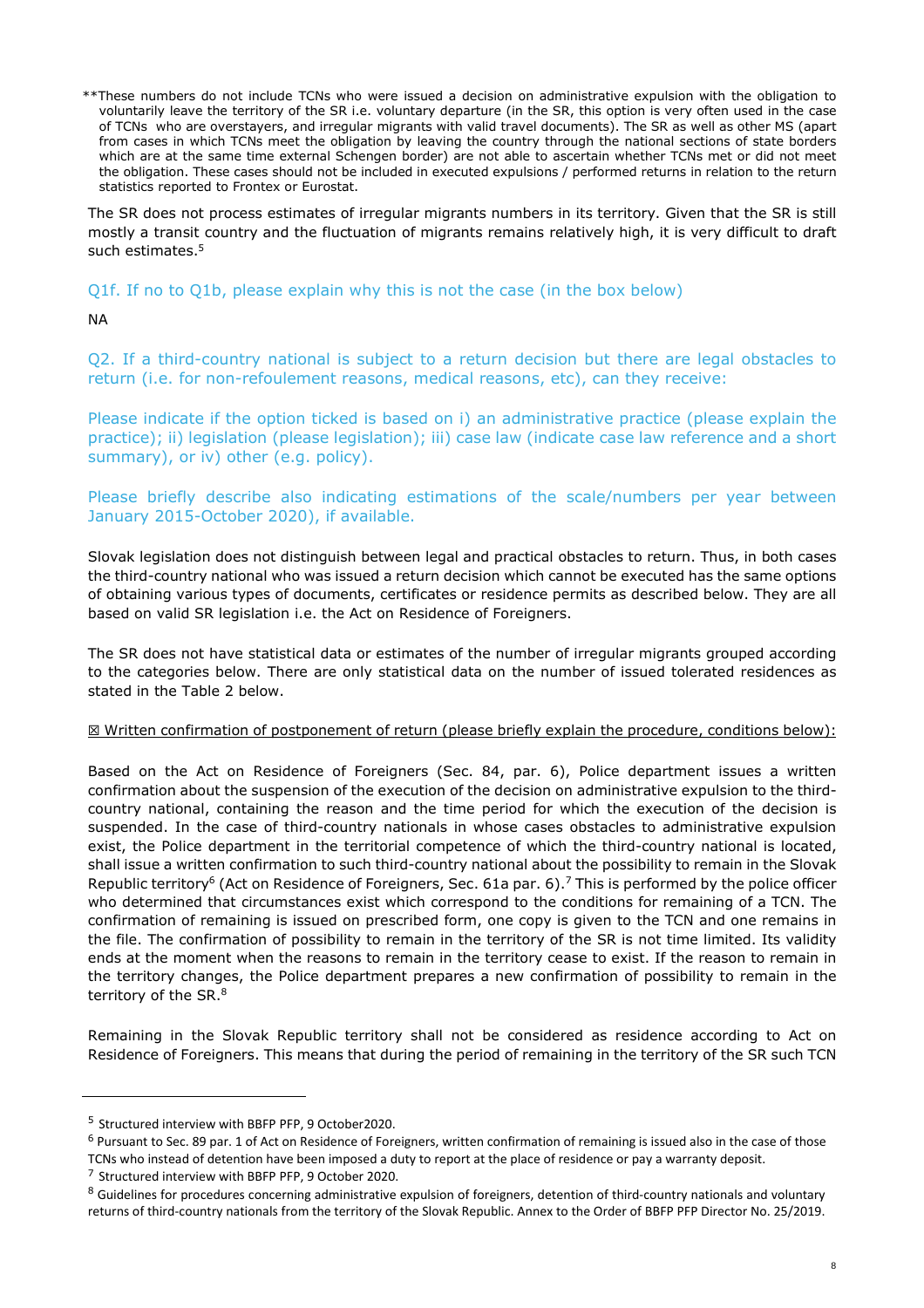cannot apply for verification of invitation, temporary or permanent residence (if it is not an exception described below in the chapter about permanent residence).

The status of "remaining" was introduced by the amendment to the Act on Residence of Foreigners no 108/2018 Coll. effective from 1 May 2018. Until then the option of "tolerated residence" was used in the case of obstacles to administrative expulsion and when leaving the country was not possible and detention was not purposeful. However, tolerated residence is not granted anymore due to its frequent abuse and because of the administrative burden on Police departments. Presence of these groups of persons in the territory of the SR is now dealt with by means of the option of remaining for a third-country nationals in the territory of the SR.<sup>9</sup>

#### $\boxtimes$  Temporary/tolerated stay (please briefly explain the conditions, application procedure below):

A third-country national in whose case obstacles to return exist can be granted tolerated residence (Act on Residence of Foreigners, Sect. 58)<sup>10</sup> given the fulfilment of some of the following conditions:

- 1. is the victim of human trafficking and at least 18 years old,
- 2. is a minor person found in the Slovak Republic territory,
- 3. if required due to the respect for his/her personal and family life (pursuant to Art. 8 of the Convention for the Protection of Human Rights and Fundamental Freedoms) and not threatening the state security or public order,
- 4. was illegally employed under particularly particularly exploitative working conditions or to an illegally employed minor person,
- 5. if it results from the international obligations of the Slovak Republic (e.g. if it concerns a stateless person).

A tolerated residence application shall be submitted at a competent Foreign Police department in person on the prescribed form and in the Slovak language. It must contain written justification of reasons and documents attesting to the facts justifying granting of tolerated residence.

A law enforcement authority shall apply for tolerated residence on behalf of the third-country national if he/she:

- is the victim of human trafficking and at least 18 years old,
- was illegally employed under particularly exploitative working conditions or is an illegally employed minor person, or his/her presence in the territory of the SR is inevitable for the purposes of criminal proceedings.

The Police department decides upon the application for granting or renewal of tolerated residence within 15 days from submitting the application. The Police department shall grant tolerated residence based on the application of a foreigner for a maximum of 180 days. Tolerated residence may be repeatedly renewed.

By 1 May 2018 when the amendment to Act on Residence of Aliens No. 108/2018 Coll. came into force, it was possible to grant tolerated residence also if:

- obstacles to administrative expulsion existed,
- leaving the country was not possible and detention was not purposeful.

Under valid legislation this type of tolerated residence was replaced by the option of "remaining" (see answer above).

#### **Table 2: The number of granted (including renewed) tolerated residences in the territory of the SR for 2015 – 2019 and in the 9 months of 2020**

<sup>&</sup>lt;sup>9</sup> Explanatory report to the amendment to Act on Residence of Foreigners No. 108/2018 Coll. from 1 May 2018. Structured interview with BBFP PFP, 9 October 2020.

 $10$  Tolerated residence as stated in this answer can be granted to any third-country national meeting the conditions for it, not only to those with an issued decision on return or whose return it is not possible to perform due to legal or practical reasons.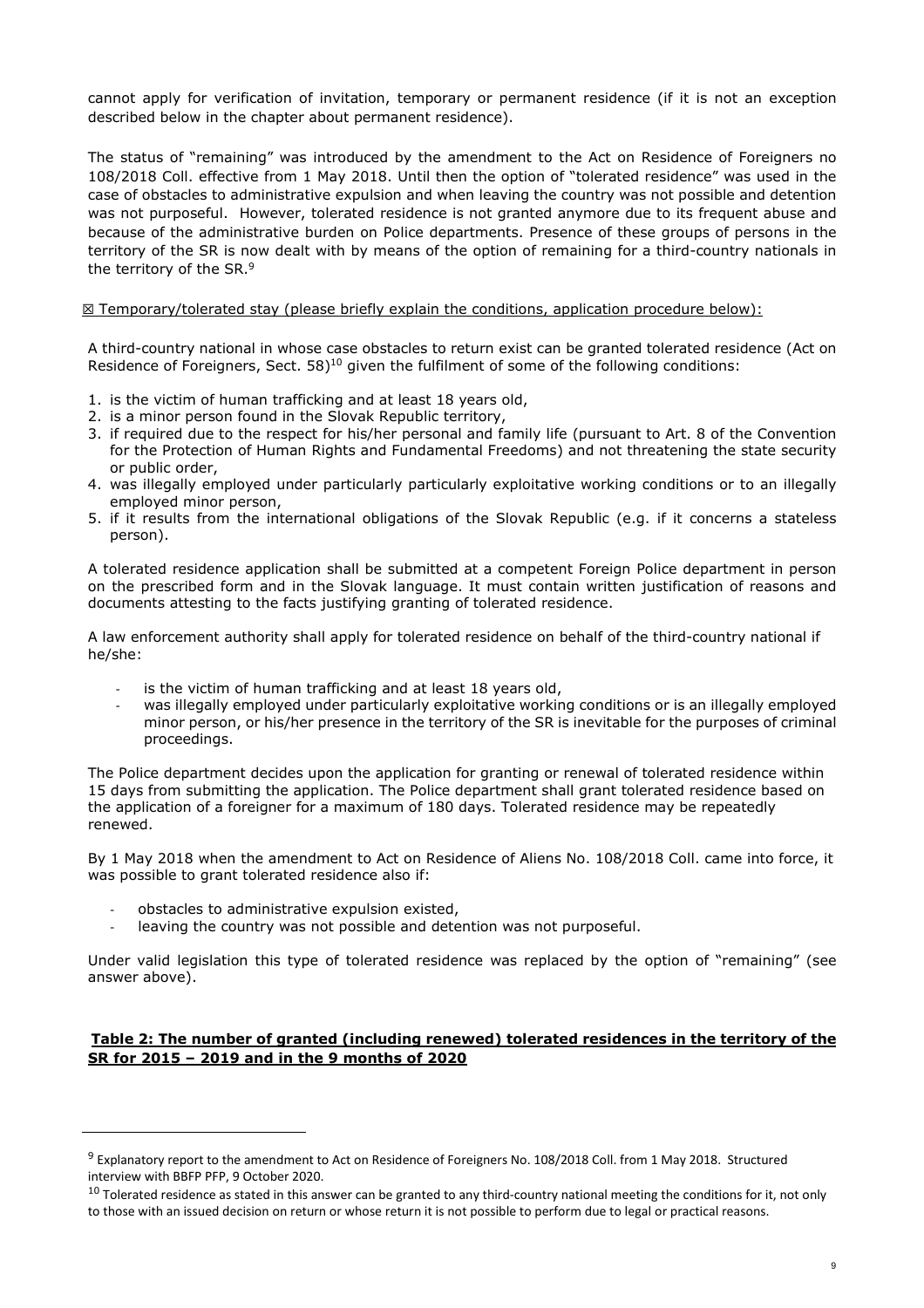| Tolerated residence / year                                                  | 2015           | 2016           | 2017 | 2018                     | 2019        | 1 January - 30<br>September<br>2020 |
|-----------------------------------------------------------------------------|----------------|----------------|------|--------------------------|-------------|-------------------------------------|
| obstacle to administrative<br>expulsion**                                   | $\overline{7}$ | $\overline{7}$ | 6    | $\overline{\phantom{a}}$ |             |                                     |
| leaving not possible and<br>detention not<br>purposeful**                   | 990 ***        | 625 ***        | 63   | $\overline{\phantom{m}}$ |             |                                     |
| unaccompanied minor                                                         | $\pmb{0}$      | 5              | 10   | 9                        | 48          | 24                                  |
| respect for personal and<br>family life                                     | 48             | 40             | 24   | 16                       | 23          | 10                                  |
| illegal employment under<br>particularly exploitative<br>working conditions | 0              | $\mathbf 0$    | 0    | $\overline{2}$           | $\mathbf 0$ | $\mathbf 0$                         |
| International obligations                                                   | $\pmb{0}$      | $\mathbf{0}$   | 0    | 6                        | $\mathbf 0$ | 3                                   |
| human trafficking victim                                                    | $\pmb{0}$      | $\mathbf 0$    | 0    | $\pmb{0}$                | $\mathbf 0$ | $\mathbf 0$                         |
| <b>TOTAL</b>                                                                | 1 0 4 5        | 677            | 103  | 33                       | 71          | 37                                  |

Source: BBFP PFP

 \*\*by the amendment to Act on Residence of Foreigners effective from 1 May 2018 the stated purposes ceased to exist and the status of "remaining" is given instead.

\*\*\*the high numbers of this tolerated residence purpose are related to temporary placement of Syrian nationals in the Gabčíkovo reception facility as bilateral aid to Austria during migration situation.

Note: The numbers in Table 2 represent all granted tolerated residences in the SR in the given year. It is not possible to distinguish how many of them were granted to TCNs who had been issued a return decision which could not be enforced due to the existence of legal or practical obstacles.

☒ Residence permit (please briefly explain the conditions, application procedure, duration of status below):

Third-country national who was issued a decision on administrative expulsion / return decision which could not be executed due to the existence of legal or practical obstacles can be granted permanent residence under specific circumstances.

Based on Act on Residence of Foreigners (Sec. 84 Par. 7) a decision on administrative expulsion shall expire:

- 1. by the granting of permanent residence for 5 years
	- to a stateless person
	- for reasons worth special consideration
	- to an adult who has been granted a tolerated residence or granted subsidiary protection as an unaccompanied minor for at least three years and in this period he/she studied at a school in the Slovak Republic territory,
	- if necessary for the provision of protection and assistance to a witness or upon a proposal of the Slovak Intelligence Service or Military Intelligence due to security interests of the Slovak Republic

2. by the granting of permanent residence for an indefinite period of time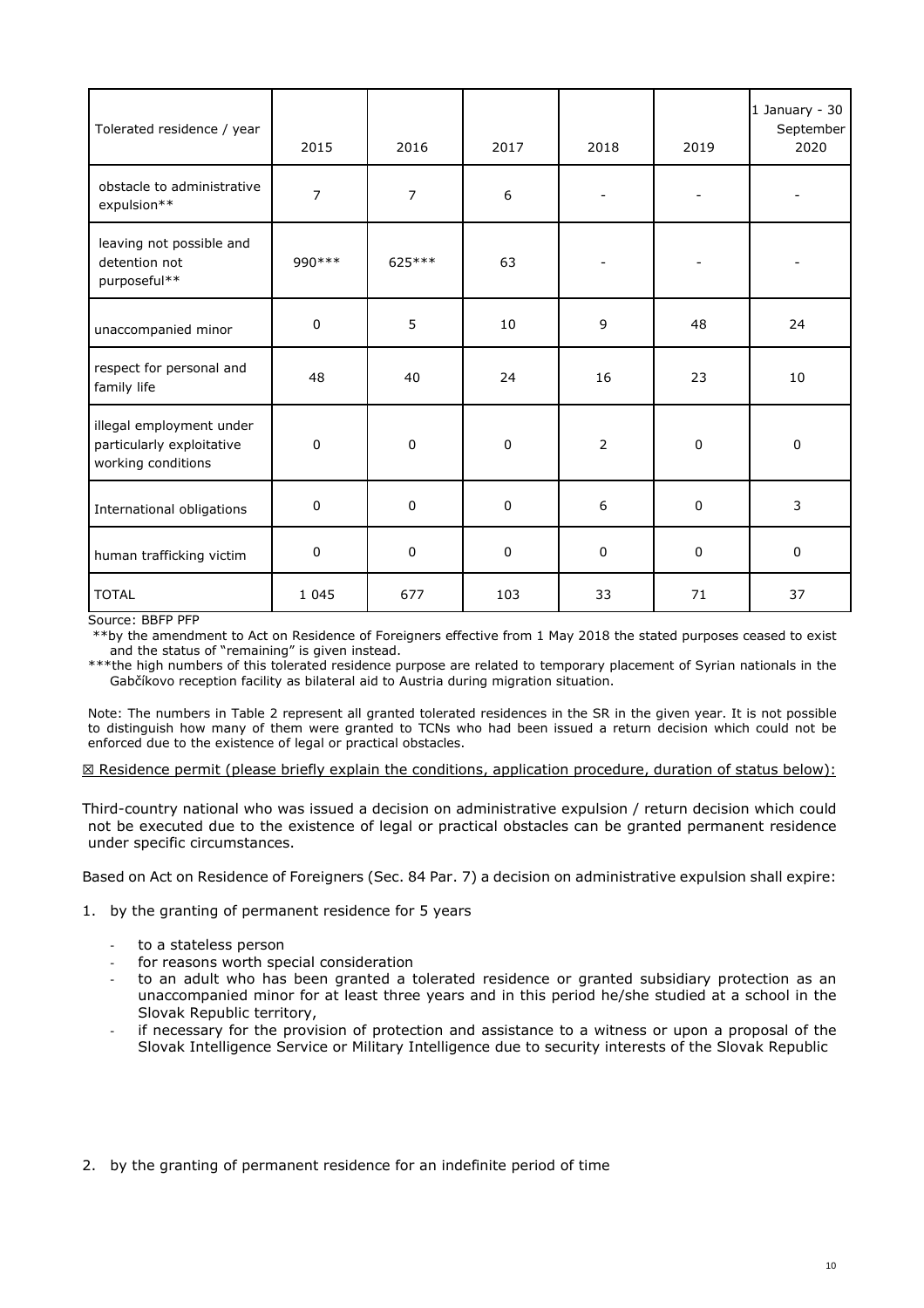upon a proposal of the Slovak Information Service or Military Intelligence due to security interests of the Slovak Republic

In these cases, the permanent residence can be granted even without meeting the conditions laid out in the Act on Residence of Foreigners (Sec. 45 Par. 1 and Sec. 46 Par. 2) which means that the documents specified by the Act do not have to be enclosed with the application.

☐ Extension of the short-stay visa

NA

#### **⊠ Extension of the voluntary departure period**

Based on the Act on Residence of Aliens (Sec. 83 Par. 1), a TCN who has been issued a decision on administrative expulsion shall be obliged to leave the country within the period specified in the decision. Upon request of the third-country national, the Police department shall determine a period to leave the country of no less than 7 days and no more than 30 days from the date of enforceability of the decision; this period of time may be reasonably extended taking into consideration the previous length of residence, personal and family relations or health condition of the third-country national. The police department shall set the deadline to leave the country of a maximum of 90 days from the date of enforcement of the decision if TCN voluntarily comes to the Police department, asks to return into their country of origin within assisted voluntary return and the Ministry of Interior of the SR agrees with the execution of assisted voluntary return; in justified cases in connection with the implementation of assisted voluntary return, this period may be repeatedly extended. The Police department shall issue a separate decision on prolonging the deadline to leave the country. Each case of prolonging the deadline to leave the country shall be evaluated on an individual basis and taking into consideration all of the above described circumstances.<sup>11</sup>

#### ☒ No return decision issued (for administrative or other reasons including non-refoulement)

If obstacles to expulsion – legal or practical – are determined during the administrative expulsion procedure and if the third-country national is not in detention, the administrative expulsion procedure is stopped, a decision is not issued and a confirmation of remaining is issued instead (see above). This process is based on the Act on Residence of Foreigners and administrative practice.<sup>12</sup>

#### ☒ Other (e.g. no other form of certification/tolerated stay/residence permit granted)

Pursuant to the Act on Residence of Foreigners (Sec. 84 Par. 7a)) a decision on administrative expulsion shall expire by the decision on the granting of asylum or provision of subsidiary protection.

If a TCN against whom the proceedings on administrative expulsion is exercised files an application for asylum, a Police department shall issue a decision on the suspension of proceedings on administrative expulsion at the time of deciding about his/her application for asylum. If a foreigner is neither granted asylum, nor provided subsidiary protection, the Police department which has suspended proceedings on administrative expulsion shall continue with proceedings on administrative expulsion (Sec. 77 Par. 5 of the Act on Residence of Foreigners).

If a TCN files an application for granting asylum after the decision on his/her administrative expulsion becomes enforceable, the Police department shall not execute the decision before the time of deciding about his/her application for granting asylum. If the decision on administrative expulsion determined the period to leave the country, this period shall start to run again when the decision about his/her application for asylum becomes enforceable. (Sec. 77 Par. 7 of the Act on Residence of Foreigners).<sup>13</sup>

When filing an asylum application, the procedure pursuant to the Act No. 480/2002 Coll. on Asylum and on changes and amendments to some acts as amended is followed. The asylum procedure starts by the TCN declaring at a respective Police department that they seek asylum or subsidiary protection in the territory

<sup>11</sup> Structured interview with BBFP PFP, 9 October 2020.

<sup>&</sup>lt;sup>12</sup> Structured interview with BBFP PFP, 9 October 2020.

<sup>&</sup>lt;sup>13</sup> Act No. 404/2011 Coll. on Residence of Foreigners and on changes and amendments to some acts as amended.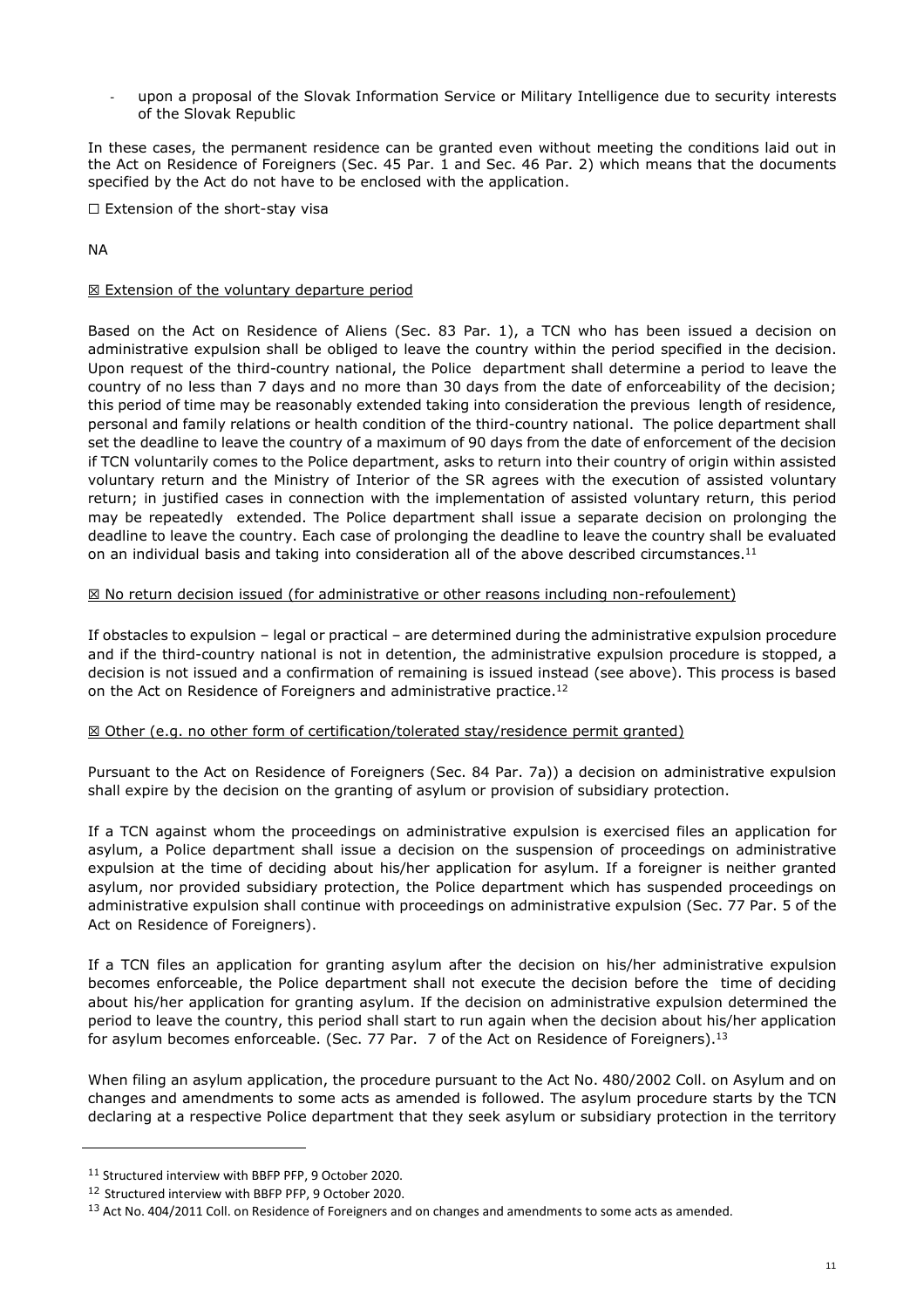of the Slovak Republic. The Police department notes the declaration on official form the example of which is included in the Act on Asylum and immediately sends it to the Ministry of Interior of the SR for further proceedings. $^{14}$ 

Q3. If a third-country national is subject to a return decision but there are practical obstacles to return (i.e. lack of means of transportation, lack of identification or travel documents, lack of cooperation of the third-country national, absconding etc.), can they receive:

Please indicate if the option ticked is based on i) an administrative practice (please explain the practice); ii) legislation (please legislation); iii) case law (indicate case law reference and a short summary), or iv) other (e.g. policy).

Please briefly describe also indicating estimations of the scale/numbers per year can be provided for the years 2015-October 2020), if available.

Slovak legislation does not distinguish between legal and practical obstacles to return. A third-country national who was issued a decision return which cannot be executed therefore has the same options of obtaining various types of documents, certificates or residence permits as described in Q2 in both cases.

#### ☒ A written confirmation of postponement of return (please briefly explain the procedure, conditions below): .

See Q2.

 $\boxtimes$  A temporary/tolerated stay (please briefly explain the conditions, application procedure):

See Q2.

 $\boxtimes$  A residence permit (please briefly explain the conditions, application procedure, duration of status below):

See Q2.

□ An extension of the short-stay visa

NA

☒ No return decision issued (for administrative or other reasons including non-refoulement)

See Q2.

☒ Other (e.g. no other form of certificate/tolerated stay/residence permit granted)

See Q2.

## Chapter 1.2: Priorities and debates at national level

<sup>&</sup>lt;sup>14</sup> Act. No. 480/2002 on Asylum and on changes and amendments to some acts.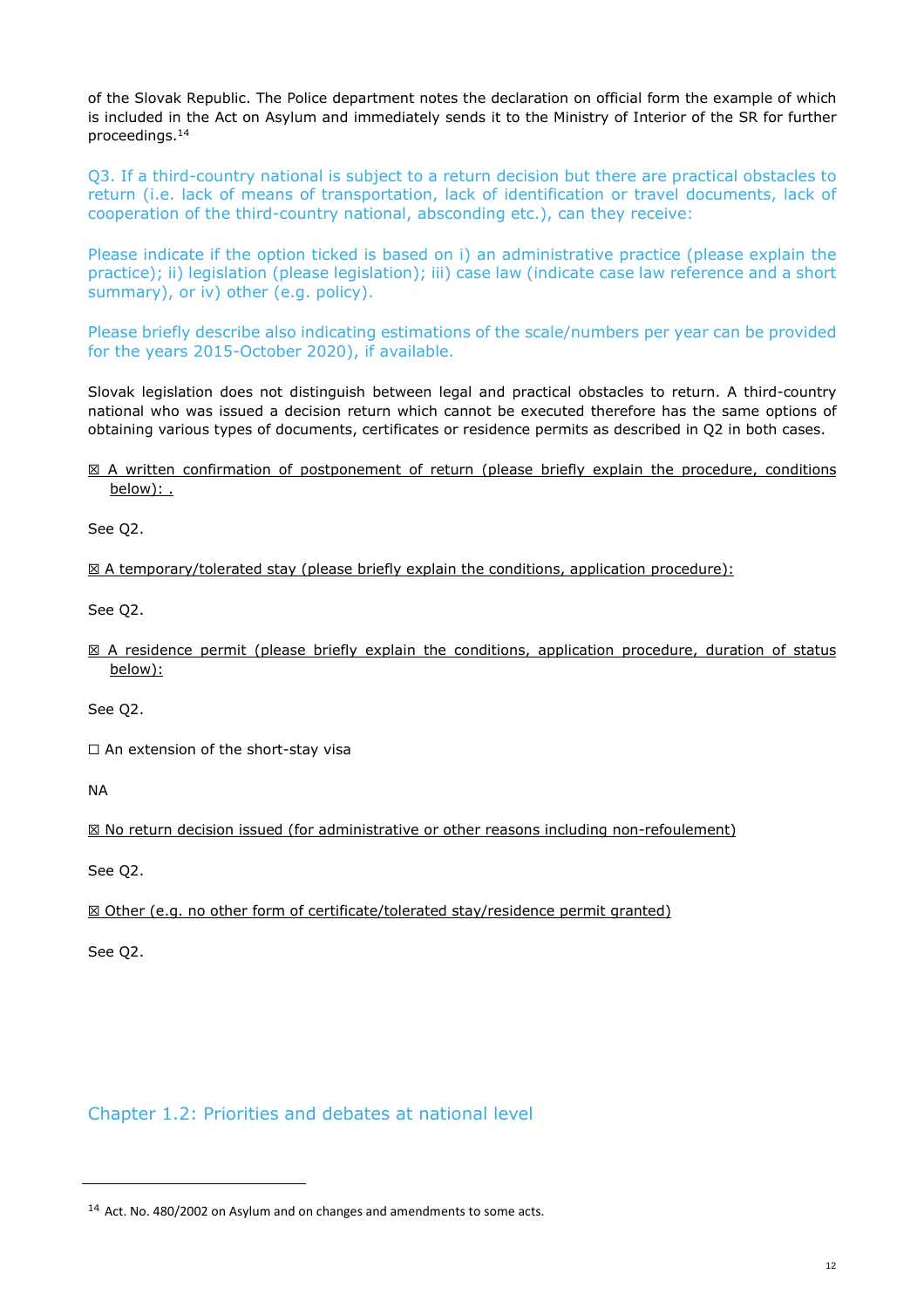Q4a. Has the issue of long-term irregular migrants been subject to policy or legislative debate (i.e. discussions) in your (Member) State since 2015?

#### ☒Yes ☐No

If yes, (i) what was the debate about and (ii) how has the debate evolved since 2015 (include debates related to Covid-19)? Please provide a brief explanation of the main focus (i.e. main aspects discussed) and the evolution since 2015. Please indicate the main stakeholders involved. Please provide qualitative evidence to support your answer (e.g. national parliamentary debates, strategies, other policy documents).

The amendments to the Act on Residence of Foreigners (which among other things governs returns and expulsions) submitted since 2015 were a topic of debate on political and legislative level either within inter-ministerial commenting of involved state and public administration entities or small group of nongovernmental sector representatives or on political level within the Parliament sessions or the Committees of the SR National Council meetings.

None of the amendments, however, opened any important discussions which would significantly affect the setting of the law submitted by the author, which is the Ministry of the Interior of the Slovak Republic. In most cases the amendment updates the law due to the transposition of EU legislation or the need for updating based on the application practice.

Since 2015, the Act on Residence of Foreigners was amended four times and for the last time due to temporary measures related to the COVID-19 pandemic. This amendment, however, still did not initiate any significant debate on political or legislative level.

Q5a. Has the issue of long-term irregular migrants been subject to inter-institutional debate between local (municipal, regional, federal) and central level authorities, in your (Member) State since 2015?

#### ☐ Yes ☒ No

If yes, please indicate the main stakeholders involved in your answer and qualitative evidence (e.g. public debates, policy documents).

Meetings or discussions at the inter-institutional level between local, regional and state actors specifically aimed at resolving the situation of long-term irregular migrants in the SR were not held. However, according to the BBFP PFP, meetings with the representatives of the Association of Slovak Towns and Cities (ZMOS), Tripartity or industry and employer associations or employers themselves are organized as needed. The main aim of the meetings is to provide them with counselling in the context of the employment of foreigners, in order to prevent cases of illegal employment, unauthorized residence and subsequent expulsion or violation of other provisions of the Act on the Residence of Foreigners<sup>15</sup>. This indirectly makes the issue of the situation of long-term irregular migrants, especially as a prevention of this phenomenon, part of the interinstitutional debate. BBFP PFP holds similar advisory meetings with representatives of universities. Preventive training meetings to prevent irregular migration are also organized by BBFP PFP for cities, registries or labour offices.<sup>16</sup>

The discussion on the topic of social inclusion and vulnerable groups, including foreigners, took place at the level of the Bratislava Self-Governing Region within the preparation of the Bratislava Self-Governing Region Concept for Social Inclusion 2020-2030. It was not specifically focused on foreigners and

<sup>15</sup> Structured interview with BBFP PFP, 9 October 2020.

<sup>16</sup> Structured interview with BBFP PFP, 9 October 2020.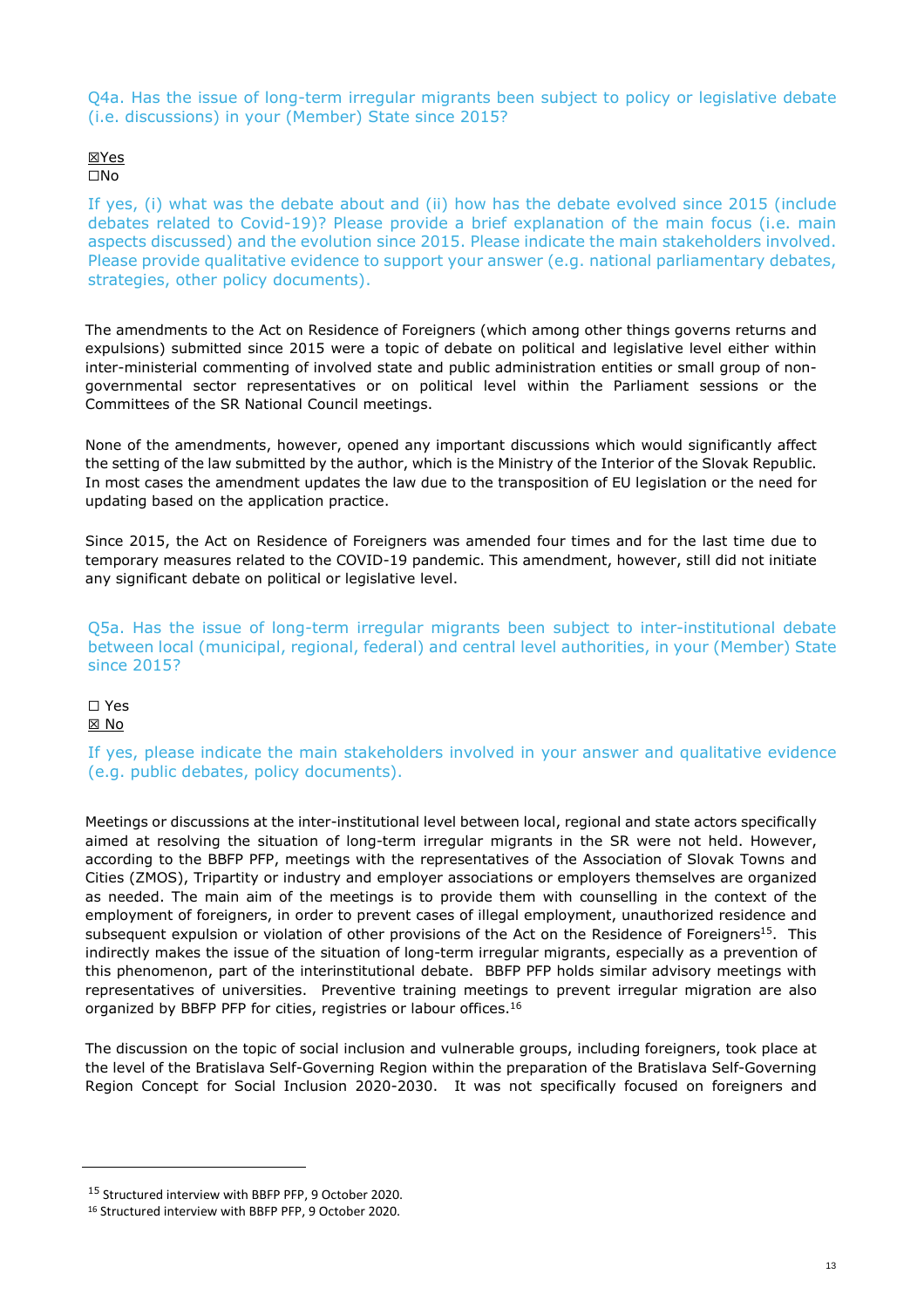migration, but in the context of other topics (e.g. homelessness or vulnerable groups) also touched on this category of persons.<sup>17</sup>

Several projects funded by the EU funds (e.g. the BUK<sup>18</sup> or the KapaCity<sup>19</sup> projects) address the integration of foreigners at local and regional level and support the development of professional skills and capacities of local actors in this field. Local and regional stakeholders might touch upon irregular migration within these projects even though TCNs without legal residence are not their target group.

Q5b. If yes to Q5a, (i) what was the debate about and (ii) how has it evolved since 2015? Please provide a brief explanation of the main focus (i.e. main aspects discussed) and the evolution since 2015.

The debate has been organized if needed and it is more of a counselling from state authorities towards local and regional self-government authorities and other participants so that cases of illegal work and unauthorized residence do not occur.

Q6. If yes to Q4a and/or Q5a, has the debate influenced policy or legislative measures (e.g. national strategies or plans, legislative framework, etc.)?

☐Yes ☒No

If yes, please indicate the policy or legislative measures adopted:

National level debate is always based mainly on a new legislation proposition and essentially does not change the measures proposed by the author, i.e. Ministry of Interior of the SR.

The result of the debate at the level of the Bratislava Self-Governing Region was the adoption of the Bratislava Self-Governing Region Concept for Social Inclusion 2020-2030.<sup>20</sup> The Concept includes separate chapters on the situation of foreigners as one of the vulnerable groups and on homeless people. However, it is not concerned with the issue of irregular migrants specifically.

Q7a. Has the issue of long-term irregular migrants been subject to public debate (i.e. media/NGOs) in your (Member) State since 2015?

☒Yes ☐No

Q7b. If yes to Q7a, (i) please indicate the main stakeholders involved (ii) the main circumstances of the debate and (iii) if there has been any change in the debate since 2015?

<sup>17</sup> Bratislava Self-Governing Region Concept for Social Inclusion 2020-2030, available at https://bratislavskykraj.sk/mdocs-posts/06 koncepcia-socialnej-inkluzie-2020-2030\_koncepcia/, consulted on 13 October 2020.

<sup>&</sup>lt;sup>18</sup> BUK proiect: Capacity building on the level of local territorial self-government in integration policy; funded from European Fund for Integration of third-country nationals and implemented between 1 April 2014 and 30 June 2015. Its aim was to build capacities on the level of local territorial self-government in integration policy.

 $19$  The main objective of the project funded from the EU Home Affairs Funds is to develop professional, networking, coordination, advocacy and communication capacities of local actors in TCN integration as well as know-how and mechanisms creation locally which would ensure the implementation of integration measures even after the project has ended. The project is implemented between 1 January 2018 and 31 December 2020.

<sup>&</sup>lt;sup>20</sup> Bratislava Self-Governing Region Concept for Social Inclusion 2020-2030 contains selected social and economic characteristics of Bratislava Self-Governing Region which directly relate to social exclusion / inclusion. Based on the analysis of selected problems in social inclusion and on discussions with relevant representatives of self-government, state authorities, non-governmental and nonprofit organisations it identifies the most vulnerable groups of citizens. By means of proposing priorities, measures and activities it defines the options of ensuring more acceptable living conditions of individual vulnerable groups of citizens. Available at https://bratislavskykraj.sk/mdocs-posts/06-koncepcia-socialnej-inkluzie-2020-2030\_koncepcia/, consulted on 13 October 2020.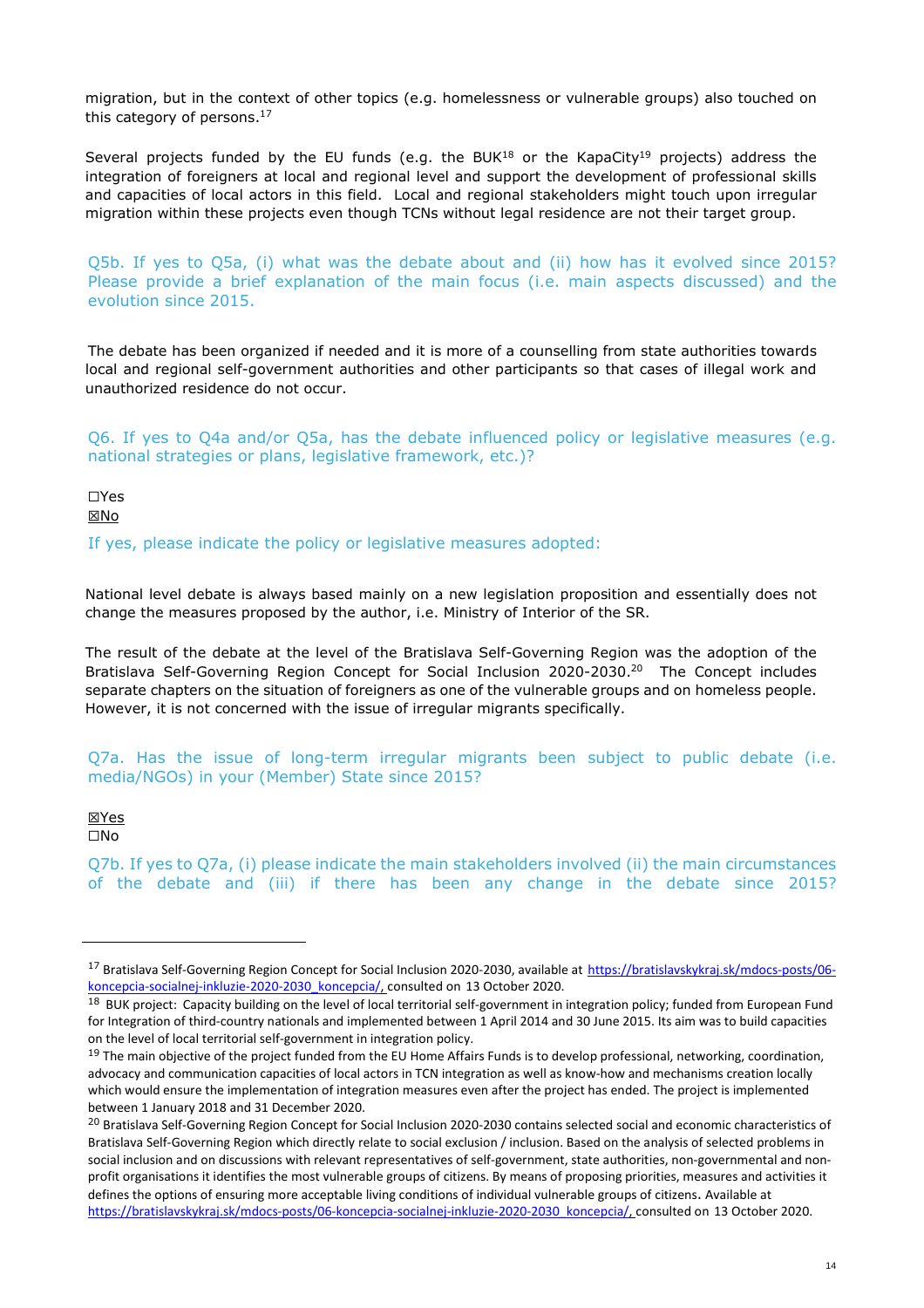Please provide a brief explanation of the main focus (i.e. main aspects discussed) and the evolution since 2015.

Please provide qualitative evidence to support your answer (e.g. reliable media reports, statements or reports of NGO/civil society organisations or International Organisations (IOs), research studies, official surveys, barometers, other policy documents).

Non-governmental organisations Slovak Humanitarian Council (SHC) and the Human Rights League (HRL) have been the main stakeholders involved in the debate on long-term irregular migrants. They offer counselling and social, legal, and other aid to this category of migrants. In the SR, working in this area, is also the International Organization for Migration (IOM) with its Migration Information Centre and is also implementing the assisted voluntary returns programme in the SR. These organizations try to improve the situation of various migrant categories and find new solutions for them by their activities and mutual discussion. Many activities are implemented in the regions and include a developed cooperation with several local level actors. However, there is no activity which would specifically and in a comprehensive way aim to provide services to irregular migrants (apart from the KOMPAS project and the projects by the HRL below). This is a part of other migration related topics and activities within individual projects.

The SHC is currently implementing the KOMPAS III project (see also Q24) which is aimed at services for irregular migrants who are in Police Detention Centres for Foreigners (PDCF) and those who have been released out of them (for a max. period of 60 days from the release). This project includes project meetings and seminars with non-profit organisations who also work with foreigners such as Mareena or the Human Rights League as well as with state and public administration authorities such as Ministry of Interior of the SR (BBFP PFP) or Centre for Legal Aid. One example of results of such discussions is that since 1 July 2013 it is possible for project activities to aim not only on third-country nationals detained in the PDCFs but also on those who were released out of detention due to expiration of maximum detention period or due to cancellation of detention by the court.<sup>21</sup> The aid is limited to 60 days following the day of the end of detention and is specifically focused on vulnerable persons.

The Human Rights League has for a long time been actively protecting the rights of foreigners detained in the SR. Since 2017, they have been implementing a series of 'Let's give refugees a chance' (I, II, III, IV) projects which are mainly focused on the provision of legal aid to asylum seekers in detention. They only marginally allow for the provision of legal counselling to other foreigners in detention (detained for the purposes of administrative expulsion or punishment of expulsion), especially to vulnerable persons such as families with children, women, those whose age is undetermined (they claim to be minor) or persons with serious health issues.<sup>22</sup> Also within the Legal Aid in Detention project (2018/2019) legal aid was provided to asylum seekers detained in Police Detention Centres for Foreigners in Slovakia. The project included activities aiming to improve the conditions for the detained asylum seekers and other detained persons, especially families with children. Related to detention, the Human Rights League organizes the 'Children do not belong to prison' campaign in which they propose alternative measures to detention.<sup>23</sup>

The Legal counselling for Residence and Citizenship 5 and 6 projects (2015/2016)<sup>24</sup> by the Human Rights League offered legal counsel to third-country nationals and unaccompanied minors. The projects focused mainly on foreigners with residence in the SR including tolerated residence. An anonymous online legal

<sup>&</sup>lt;sup>21</sup> Structured interview with the SHC, 8 October 2020.

<sup>&</sup>lt;sup>22</sup> Structured interview with the Human Rights League, 4 November 2020. Available at https://www.hrl.sk/sk/corobime/projekty/ukoncene-projekty/dajme-sancu-utecencom-i, https://www.hrl.sk/sk/co-robime/projekty/ukonceneprojekty/dajme-sancu-utecencom-2, https://www.hrl.sk/sk/co-robime/projekty/ukoncene-projekty/dajme-sancu-utecencom-iii, https://www.hrl.sk/sk/co-robime/projekty/aktualne-projekty/dajme-sancu-utecencom-iv (consulted on 5 November 2020), Projects are implemented with financial help of the Ministry of Justice of the SR within the funding programme to promote, support and protect human rights and freedoms and to prevent all forms of discrimination, racism, xenophobia, antisemitism and other types of intolerance.

<sup>&</sup>lt;sup>23</sup> The project was supported by the US government within the Julie Taft grant programme to help refugees. Available at: https://www.hrl.sk/sk/co-robime/projekty/ukoncene-projekty/pravna-pomoc-v-zaisteni- (consulted on 5 November2020). <sup>24</sup> The project was funded from the European Fund for the Integration of Third-Country Nationals. Available at: www.crp.gov.sk

<sup>(</sup>consulted on 5 November2020).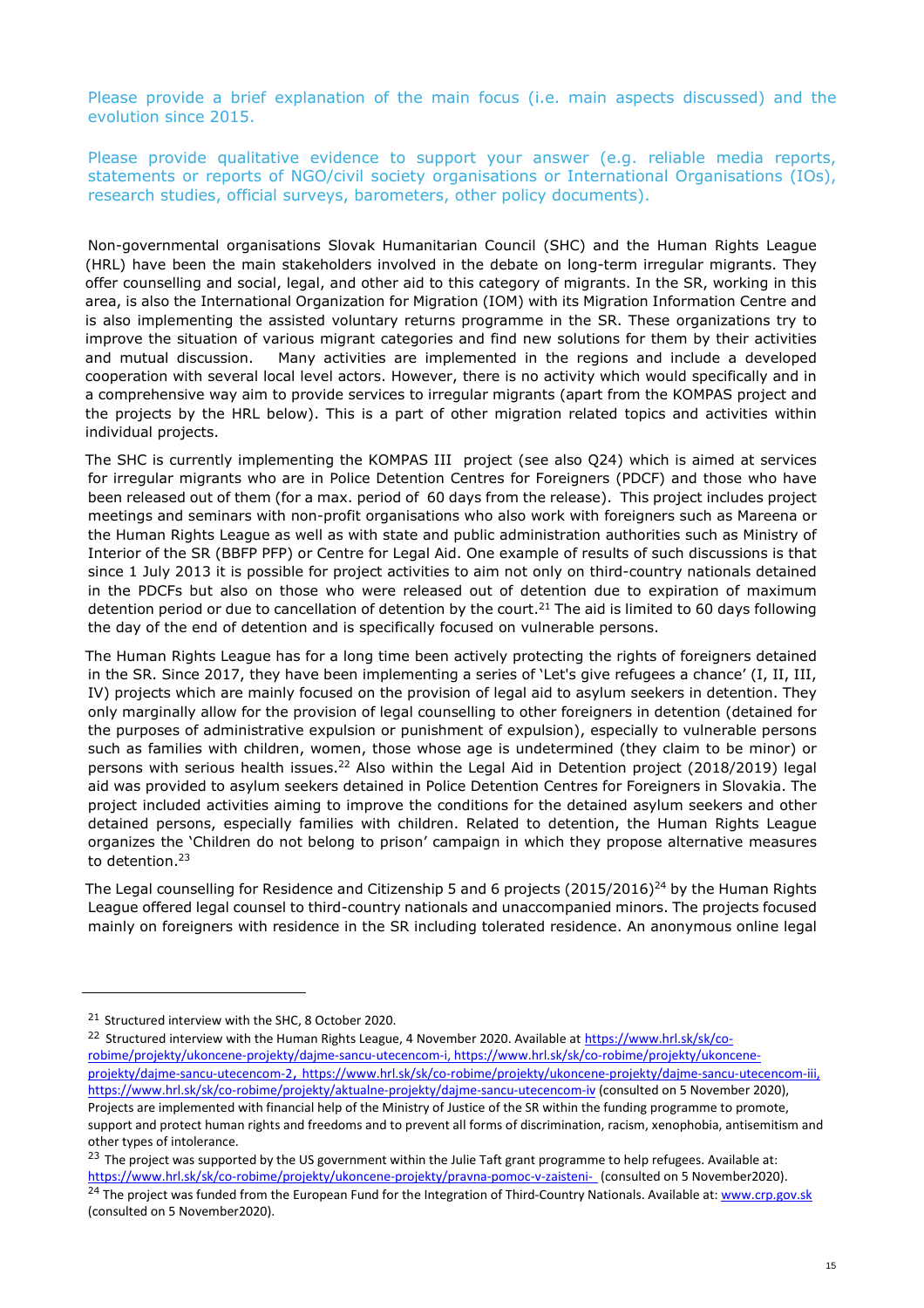counsel was a part of the project. Foreigners were able to use it free of charge to quickly obtain information. Further legal aid was provided on an individual basis only.

The Human Rights League have for a long time been providing a pro bono legal counselling to irregular migrants. Apart from that, they have been actively involved in commenting on legislation within interministerial commenting procedure and have proposed improvements to policies in this area.<sup>25</sup>

The Human Rights League also cooperates with non-governmental organisations such as Marginal, Centre for the Research of Ethnicity and Culture civic association and the Milan Šimečka Foundation in implementing the KapaCity project<sup>26</sup> which is focused on building capacities of local territorial selfgovernment representatives in local integration of foreigners. TCNs with legal residences are the target group of the project as they are therefore enabled to participate in executing self-government. Within educational activities with self-governments, the project touched upon the issues related to irregular TCNs in order for employees of self-governments to be prepared for situations in which they would have to deal with related questions and problems (such as education, healthcare, birth or death in the territory of self-governing region etc).<sup>27</sup>

From 2015, the Slovak media have been giving more attention to migration and asylum in comparison with previous years while formats focused on returns of third-country nationals who are unauthorizedly staying in the territory of Member States (MS). Within this topic they were covering the return policy of the EU and its MS, agreement between the EU and Turkey, voluntary return, agreements with African states, and returns within the Slovak Presidency to the Council of the EU as this was one of priority topics. Media regularly inform about irregular Slovak border crossings, illegal work, negative attitude of the SR towards quotas, measures adopted at EU level etc. Long-term irregular migrants and their access to rights and services were separately not a point of media interest.

Q8. Has the issue of long-term irregularly staying migrants been subject to policy or public debate in your (Member) State specifically in connection with the measures taken in responses to COVID-19 and their impacts?

On 9 April 2020 Act No. 73/2020 Coll. came into effect. Apart others, it amended also the Act on Residence of Foreigners. A draft Act, was submitted with the aim to react to the declaration of extraordinary situation and state of emergency by the Government of the SR due to the situation around the COVID-19 in the SR and in relation to the need to solve possible unwanted situations in which the TCN could have found themselves. Since this concerned an inevitable need to react to a current situation there was no room for wider discussion before the adoption of the Act. It amends several acts within the competence of the Ministry of the Interior of the SR so that their application reduces the risk of endangering public health as much as possible and at the same time so that the rights of citizens are limited as little as possible under the limited regime of some public authorities. It amended the Act on Residence of Foreigners so that the foreigners who cannot leave the country due to the state of crisis and their residence expires are protected against consequences of their unauthorized residence. Related to returns, the Act adjusts the postponement of the execution of administrative expulsion decision. If the execution of administrative expulsion decision of a detained third-country national is postponed, the postponement is not the reason for releasing them out of detention.<sup>28</sup>

Q9. Are there any planned changes in law/policy/practice regarding long-term irregular migrants in your (Member) State?

⊠ Yes, there are planned changes in law. Please explain below:

<sup>&</sup>lt;sup>25</sup> Structured interview with the Human Rights League, 4 November 2020.

<sup>&</sup>lt;sup>26</sup> The main objective of the project funded from the EU Home Affairs Funds is to develop professional, networking, coordination, advocacy and communication capacities of local actors in third-country national integration as well as know-how and mechanisms creation locally which would ensure the implementation of integration measures even after the project has ended. The project is implemented between 1 January 2018 and 31 December 2020.

<sup>&</sup>lt;sup>27</sup> Questionnaire from the Human Rights League from 16 November 2020.

<sup>&</sup>lt;sup>28</sup> Explanatory report to the Act No. 73/2020.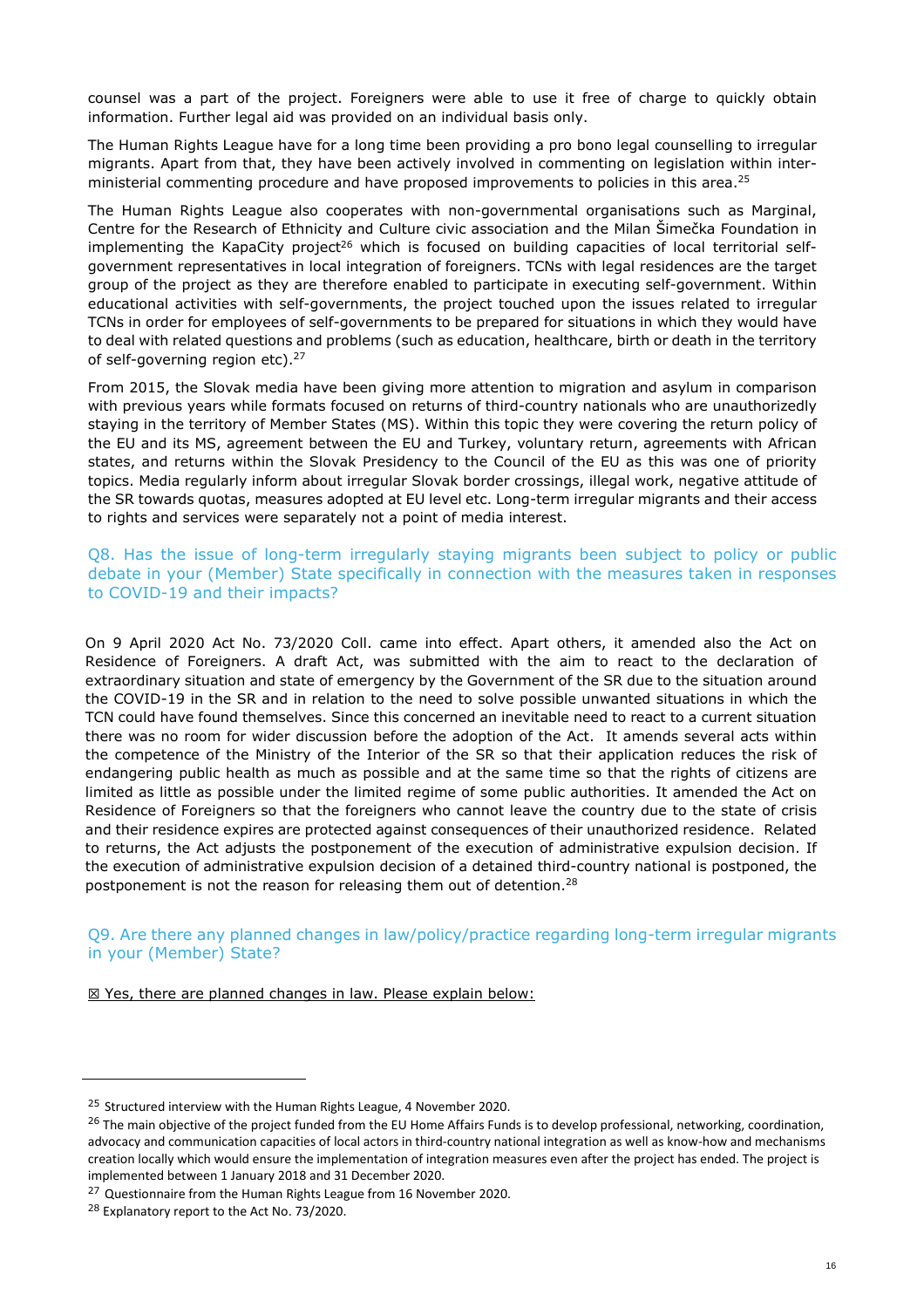In the area of legislation, changes to the Act on Residence of Foreigners are planned which are among other things focused on administrative expulsion. Recommendations from the third evaluation (2019) of the level of correct and complete application of the Schengen Acquis in the area of returns in the SR should be used as a basis for these changes.

☐ Yes, there are planned changes in policy. Please explain below:

### ⊠ Yes, there are planned changes in practice. Please explain below:

Changes in this area relate to the planned legislative changes described above.

 $\Box$  No.

Chapter 2: National policies and approaches regarding long-term irregularly staying migrants

Chapter 2.1: Rights and access to services of long-term irregular migrants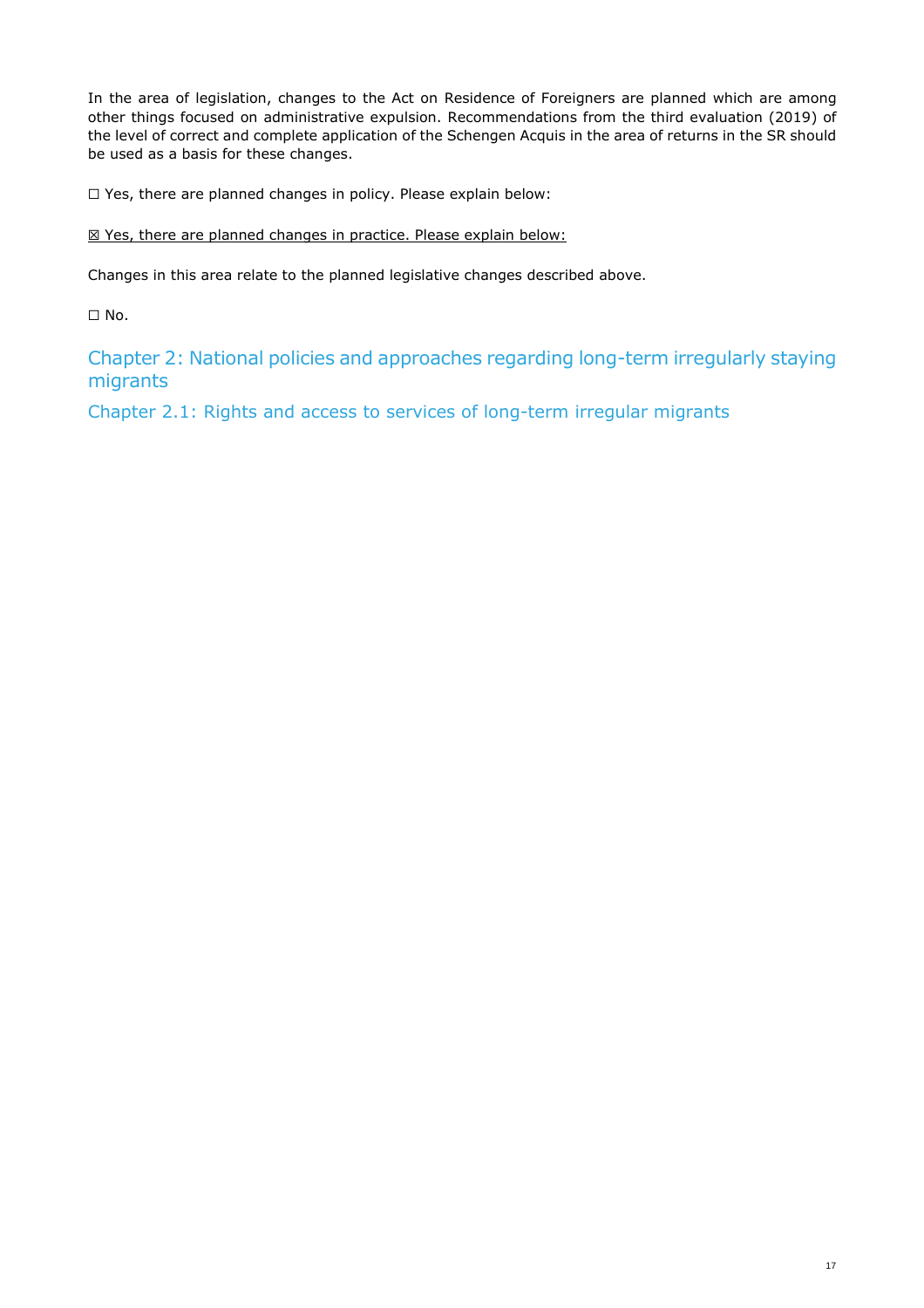Q10. What services are accessible to long-term irregular migrants who were issued a return decision, but return cannot be implemented for legal or practical obstacles?

Please complete the table below for each type or authorisation to stay or statuses indicated Q2 and Q3 (i.e. written confirmation of postponement of return, temporary or tolerated stay, residence permit, only return decision).

Described in the tables below are the services provided in case a Third Country National is detained in a PDCF (Table 3), in case a TCN holds the status of 'remaining' (Table 4)<sup>29</sup> and in case a TCN has been granted tolerated residence (Table 5). We do not have a separate table with a description of services provided to the TCNs with 'permanent residence' and 'asylum or subsidiary protection granted' status as identified in Q2 as these statuses are not specific for long-term irregular migrants and can be granted to any TCN if they apply for them, provided they meet the conditions for their grant. With respect to the eligibility and access to services, if a TCN has already been granted permanent residence or asylum or subsidiary protection, the law does not distinguish between the conditions pertaining to grounds on which these were granted.

In case of a suspension of the execution of the decision on expulsion, pursuant to the Act on Residence of Foreigners (Section 61 (a) par. 1(e)) a TCN isgranted a status of 'remaining' described in Table 4.

**Table 3: Rights and services available to long-term irregularly staying migrants who have been issued a return decision** 

*Type of stay or status as identified in Q2 and/or Q3: written confirmation of a suspension of the decision on administrative expulsion – TCNs who have been detained and placed in a PDCF* 

| <b>Type of service</b> | <b>Service</b><br>provided<br>(Y/N) | Is the provision of<br>service mandatory<br>or<br>discretionary? $30$ | <b>Brief description</b><br>Please consider for each type of services the long-term irregular<br>migrants are entitled or have access to:<br>Does this access stem from national law or practice? Does<br>it stem from local (regional, municipal) rules or practice?<br>Which authorities are competent to provide access to<br>ii.<br>services? Please indicate if access is provided by other<br>entities (NGO, charities, private entities, etc) as service<br>providers on behalf of the national or local authorities? | <b>Please briefly assess and</b><br>explain if the rights and access<br>to services are more limited,<br>same or more favourable than<br>those of legal migrants or of<br>nationals? |
|------------------------|-------------------------------------|-----------------------------------------------------------------------|------------------------------------------------------------------------------------------------------------------------------------------------------------------------------------------------------------------------------------------------------------------------------------------------------------------------------------------------------------------------------------------------------------------------------------------------------------------------------------------------------------------------------|--------------------------------------------------------------------------------------------------------------------------------------------------------------------------------------|
| <b>Accommodation</b>   |                                     |                                                                       |                                                                                                                                                                                                                                                                                                                                                                                                                                                                                                                              | Less□   Same⊠   More □                                                                                                                                                               |
| <b>Accommodation</b>   | ΝA                                  | <b>NA</b>                                                             | ΝA                                                                                                                                                                                                                                                                                                                                                                                                                                                                                                                           |                                                                                                                                                                                      |

<sup>&</sup>lt;sup>29</sup> The status of 'remaining' is also granted to those TCNs on whom, pursuant to Section 89 par. 1 of the Act on Residence of Foreigners, a duty to report their place of residence or pay a warranty deposit (the so-called alternative to detention) instead of their detention has been imposed.

 $30$  For example, in some cases a service can be accessed but the costs must be met by the individual rather than the State/national authorities.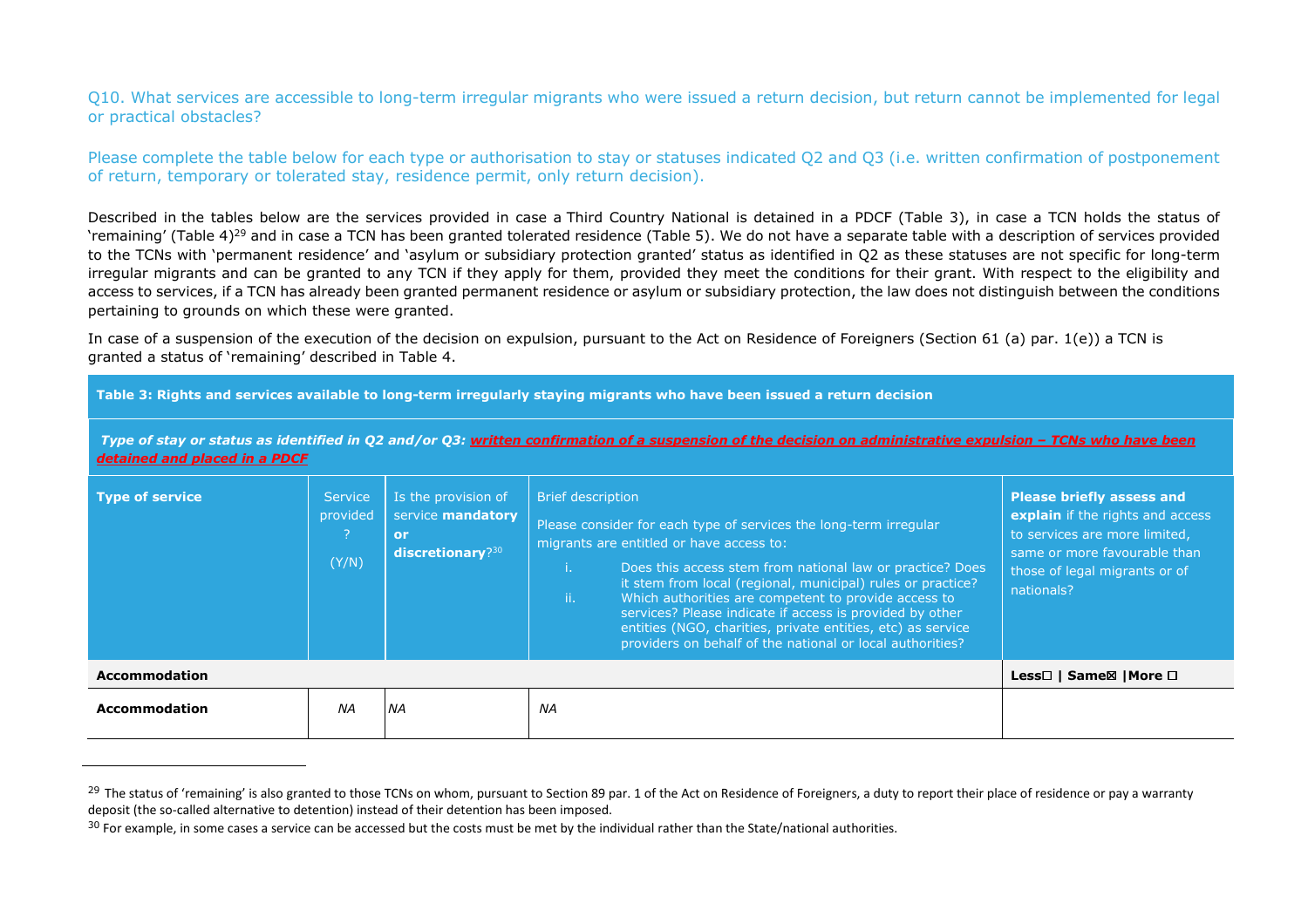| If yes, please briefly<br>describe                                                                                                              |                            |           |                                                                                                                                                                                                                                                                                                                                                                                                                                                                                                                                                                                                                                                                                                                                                                                                                                                                                                                                                                |                                                                                                                   |
|-------------------------------------------------------------------------------------------------------------------------------------------------|----------------------------|-----------|----------------------------------------------------------------------------------------------------------------------------------------------------------------------------------------------------------------------------------------------------------------------------------------------------------------------------------------------------------------------------------------------------------------------------------------------------------------------------------------------------------------------------------------------------------------------------------------------------------------------------------------------------------------------------------------------------------------------------------------------------------------------------------------------------------------------------------------------------------------------------------------------------------------------------------------------------------------|-------------------------------------------------------------------------------------------------------------------|
| <b>Special accommodation</b><br>facilities (i.e. shelter for<br>victims of violence, children<br>$etc.$ )<br>If yes, please briefly<br>describe | Y<br>(PDCF <sup>31</sup> ) | Mandatory | Placement of a TCN in a PDCF is governed by Section 88 of the Act on<br>Residence of Foreigners, which stipulates conditions under which a TCN<br>can be detained. Based on Section 80 of the Act on Residence of<br>Foreigners, the costs related to administrative expulsion consist of the<br>costs for accommodation, meals and transport of a foreigner, the costs<br>related to the detention of a third-country national and all other<br>necessary financial costs related to a foreigner. The costs related to<br>administrative expulsion shall be paid by a TCN at their own cost. A TCN<br>does not pay at their own cost for the costs under the conditions laid<br>down in the Act (e.g. if it concerns a TCN who was employed illegally,<br>etc.). The Act specifies the authorities responsible for the<br>reimbursement of the costs. If neither the authorities nor the TCN can<br>pay for the costs, the costs shall be paid by the MoI SR. |                                                                                                                   |
| Other forms of<br>accommodation or shelter or<br>specialised centre                                                                             | NA                         | <b>NA</b> | ΝA                                                                                                                                                                                                                                                                                                                                                                                                                                                                                                                                                                                                                                                                                                                                                                                                                                                                                                                                                             |                                                                                                                   |
| <b>Healthcare</b>                                                                                                                               |                            |           |                                                                                                                                                                                                                                                                                                                                                                                                                                                                                                                                                                                                                                                                                                                                                                                                                                                                                                                                                                | Less□   Same⊠   More □                                                                                            |
| <b>Emergency healthcare</b><br>If yes please describe, as<br>this notion can be<br>understood in a large or<br>restrictive way                  | Y                          | Mandatory | Provided under the Constitution of the $SR^{32}$ , which, in its Article 40,<br>stipulates that everyone shall have the right to protection of his or her<br>health; as well as on the basis of Act no. 576/2004 on Healthcare <sup>33</sup> ,<br>where emergency healthcare is defined as healthcare provided to<br>a person in case of a sudden change of their health which represents<br>imminent risk for their life or some of the vital functions; which can<br>pose serious threat to their health in case medical care is not provided<br>quickly; which causes a person to feel sudden and unbearable pain or                                                                                                                                                                                                                                                                                                                                        | Emergency healthcare is provided<br>to all persons in the territory of<br>the SR irrespective of their<br>status. |

32 Act no. 460/1992, Art. 40

 $^{31}$  Police Detention Centre(s) for Foreigners (PDCF) are guarded facilities of a closed nature. PDCF(s) are specialised facilities intended for detention of third-country nationals under the national legislation. Frkáňová, A., Kubovičová, K. Zaistenie a alternatívy k zaisteniu v kontexte migračnej politiky SR (Detention and Alternatives to Detention in the Context of Migration Policy of the SR), European migration Network, IOM Bratislava, 2014.

 $33$  Act no. 576/2004 Coll. on Healthcare, Healthcare Related Services and on changes and amendments to some acts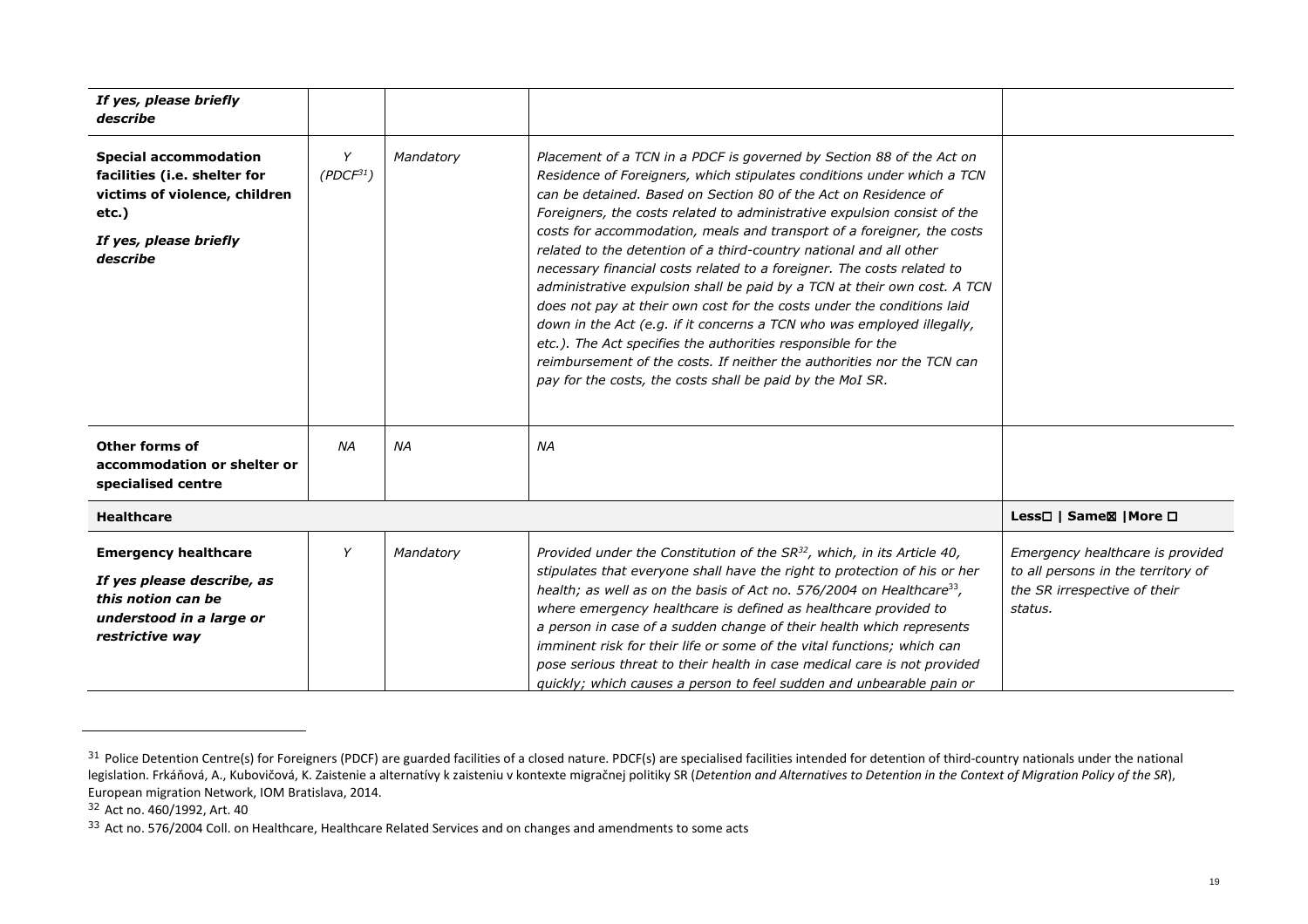|                                                                 |   |           | sudden changes of their behaviour and acting under the influence of<br>which the person represents immediate danger for themselves or their<br>surroundings. Healthcare provided during childbirth is also considered<br>emergency healthcare. Furthermore, emergency healthcare includes<br>medical examination of a person designated as a source of a rapidly<br>spreading and life-threatening infection and diagnostics and treatment<br>of a person with a rapidly spreading and life-threatening infection.<br>Emergency healthcare also includes urgent transportation of a person<br>into a healthcare facility, urgent transportation of a person between<br>healthcare facilities, urgent transportation of a donor and receiver of<br>human organs intended for transplantation, urgent transportation of<br>healthcare professionals carrying out activities related to the<br>procurement of a human organ and urgent transportation of human<br>organs intended for transplantation. Urgent transportation shall also<br>mean transportation of a person whose health condition requires the<br>provision of medical care in course of such transportation.<br>Responsible for the provision of emergency healthcare are all healthcare<br>professionals and healthcare facilities.<br>However, TCNs placed in a PDCF are holders of public health insurance<br>and, as such, they are entitled to a wider scope of healthcare provision<br>than just emergency healthcare coverage (see Basic medical care line<br>below). |                                                                                                                                                                 |
|-----------------------------------------------------------------|---|-----------|--------------------------------------------------------------------------------------------------------------------------------------------------------------------------------------------------------------------------------------------------------------------------------------------------------------------------------------------------------------------------------------------------------------------------------------------------------------------------------------------------------------------------------------------------------------------------------------------------------------------------------------------------------------------------------------------------------------------------------------------------------------------------------------------------------------------------------------------------------------------------------------------------------------------------------------------------------------------------------------------------------------------------------------------------------------------------------------------------------------------------------------------------------------------------------------------------------------------------------------------------------------------------------------------------------------------------------------------------------------------------------------------------------------------------------------------------------------------------------------------------------------------------------------------|-----------------------------------------------------------------------------------------------------------------------------------------------------------------|
| <b>Basic medical care</b><br>If yes, please briefly<br>describe | Y | Mandatory | TCNs placed in a PDCF are holders of public health insurance <sup>34</sup> , which<br>means they have access to the scope of healthcare covered by public<br>health insurance.<br>Authorities responsible for the provision of healthcare are all healthcare<br>professionals and healthcare facilities contracted by relevant health<br>insurance companies to execute public health insurance.                                                                                                                                                                                                                                                                                                                                                                                                                                                                                                                                                                                                                                                                                                                                                                                                                                                                                                                                                                                                                                                                                                                                           | Services provided under the<br>public health insurance are the<br>same for all persons covered by it<br>under same conditions,<br>irrespective of their status. |
| <b>Specialised care</b><br>If yes, please briefly<br>describe   | Y | Mandatory | Within the scope of public health insurance as described above.                                                                                                                                                                                                                                                                                                                                                                                                                                                                                                                                                                                                                                                                                                                                                                                                                                                                                                                                                                                                                                                                                                                                                                                                                                                                                                                                                                                                                                                                            |                                                                                                                                                                 |

 $34$  Act no. 580/2004 Coll. on Health Insurance, Section 2 par.3 (f)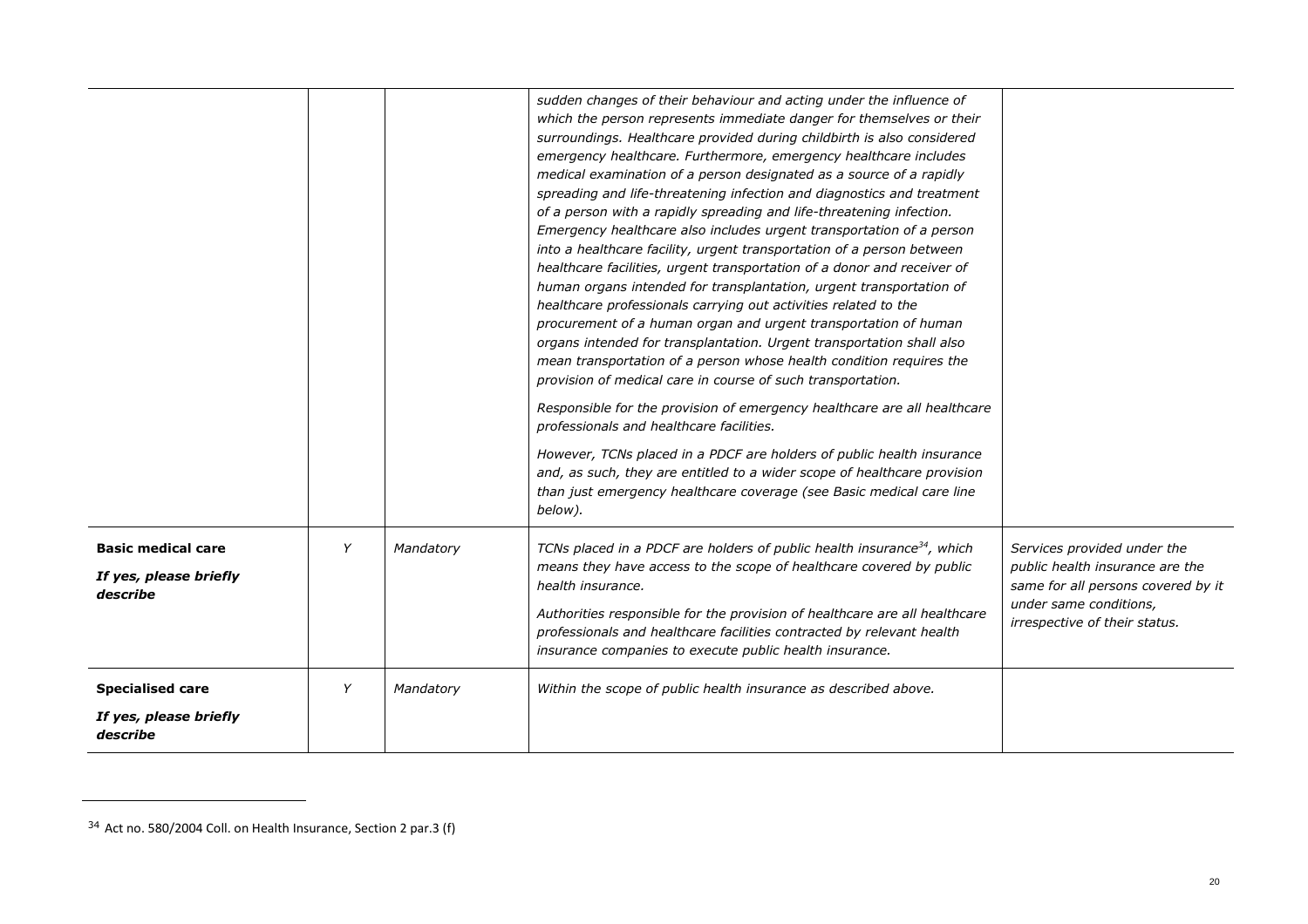| <b>Other healthcare services</b><br>If yes, please briefly<br>describe                                                                                                                                                          | Y | Discretionary | Access to other healthcare services is governed by practice. In the<br>scope of its project KOMPAS III, financed from the EU Home Affairs<br>Funds (see also Q24), the non-governmental organisation SHC provides<br>TCNs placed in PDCFs with supplementary healthcare e.g. in the form of<br>purchasing of medicines available over the counter, vitamins, teas,<br>powders, ointments, repellents, assistive devices such as glasses,<br>hearing aids, crutches, etc. (purchase is always made based on a<br>previous written recommendation by the medical doctor serving in the<br>facility). Medical aids not covered by the public health insurance which<br>are essential for TCN(s), such as dentures and the like, are also<br>provided. | In general, Slovak citizens or<br>TCNs with legal stay are not<br>provided supplementary health<br>care by the state or by a third<br>party. |
|---------------------------------------------------------------------------------------------------------------------------------------------------------------------------------------------------------------------------------|---|---------------|----------------------------------------------------------------------------------------------------------------------------------------------------------------------------------------------------------------------------------------------------------------------------------------------------------------------------------------------------------------------------------------------------------------------------------------------------------------------------------------------------------------------------------------------------------------------------------------------------------------------------------------------------------------------------------------------------------------------------------------------------|----------------------------------------------------------------------------------------------------------------------------------------------|
| Social assistance                                                                                                                                                                                                               |   |               |                                                                                                                                                                                                                                                                                                                                                                                                                                                                                                                                                                                                                                                                                                                                                    | Less⊠   Same <sup>[1</sup>   More <sup>[1]</sup>                                                                                             |
| Are long-term irregularly<br>staying migrants entitled to<br>receive social benefits? <sup>35</sup><br>If yes, please briefly<br>describe what these benefits<br>are                                                            | N | <b>NA</b>     | <b>NA</b>                                                                                                                                                                                                                                                                                                                                                                                                                                                                                                                                                                                                                                                                                                                                          |                                                                                                                                              |
| <b>Employment</b>                                                                                                                                                                                                               |   |               |                                                                                                                                                                                                                                                                                                                                                                                                                                                                                                                                                                                                                                                                                                                                                    | Less⊠   Same□   More □                                                                                                                       |
| Are there circumstances in<br>your MS where long-term<br>irregularly staying migrants<br>are entitled to access to the<br>labour market?<br>If yes, please describe any<br>specific conditions attached<br>to their employment. | N | <b>NA</b>     | <b>NA</b>                                                                                                                                                                                                                                                                                                                                                                                                                                                                                                                                                                                                                                                                                                                                          |                                                                                                                                              |
| <b>Education</b>                                                                                                                                                                                                                |   |               |                                                                                                                                                                                                                                                                                                                                                                                                                                                                                                                                                                                                                                                                                                                                                    | Less⊠   Same□   More □                                                                                                                       |

 $^{35}$  Please consider the definition of 'core benefits' as included in the Qualification and Long-Term Residents Directives which is understood as covering – as a minimum - income support, assistance in the case of illness, or pregnancy, and parental assistance.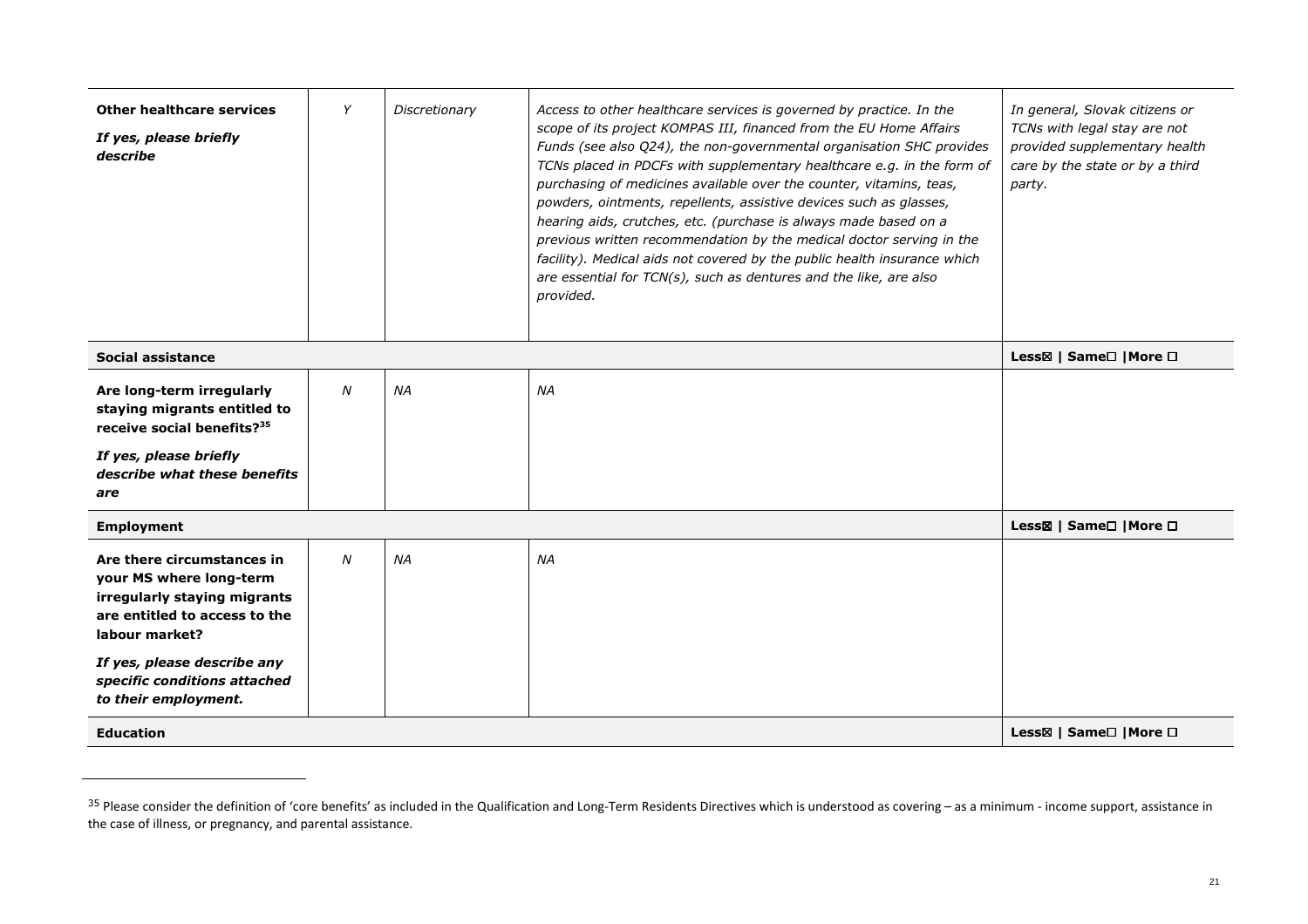| Do (long-term irregular<br>migrant) children have<br>access to compulsory<br>education?<br>If yes, please briefly<br>describe access.                                                                                | Y | Mandatory                                 | Based on Section 96 par. 2 of the Act on Residence of Foreigners a TCN<br>placed in a PDCF younger than 18 years of age is entitled to have access<br>to education within three months after their detention. Qualified<br>teachers are available in PDCFs, visiting the facilities regularly, and the<br>teaching process follows the curriculum as defined in valid legislation for<br>the given age group.<br>Renovation of premises intended for educational activities in PDCFs<br>comprises one of the activities financed under the KOMPAS III project<br>implemented by the non-governmental organisation SHC.                                                                                                                                                   |                                                                                                                                                                                                                                                                                                 |
|----------------------------------------------------------------------------------------------------------------------------------------------------------------------------------------------------------------------|---|-------------------------------------------|--------------------------------------------------------------------------------------------------------------------------------------------------------------------------------------------------------------------------------------------------------------------------------------------------------------------------------------------------------------------------------------------------------------------------------------------------------------------------------------------------------------------------------------------------------------------------------------------------------------------------------------------------------------------------------------------------------------------------------------------------------------------------|-------------------------------------------------------------------------------------------------------------------------------------------------------------------------------------------------------------------------------------------------------------------------------------------------|
| Are adult long-term<br>irregularly staying migrants<br>entitled to participate in<br>educational programmes<br>and/or professional<br>training?<br>If yes, what types of<br>education and under which<br>conditions? | Y | Discretionary                             | Basics of the Slovak language and lessons on Slovakia and Slovak realia<br>are taught within the scope of the KOMPAS III project implemented by<br>the non-governmental organisation SHC. Teaching is done by qualified<br>teachers.<br>No other education or training is provided to TCNs in PDCFs.                                                                                                                                                                                                                                                                                                                                                                                                                                                                     |                                                                                                                                                                                                                                                                                                 |
| Legal aid or assistance                                                                                                                                                                                              |   |                                           |                                                                                                                                                                                                                                                                                                                                                                                                                                                                                                                                                                                                                                                                                                                                                                          | Less□   Same⊠   More □                                                                                                                                                                                                                                                                          |
| Do long-term irregular<br>migrants have access to<br>legal aid or assistance type<br>of services?<br>If yes, please briefly<br>enumerate and explain                                                                 | Y | Mandatory <sup>36</sup><br>/Discretionary | Following the placement of a TCN in a PDCF, the PDCF shall immediately<br>inform the TCN on the possibility to request legal aid provided free of<br>charge. If a TCN declares their interest to seek free legal aid, they fill in<br>an individual application form that the PDCF shall send to the competent<br>branch of the Centre for Legal Aid. <sup>37</sup> Long-term irregular migrants are<br>entitled to access free legal aid provided by the state pursuant to<br>Section 3 of the Act no. 327/2005 Coll. under the conditions stipulated<br>therein. They are entitled to access legal aid in asylum matters, in<br>administrative expulsion procedure and in detention procedure (in these<br>matters also in the course of proceedings before a court in | Conditions under which CLA's<br>services can be accessed are the<br>same for irregular migrants, legal<br>migrants and Slovak citizens. The<br>Centre does not check migration<br>status of the persons seeking<br>legal aid or of the persons<br>appearing for consultation (legal<br>advice). |

<sup>&</sup>lt;sup>36</sup> In case a TCN detained pursuant to the Act on Residence of Foreigners is placed in a PDCF, the PDCF shall immediately instruct them on the possibility to request free legal aid. Then, it is up to the TCN whether they wish to use this possibility. Source: Guidelines for procedures concerning administrative expulsion of foreigners, staying of third-country national in the territory of the SR, assisted voluntary returns and detention of third-country nationals. Annex to the Order no. 25/2019 of the Director of BBFP PFP.

 $37$  Guidelines for procedures concerning administrative expulsion of foreigners, staying of third-country national in the territory of the SR, assisted voluntary returns and detention of third-country nationals. Annex to the Order no. 25/2019 of the Director of BBFP PFP.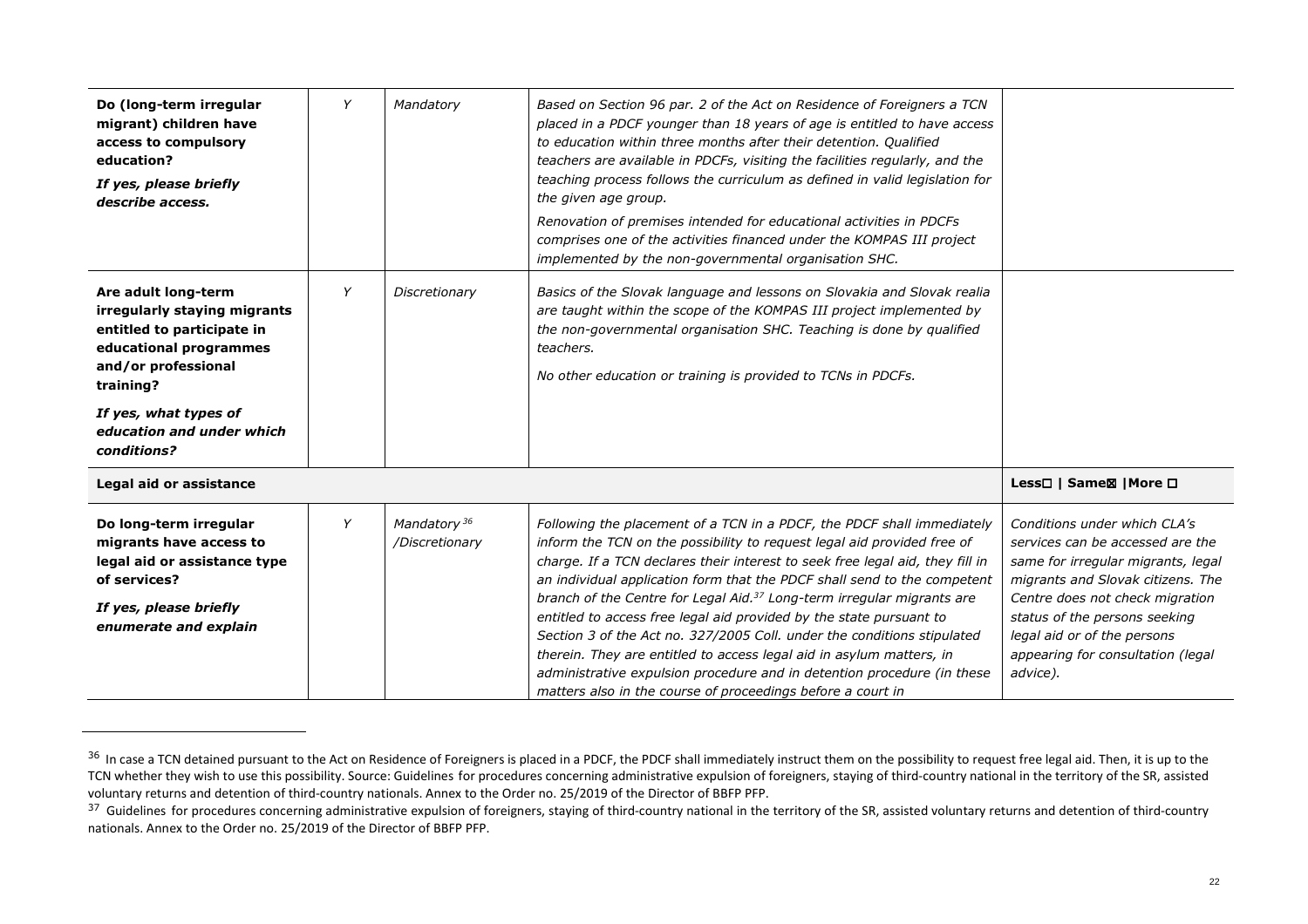|                                                                      |   |               | administrative proceedings), and to access legal aid in the course of<br>proceedings before Slovak courts provided they are in the territory of<br>the SR in civil law matters, commercial law matters, labour law matters,<br>family law matters, in administrative judiciary and in these matters also<br>in the course of proceedings before the Constitutional Court of the SR<br>(in these matters legal aid in the course of proceedings before a court is<br>provided to all natural persons within the territory of the SR). The<br>abovementioned is laid down in legislation (Act no. 327/2005 Coll.) and<br>the responsible authority shall be the Centre for Legal Aid as a state<br>organisation financed from the budget of the Ministry of Justice of the<br>SR (more about this also in Q 18). <sup>38</sup><br>Free legal aid and advisory and consultation activities more<br>comprehensive than the services provided by the Centre for Legal Aid<br>(CLA) are provided to TCNs in PDCFs mainly by the non-governmental<br>organisation Human Rights League within the scope of projects<br>described more in Q7b, even though these are primarily aimed at<br>asylum seekers placed in PDCFs or provided pro bono. <sup>39</sup> |                                                                                                                                                                                                                                                                                                                                             |
|----------------------------------------------------------------------|---|---------------|------------------------------------------------------------------------------------------------------------------------------------------------------------------------------------------------------------------------------------------------------------------------------------------------------------------------------------------------------------------------------------------------------------------------------------------------------------------------------------------------------------------------------------------------------------------------------------------------------------------------------------------------------------------------------------------------------------------------------------------------------------------------------------------------------------------------------------------------------------------------------------------------------------------------------------------------------------------------------------------------------------------------------------------------------------------------------------------------------------------------------------------------------------------------------------------------------------------------------------------------------|---------------------------------------------------------------------------------------------------------------------------------------------------------------------------------------------------------------------------------------------------------------------------------------------------------------------------------------------|
| Other?                                                               |   |               |                                                                                                                                                                                                                                                                                                                                                                                                                                                                                                                                                                                                                                                                                                                                                                                                                                                                                                                                                                                                                                                                                                                                                                                                                                                      | Less⊠   Same□   More □                                                                                                                                                                                                                                                                                                                      |
| Are any other rights relevant<br>to mention here? Please<br>describe | Y | Discretionary | Apart from other supplementary services, the non-governmental<br>organisation SHC provides social and psychological guidance and<br>organizes leisure time activities, provides supplementary material<br>assistance and, if necessary, also translation and interpretation services<br>for TCNs in PDCFs within the scope of its KOMPAS III project (see also<br>Q24).                                                                                                                                                                                                                                                                                                                                                                                                                                                                                                                                                                                                                                                                                                                                                                                                                                                                              | TCNs are limited by the<br>possibilities of the project under<br>which the psychological and social<br>guidance is provided in PDCFs. As<br>they are not detained, other<br>persons, whether the citizens of<br>the SR or legal migrants, have<br>more options to access free or<br>even paid services in this field<br>available for them. |

<sup>&</sup>lt;sup>38</sup> CLA Questionnaire of 7 October 2020.<br><sup>39</sup> Structured interview with Human Rights League, 4 November 2020.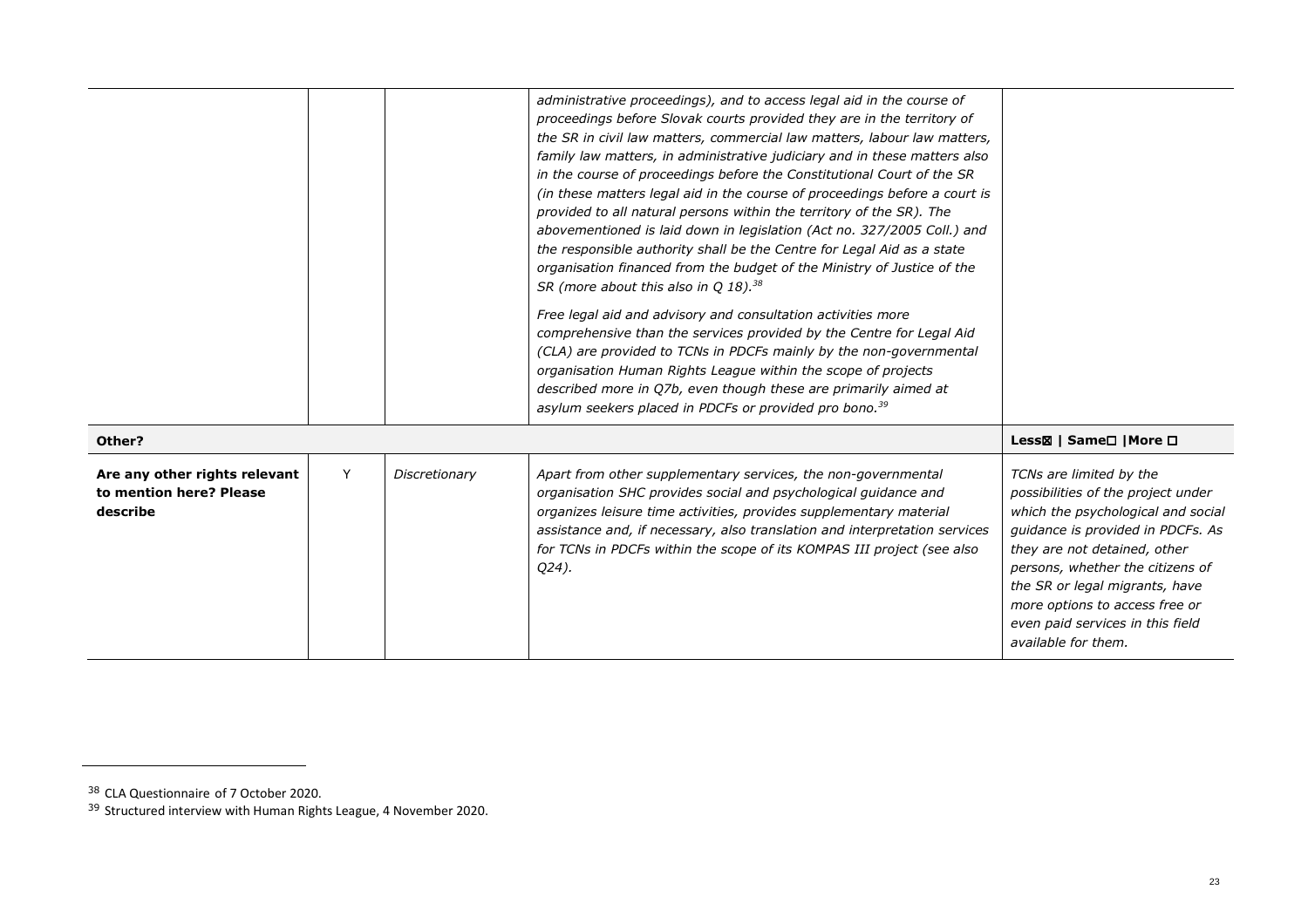#### **Table 4: Rights and services available to long-term irregularly staying migrants who have been issued a return decision**

*Type of stay or status as identified in Q2 and/or Q3: Status of 'remaining'40 (explained in detail in Q 3 in the part concerning a written confirmation of a suspension of the decision on administrative expulsion)* 

| <b>Type of service</b>                                       | <b>Service</b><br>provided<br>(Y/N) | Is the provision of<br>service mandatory<br>or<br>discretionary?41 | <b>Brief description</b><br>Please consider for each type of services the long-term irregular<br>migrants are entitled or have access to:<br>Ť.<br>Does this access stem from national law or practice? Does<br>it stem from local (regional, municipal) rules or practice?<br>ii.<br>Which authorities are competent to provide access to<br>services? Please indicate if access is provided by other<br>entities (NGO, charities, private entities, etc) as service<br>providers on behalf of the national or local authorities?                                                                                                                                                                                                                                            | <b>Please briefly assess and</b><br>explain if the rights and access<br>to services are more limited,<br>same or more favourable than<br>those of legal migrants or of<br>nationals? |
|--------------------------------------------------------------|-------------------------------------|--------------------------------------------------------------------|-------------------------------------------------------------------------------------------------------------------------------------------------------------------------------------------------------------------------------------------------------------------------------------------------------------------------------------------------------------------------------------------------------------------------------------------------------------------------------------------------------------------------------------------------------------------------------------------------------------------------------------------------------------------------------------------------------------------------------------------------------------------------------|--------------------------------------------------------------------------------------------------------------------------------------------------------------------------------------|
| <b>Accommodation</b>                                         |                                     |                                                                    |                                                                                                                                                                                                                                                                                                                                                                                                                                                                                                                                                                                                                                                                                                                                                                               | Less⊠   Same□   More □                                                                                                                                                               |
| <b>Accommodation</b><br>If yes, please briefly<br>describe   | N                                   | <b>NA</b>                                                          | The vulnerable nature of the situation of long-term irregular migrants<br>holding the status of 'remaining' (under the Act on Residence of<br>Foreigners they are not entitled to work or conduct business activities),<br>as well as frequent lack of valid ID documents <sup>42</sup> and the resulting lack of<br>financial means in principle prevent the long-term irregular migrants<br>from using accommodation services offered on commercial basis (e.g.<br>hotels or rented accommodation). Under the Act on Residence of<br>Foreigners, an accommodation provider, i.e. for instance a hotel, a<br>shelter, etc, shall be obliged to report the presence of each foreigner<br>accommodated in the facility, for which they require the foreigner's ID<br>document. |                                                                                                                                                                                      |
| <b>Special accommodation</b><br>facilities (i.e. shelter for | Y                                   | Discretionary                                                      | In principle, they can take advantage of services provided by low-<br>threshold accommodation facilities that are operated by local or regional                                                                                                                                                                                                                                                                                                                                                                                                                                                                                                                                                                                                                               |                                                                                                                                                                                      |

<sup>&</sup>lt;sup>40</sup> The status of 'remaining' is also granted to those TCNs on whom, pursuant to Section 89 par. 1 of the Act on Residence of Foreigners, a duty to report their place of residence or pay a warranty deposit (the so-called alternative to detention) instead of their detention has been imposed.

 $^{41}$  For example, in some cases a service can be accessed but the costs must be met by the individual rather than the State/national authorities.

<sup>&</sup>lt;sup>42</sup> Pursuant to the Act on Residence of Foreigners Sec. 74, par. 2a) and possibly b), the Police department issues a foreigners' passport to a TCN which primary aim is the departure from and return to the SR. Information from BBFP PFP from 23 November 2020.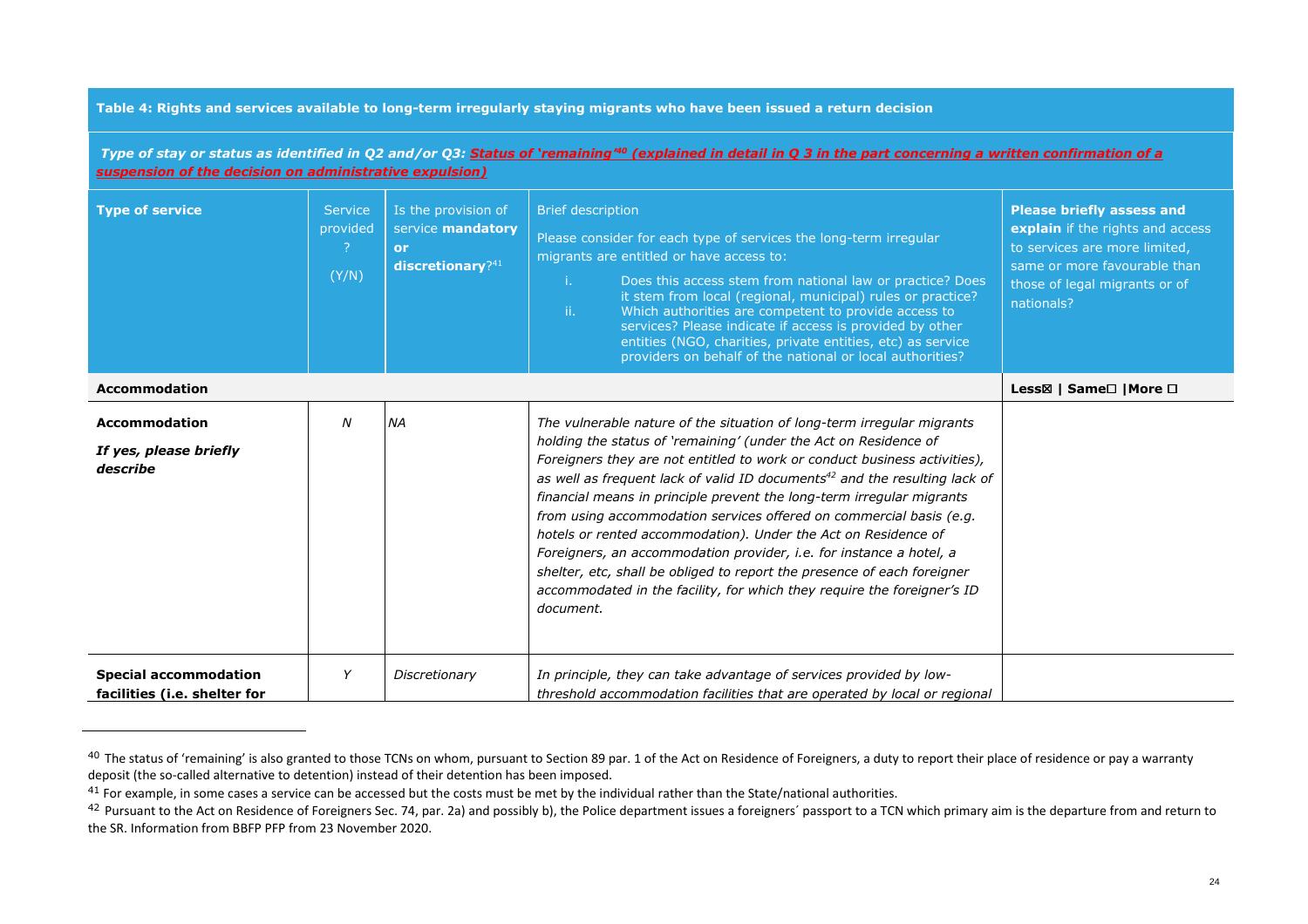| victims of violence, children<br>etc.)<br>If yes, please briefly<br>describe                                                   |                  |           | self-governments <sup>43</sup> or by non-profit organisations or various church<br>authorities. These facilities are also obliged to check ID documents and<br>report the stay of foreigners, but their operators often do not know how<br>to proceed in case of people without valid documents and they allow or<br>tolerate their accommodation, <sup>44</sup> since they are often dealing with<br>homeless people who frequently also lack their ID papers anyway.                                                                                                                                                                                                                                                                                                                                                                                                                                                                                                                                                                                                                                                                                                                                                                                                                                                                                                                                                                                                                                                                                                                        |                                                                                                                   |
|--------------------------------------------------------------------------------------------------------------------------------|------------------|-----------|-----------------------------------------------------------------------------------------------------------------------------------------------------------------------------------------------------------------------------------------------------------------------------------------------------------------------------------------------------------------------------------------------------------------------------------------------------------------------------------------------------------------------------------------------------------------------------------------------------------------------------------------------------------------------------------------------------------------------------------------------------------------------------------------------------------------------------------------------------------------------------------------------------------------------------------------------------------------------------------------------------------------------------------------------------------------------------------------------------------------------------------------------------------------------------------------------------------------------------------------------------------------------------------------------------------------------------------------------------------------------------------------------------------------------------------------------------------------------------------------------------------------------------------------------------------------------------------------------|-------------------------------------------------------------------------------------------------------------------|
| <b>Other forms of</b><br>accommodation or shelter or<br>specialised centre                                                     | $\boldsymbol{N}$ | <b>NA</b> | <b>NA</b>                                                                                                                                                                                                                                                                                                                                                                                                                                                                                                                                                                                                                                                                                                                                                                                                                                                                                                                                                                                                                                                                                                                                                                                                                                                                                                                                                                                                                                                                                                                                                                                     |                                                                                                                   |
| <b>Healthcare</b>                                                                                                              |                  |           |                                                                                                                                                                                                                                                                                                                                                                                                                                                                                                                                                                                                                                                                                                                                                                                                                                                                                                                                                                                                                                                                                                                                                                                                                                                                                                                                                                                                                                                                                                                                                                                               | Less⊠   Same <sup>[1</sup>   More <sup>[1]</sup>                                                                  |
| <b>Emergency healthcare</b><br>If yes please describe, as<br>this notion can be<br>understood in a large or<br>restrictive way | Y                | Mandatory | Provided under the Constitution of the SR <sup>45</sup> , which, in its Article 40,<br>stipulates that everyone shall have the right to protection of his or her<br>health; as well as on the basis of Act no. 576/2004 on Healthcare <sup>46</sup> ,<br>where emergency healthcare is defined as healthcare provided to<br>a person in case of a sudden change of their health which represents<br>imminent risk for their life or some of the vital functions; which can<br>pose serious threat to their health in case medical care is not provided<br>quickly; which causes a person to feel sudden and unbearable pain or<br>sudden changes of their behaviour and acting under the influence of<br>which the person represents immediate danger for themselves or their<br>surroundings. Healthcare provided during childbirth is also considered<br>emergency healthcare. Furthermore, emergency healthcare includes<br>medical examination of a person designated as a source of a rapidly<br>spreading and life-threatening infection and diagnostics and treatment<br>of a person with a rapidly spreading and life-threatening infection.<br>Emergency healthcare also includes urgent transportation of a person<br>into a healthcare facility, urgent transportation of a person between<br>healthcare facilities, urgent transportation of a donor and receiver of<br>human organs intended for transplantation, urgent transportation of<br>healthcare professionals carrying out activities related to the<br>procurement of a human organ and urgent transportation of human | Emergency healthcare is provided<br>to all persons in the territory of<br>the SR irrespective of their<br>status. |

<sup>&</sup>lt;sup>43</sup> Pursuant to Act no. 448/2008 Coll. on Social Services<br><sup>44</sup> City of Banská Bystrica questionnaire of 7 October2020. Structured interview with SHC, 8 October2020. Information provided by IOM.<br><sup>45</sup> Act no. 460/1992, Art.

<sup>&</sup>lt;sup>46</sup> Act no. 576/2004 Coll. on Healthcare, Healthcare Related Services and on changes and amendments to some acts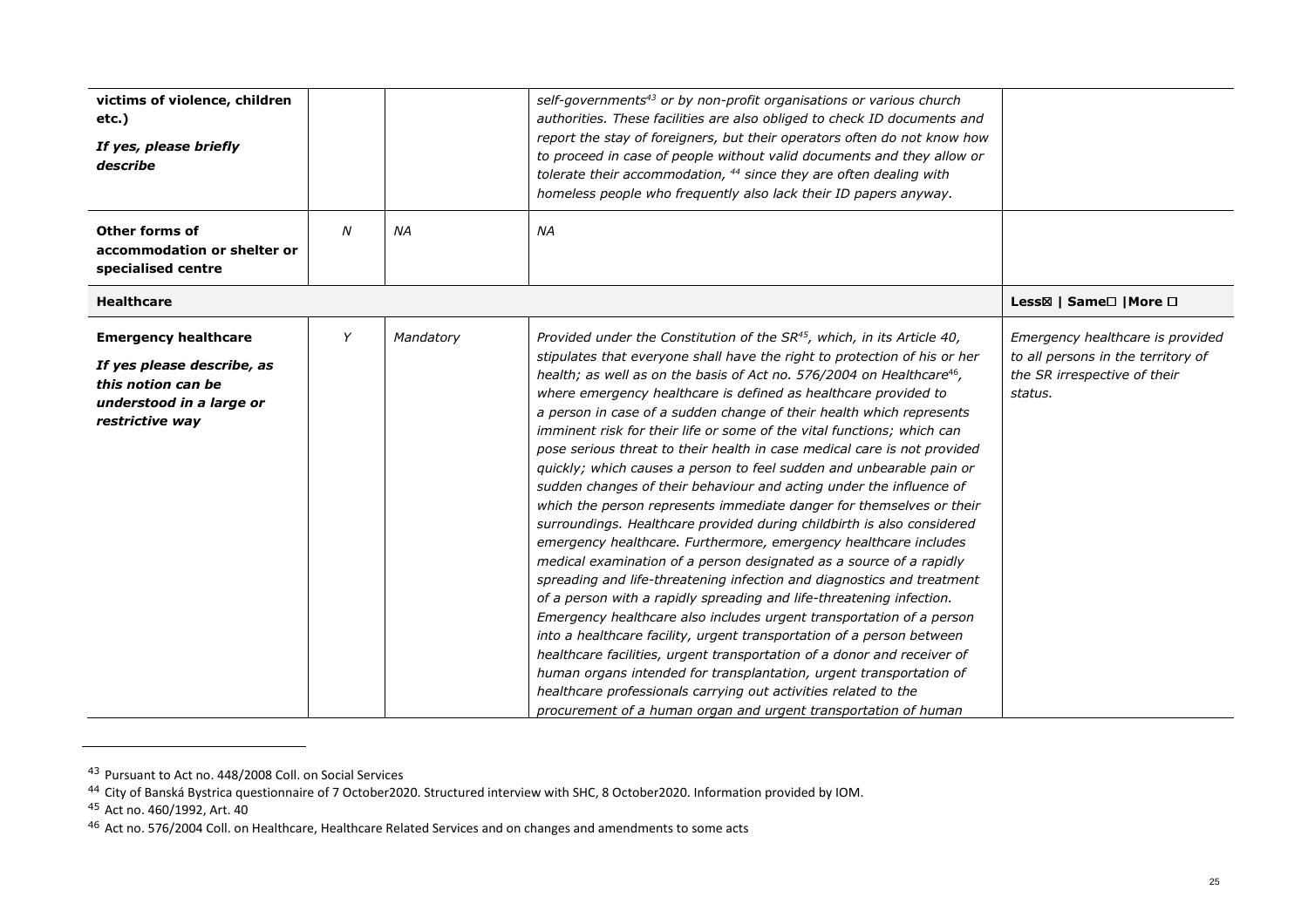|                                                                        |   |               | organs intended for transplantation. Urgent transportation shall also<br>mean transportation of a person whose health condition requires the<br>provision of medical care in course of such transportation.<br>Responsible for the provision of emergency healthcare are all healthcare<br>professionals and healthcare facilities.                                                                                                                                                                                                                                                                                                                                                                                                                                                      |                                                   |
|------------------------------------------------------------------------|---|---------------|------------------------------------------------------------------------------------------------------------------------------------------------------------------------------------------------------------------------------------------------------------------------------------------------------------------------------------------------------------------------------------------------------------------------------------------------------------------------------------------------------------------------------------------------------------------------------------------------------------------------------------------------------------------------------------------------------------------------------------------------------------------------------------------|---------------------------------------------------|
| <b>Basic medical care</b><br>If yes, please briefly<br>describe        | N | <b>NA</b>     | Other than emergency healthcare could only be provided to these<br>persons if they held commercial health insurance paid for from their own<br>resources. With respect to the lack of valid ID documents in case of this<br>category of people, as well as due to the costs of commercial healthcare<br>insurance, it is unlikely that these TCNs could afford to purchase such<br>coverage (as they are not entitled to work or conduct business activities<br>during their stay in the SR). In case they were able to secure such<br>insurance for themselves, the scope of healthcare services would<br>depend on the coverage paid for within the particular commercial<br>insurance plan.<br>TCNs holding the status of 'remaining' are not entitled to public health<br>insurance. |                                                   |
| <b>Specialised care</b><br>If yes, please briefly<br>describe          | N | ΝA            | Only in case they held a commercial health insurance which could also<br>cover specialised care.                                                                                                                                                                                                                                                                                                                                                                                                                                                                                                                                                                                                                                                                                         |                                                   |
| <b>Other healthcare services</b><br>If yes, please briefly<br>describe | Y | Discretionary | The non-governmental organisation SHC provides emergency healthcare<br>to TCNs released from PDCFs for the maximum period of 60 days after<br>their release within the scope of its KOMPAS III project (see also Q24).<br>The assistance is primarily aimed at vulnerable persons.                                                                                                                                                                                                                                                                                                                                                                                                                                                                                                       |                                                   |
| Social assistance                                                      |   |               |                                                                                                                                                                                                                                                                                                                                                                                                                                                                                                                                                                                                                                                                                                                                                                                          | Less⊠   Same <sup>[1</sup>   More <sup>[1</sup> ] |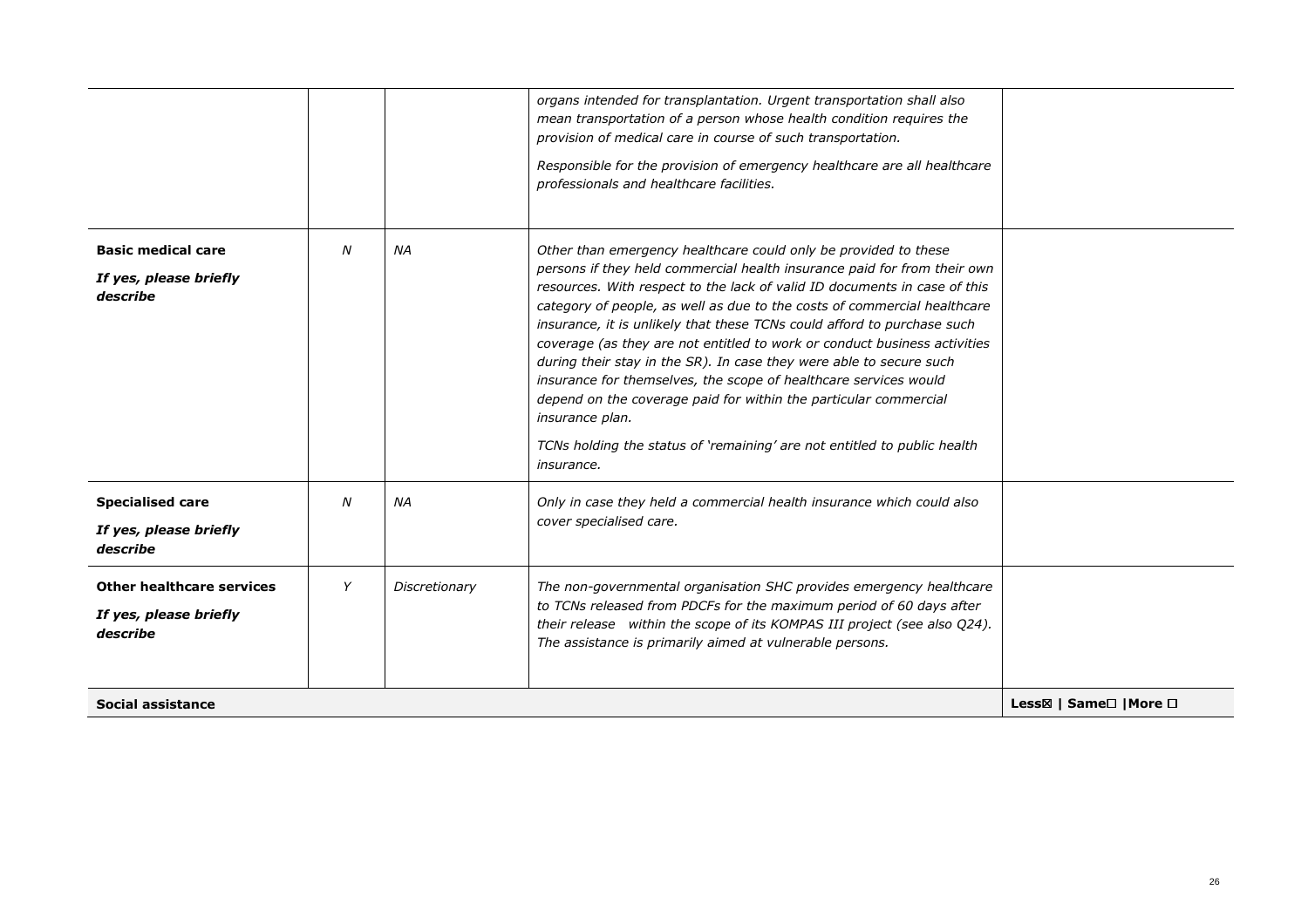| Are long-term irregularly<br>staying migrants entitled to<br>receive social benefits? <sup>47</sup><br>If yes, please briefly<br>describe what these benefits<br>are |   | Mandatory (only<br>some types of<br>social support) <sup>48</sup> | TCNs holding the status of 'remaining' shall be entitled to:<br>subsidy for the support of humanitarian aid <sup>49</sup> in case the<br>'remaining' status was granted due to obstacles to<br>administrative expulsion;<br>material need assistance (provided they are not serving a term<br>of imprisonment, in custody or detained) <sup>50</sup><br>Operational Programme Food Aid and Material Assistance <sup>51</sup> | A variety of social benefits are<br>available for Slovak citizens and<br>legal migrants (e.g. based on<br>their migration status) but the<br>TCNs holding the status of<br>'remaining' only have the<br>described social assistance<br>options. |
|----------------------------------------------------------------------------------------------------------------------------------------------------------------------|---|-------------------------------------------------------------------|------------------------------------------------------------------------------------------------------------------------------------------------------------------------------------------------------------------------------------------------------------------------------------------------------------------------------------------------------------------------------------------------------------------------------|-------------------------------------------------------------------------------------------------------------------------------------------------------------------------------------------------------------------------------------------------|
| <b>Employment</b>                                                                                                                                                    |   |                                                                   |                                                                                                                                                                                                                                                                                                                                                                                                                              | Less⊠   Same□   More □                                                                                                                                                                                                                          |
| Are there circumstances in<br>your MS where long-term<br>irregularly staying migrants<br>are entitled to access to the<br>labour market?                             | N | ΝA                                                                | Based on the Act on Residence of Foreigners, TCNs holding the status of<br>'remaining' are not allowed to conduct business activities in the SR or<br>enter into labour relations.                                                                                                                                                                                                                                           |                                                                                                                                                                                                                                                 |

 $47$  Please consider the definition of 'core benefits' as included in the Qualification and Long-Term Residents Directives which is understood as covering – as a minimum - income support, assistance in the case of illness, or pregnancy, and parental assistance.

<sup>&</sup>lt;sup>48</sup> MoLSAF SR questionnaire of 14 October 2020.

<sup>&</sup>lt;sup>49</sup> A subsidy for humanitarian aid can be granted within the meaning of Act 544/2010 Coll. on Subsidies to an applicant who is a natural person in a situation of life crisis or in an exceptionally adverse social situation. Such situation may include, in particular, consequences of natural disasters, loss of the main wage earner, serious disease or injury, loss of income at the time of pandemics, etc. Priorto the provision of this subsidy, the competent Office of Labour, Social Affairs and Family shall examine the social circumstances of the applicant. The subsidy is provided as a one-off benefit in the maximum amount of €800.

 $50$  Material need is a situation when the household income does not reach the subsistence minimum amount and the members of the household are not capable of or cannot secure or increase their income: through their own work, exercise of property rights or other property-related rights, or by setting up a claim. The material need assistance shall mean: Material Need Benefit, Protecting Allowance, Activation Allowance, Allowance for a Dependent Child, Housing Allowance. The Material Need Benefit amount shall be: €66.30 per month for one person; €126.20 per month for one person with 1 to 4 children; €115.30 per month for two persons without children; €172.60 per month for two persons with 1 to 4 children; €184.30 per month for one person with more than 4 children; and €232.60 per month to two persons with more than 4 children. Material Need Assistance and a Special Allowance is provided by Offices of Labour, Social Affairs and Family and financed from the state budget. A one-off benefit in material need is provided by municipal offices and financed from municipal budgets. Source: MoLSAF SR questionnaire of 14 October2020 and <u>www.employment.gov.sk</u> (consulted on 19 October 2020).

<sup>&</sup>lt;sup>51</sup> Operational Programme Food Aid and Material Assistance in Slovak Republic was ratified by the implementing decision of the European Commission no. CCI 2014SK05FMOP001 of 11 December 2014. Assistance is to be implemented in programming period 2014 – 2020 through four actions: provision of food and hygienic packages to selected groups of material need assistance beneficiaries; provision of hot meals to homeless people; and the distribution of donated food in order to prevent excess food waste. For the purpose of this programme, asking for a hot meal is a sufficient criterion and the origin, stay or basic identification data are not examined. Source: Information provided by MoLSAF SR of 14 October 2020 and www.employment.gov.sk (consulted on 19 October 2020).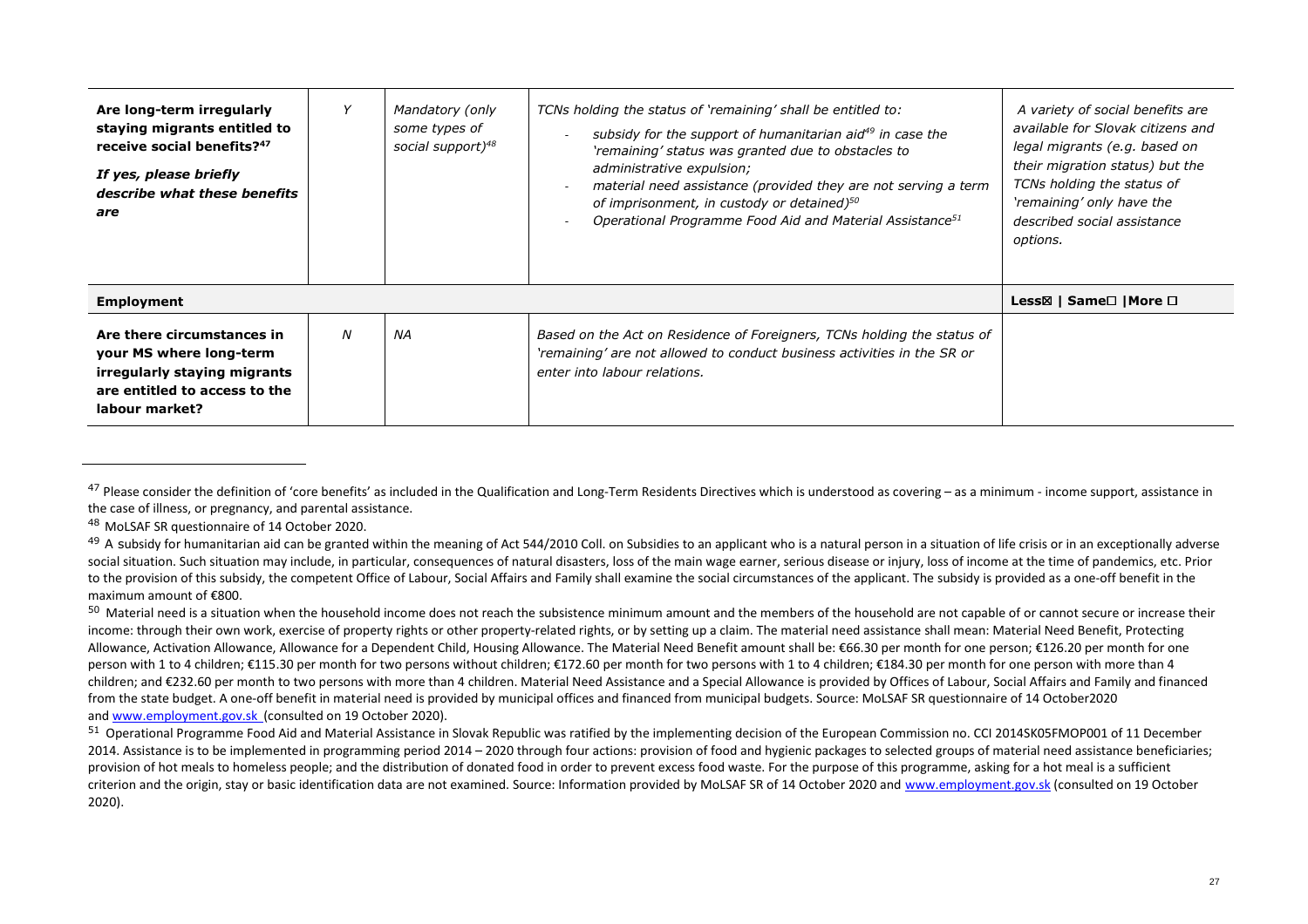| If yes, please describe any<br>specific conditions attached<br>to their employment.                                                                  |                        |                                       |                                                                                                                                                                                                                                                                                                                                                                                                                                                                                                                                                                                                                                                                                                                                                                                                                                                         |                                                                                                                                                                                                                                                |
|------------------------------------------------------------------------------------------------------------------------------------------------------|------------------------|---------------------------------------|---------------------------------------------------------------------------------------------------------------------------------------------------------------------------------------------------------------------------------------------------------------------------------------------------------------------------------------------------------------------------------------------------------------------------------------------------------------------------------------------------------------------------------------------------------------------------------------------------------------------------------------------------------------------------------------------------------------------------------------------------------------------------------------------------------------------------------------------------------|------------------------------------------------------------------------------------------------------------------------------------------------------------------------------------------------------------------------------------------------|
| <b>Education</b>                                                                                                                                     |                        |                                       |                                                                                                                                                                                                                                                                                                                                                                                                                                                                                                                                                                                                                                                                                                                                                                                                                                                         | Less□   Same⊠   More □                                                                                                                                                                                                                         |
| Do (long-term irregular<br>migrant) children have<br>access to compulsory<br>education?<br>If yes, please briefly<br>describe access.                | Y                      | Mandatory                             | Children of foreigners granted residence permit in the territory of the<br>SR, including unaccompanied minors (Section 146 of the Act no.<br>245/2008 on Education and Training) shall be provided education and<br>training, accommodation and meals in schools under the same<br>conditions as citizens of the SR, which means that at public schools (but<br>not at private or church schools) they can study free of charge and they<br>are lent basic study literature free of charge. In order to eliminate<br>language barriers at elementary and secondary schools, basic and<br>extension state language courses are provided for children of foreigners.<br>In Slovakia, compulsory school attendance lasts ten years and pupils<br>complete it by finishing the academic year in which a pupil reached the<br>age of 16 years at the latest. |                                                                                                                                                                                                                                                |
| Are adult long-term<br>irregularly staying migrants<br>entitled to participate in<br>educational programmes<br>and/or professional<br>training?      | N                      | NA                                    | ΝA                                                                                                                                                                                                                                                                                                                                                                                                                                                                                                                                                                                                                                                                                                                                                                                                                                                      |                                                                                                                                                                                                                                                |
| If yes, what types of<br>education and under which<br>conditions?                                                                                    |                        |                                       |                                                                                                                                                                                                                                                                                                                                                                                                                                                                                                                                                                                                                                                                                                                                                                                                                                                         |                                                                                                                                                                                                                                                |
| Legal aid or assistance                                                                                                                              | Less□   Same⊠   More □ |                                       |                                                                                                                                                                                                                                                                                                                                                                                                                                                                                                                                                                                                                                                                                                                                                                                                                                                         |                                                                                                                                                                                                                                                |
| Do long-term irregular<br>migrants have access to<br>legal aid or assistance type<br>of services?<br>If yes, please briefly<br>enumerate and explain | Y                      | Mandatory as well<br>as discretionary | Long-term irregular migrants are entitled to access free legal aid<br>provided by the state pursuant to Section 3 of the Act no. 327/2005<br>Coll. under the conditions stipulated therein. They are entitled to access<br>legal aid in asylum matters, in administrative expulsion procedure and<br>in detention procedure (in these matters also in the course of<br>proceedings before a court in administrative proceedings), and to access<br>legal aid in the course of proceedings before Slovak courts provided<br>they are in the territory of the SR, in civil law matters, commercial law                                                                                                                                                                                                                                                    | Conditions under which CLA's<br>services can be accessed are the<br>same for irregular migrants, legal<br>migrants and Slovak citizens. The<br>Centre does not check migration<br>status of the persons seeking<br>legal aid or of the persons |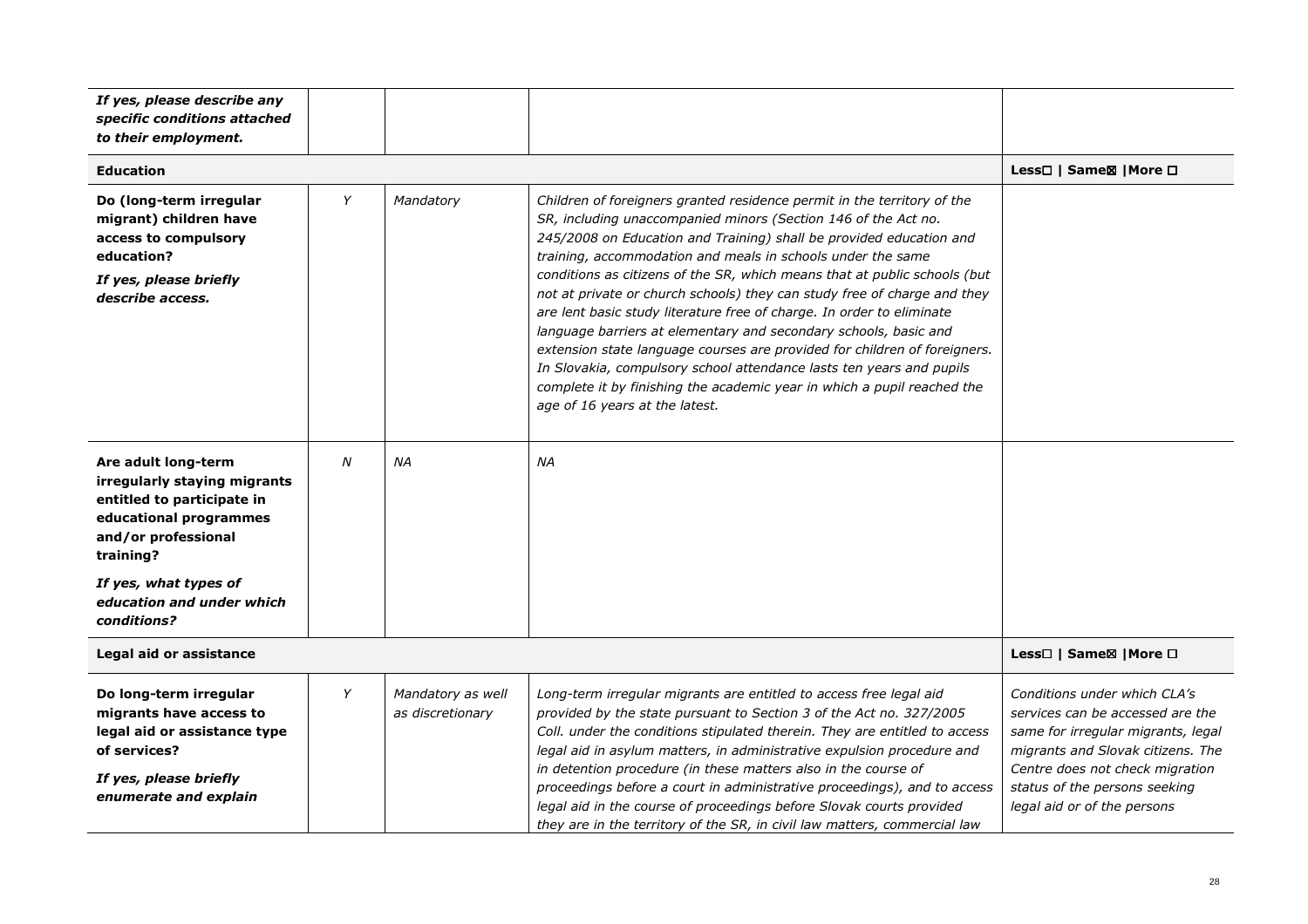|                                                                      |   |               | matters, labour law matters, family law matters, in administrative<br>judiciary and in these matters also in the course of proceedings before<br>the Constitutional Court of the SR (in these matters legal aid in the<br>course of proceedings before a court is provided to all natural persons<br>within the territory of the SR). The abovementioned is laid down in<br>legislation (Act no. 327/2005 Coll.) and the responsible authority shall<br>be the Centre for Legal Aid as a state organisation financed from the<br>budget of the Ministry of Justice of the SR (more about this also in Q<br>$18)$ . <sup>52</sup><br>Even TCNs holding the status of 'remaining' can request assistance from<br>non-governmental organisations such as SHL, Human Rights League or<br>Mareena, as well as the IOM's Migration Information Centre, where they<br>will be provided basic advice and quidance.<br>However, only Human Rights League provides more comprehensive<br>legal advisory services as a pro bono activity. <sup>53</sup> | appearing for consultation (legal<br>advice).     |
|----------------------------------------------------------------------|---|---------------|----------------------------------------------------------------------------------------------------------------------------------------------------------------------------------------------------------------------------------------------------------------------------------------------------------------------------------------------------------------------------------------------------------------------------------------------------------------------------------------------------------------------------------------------------------------------------------------------------------------------------------------------------------------------------------------------------------------------------------------------------------------------------------------------------------------------------------------------------------------------------------------------------------------------------------------------------------------------------------------------------------------------------------------------|---------------------------------------------------|
| Other?                                                               |   |               |                                                                                                                                                                                                                                                                                                                                                                                                                                                                                                                                                                                                                                                                                                                                                                                                                                                                                                                                                                                                                                              | Less⊠   Same <sup>[1</sup>   More <sup>[1</sup> ] |
| Are any other rights relevant<br>to mention here? Please<br>describe | Y | Discretionary | The non-governmental organisation SHC, within its KOMPAS III project,<br>provides TCNs released from PDCFs up until 60 days from the date of<br>release (i.e. persons holding the status of 'remaining') assistance with<br>the following, e.g., looking for accommodation (as mentioned above,<br>this mainly includes low-threshold accommodation facilities or shelters),<br>provision of foodstuffs, material assistance, reimbursement of travel<br>costs or notary's fees necessary for legalisation of one's stay in the<br>territory of the SR. The assistance is primarily aimed at vulnerable<br>persons.                                                                                                                                                                                                                                                                                                                                                                                                                          |                                                   |

<sup>&</sup>lt;sup>52</sup> CLA Questionnaire of 7 October 2020.<br><sup>53</sup> Structured interview with Human Rights League, 4 November 2020.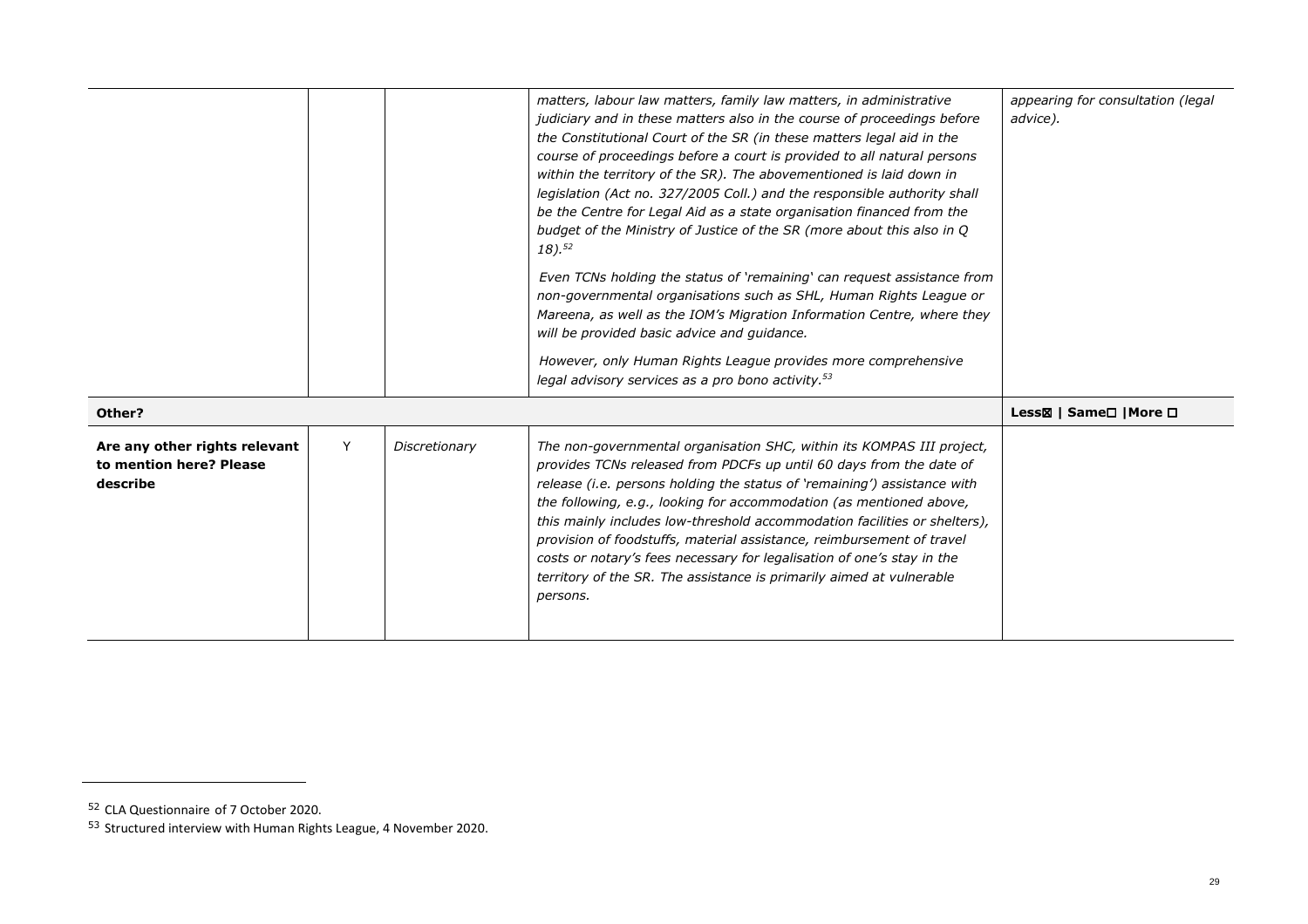**Table 5: Rights and services available to long-term irregularly staying migrants who have been issued a return decision** 

| Type of stay or status as identified in Q2 and/or Q3: tolerated residence <sup>54</sup>                                                      |                                     |                                                                    |                                                                                                                                                                                                                                                                                                                                                                                                                                                                                                                                                                                                                                                                                                                                                   |                                                                                                                                                                                      |
|----------------------------------------------------------------------------------------------------------------------------------------------|-------------------------------------|--------------------------------------------------------------------|---------------------------------------------------------------------------------------------------------------------------------------------------------------------------------------------------------------------------------------------------------------------------------------------------------------------------------------------------------------------------------------------------------------------------------------------------------------------------------------------------------------------------------------------------------------------------------------------------------------------------------------------------------------------------------------------------------------------------------------------------|--------------------------------------------------------------------------------------------------------------------------------------------------------------------------------------|
| <b>Type of service</b>                                                                                                                       | <b>Service</b><br>provided<br>(Y/N) | Is the provision of<br>service mandatory<br>or<br>discretionary?55 | <b>Brief description</b><br>Please consider for each type of services the long-term irregular<br>migrants are entitled or have access to:<br>Does this access stem from national law or practice? Does<br>i.<br>it stem from local (regional, municipal) rules or practice?<br>ii.<br>Which authorities are competent to provide access to<br>services? Please indicate if access is provided by other<br>entities (NGO, charities, private entities, etc) as service<br>providers on behalf of the national or local authorities?                                                                                                                                                                                                                | <b>Please briefly assess and</b><br>explain if the rights and access<br>to services are more limited,<br>same or more favourable than<br>those of legal migrants or of<br>nationals? |
| <b>Accommodation</b>                                                                                                                         | Less⊠   Same□   More □              |                                                                    |                                                                                                                                                                                                                                                                                                                                                                                                                                                                                                                                                                                                                                                                                                                                                   |                                                                                                                                                                                      |
| <b>Accommodation</b>                                                                                                                         | N                                   | <b>NA</b>                                                          |                                                                                                                                                                                                                                                                                                                                                                                                                                                                                                                                                                                                                                                                                                                                                   |                                                                                                                                                                                      |
| If yes, please briefly<br>describe                                                                                                           |                                     |                                                                    |                                                                                                                                                                                                                                                                                                                                                                                                                                                                                                                                                                                                                                                                                                                                                   |                                                                                                                                                                                      |
| <b>Special accommodation</b><br>facilities (i.e. shelter for<br>victims of violence, children<br>etc.)<br>If yes, please briefly<br>describe | Y (some<br>types)                   | Mandatory (in some<br>types)                                       | If tolerated residence was granted due to the reason that the case<br>concerns a minor person found in the Slovak Republic territory (Section<br>58 par. 1(a) of the Act on Residence of Foreigners), i.e. it concerns an<br>unaccompanied minor, they are provided accommodation in a Children<br>and Family Centre specialized to cater for unaccompanied minors.<br>If tolerated residence was granted due to the reason that the case<br>concerns a person who is the victim of human trafficking (Section 58<br>par. 1(c) of the Act on Residence of Foreigners), the person shall be<br>provided an appropriate and safe accommodation, e.g. in a specialised<br>facility, apartment or low-treshold shelter under the Provision of support |                                                                                                                                                                                      |

<sup>&</sup>lt;sup>54</sup> Tolerated residence may be granted to any third-country national who meets the conditions for its grant, not only to a TCN who was issued a return decision, but whose return cannot be enforced for legal or practical reasons. Until 1 May 2018, when the amended version of the Act on Residence of Foreigners (No. 108/2018) entered into force, tolerated residence was granted to TCNs in case of whom obstacles to administrative expulsion existed and where leaving the country was not possible and detention was not purposeful. These two types of tolerated residence were replaced by the abovementioned amendment by the 'remaining' status. See also Table 4.

<sup>&</sup>lt;sup>55</sup> For example, in some cases a service can be accessed but the costs must be met by the individual rather than the State/national authorities.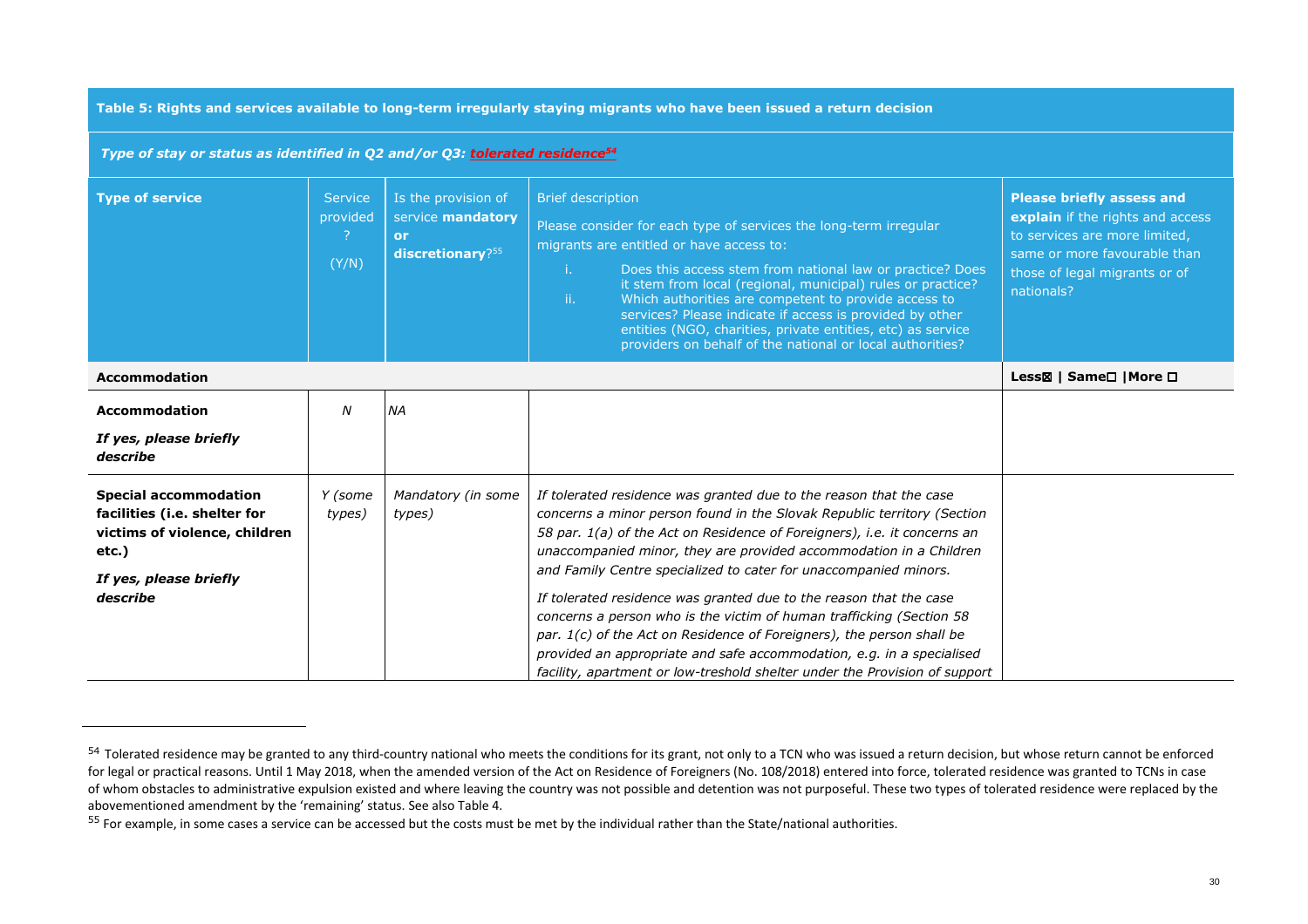|                                                                                                                                |   |           | and protection to victims of human trafficking programme provided that<br>person decides to join the Programme.<br>If the case concerns a person who was illegally employed under<br>particularly exploitative working conditions (Section 58 par. 2 of the Act<br>on Residence of Foreigners), that person shall be entitled to material<br>need assistance which includes Housing Allowance. <sup>56</sup>                                                                                                                                                                                                                                                                                                                                                                                                                                                                                                                                                                                                                                                                                                                                                                                                                                                                                                                                                                                                                                                                                                        |                                                                                                                   |
|--------------------------------------------------------------------------------------------------------------------------------|---|-----------|---------------------------------------------------------------------------------------------------------------------------------------------------------------------------------------------------------------------------------------------------------------------------------------------------------------------------------------------------------------------------------------------------------------------------------------------------------------------------------------------------------------------------------------------------------------------------------------------------------------------------------------------------------------------------------------------------------------------------------------------------------------------------------------------------------------------------------------------------------------------------------------------------------------------------------------------------------------------------------------------------------------------------------------------------------------------------------------------------------------------------------------------------------------------------------------------------------------------------------------------------------------------------------------------------------------------------------------------------------------------------------------------------------------------------------------------------------------------------------------------------------------------|-------------------------------------------------------------------------------------------------------------------|
| <b>Other forms of</b><br>accommodation or shelter or<br>specialised centre                                                     | N | NA        | ΝA                                                                                                                                                                                                                                                                                                                                                                                                                                                                                                                                                                                                                                                                                                                                                                                                                                                                                                                                                                                                                                                                                                                                                                                                                                                                                                                                                                                                                                                                                                                  |                                                                                                                   |
| <b>Healthcare</b>                                                                                                              |   |           |                                                                                                                                                                                                                                                                                                                                                                                                                                                                                                                                                                                                                                                                                                                                                                                                                                                                                                                                                                                                                                                                                                                                                                                                                                                                                                                                                                                                                                                                                                                     | Less⊠   Same□   More □                                                                                            |
| <b>Emergency healthcare</b><br>If yes please describe, as<br>this notion can be<br>understood in a large or<br>restrictive way | Y | Mandatory | Provided under the Constitution of the SR <sup>57</sup> which, in Article 40,<br>stipulates that everyone shall have the right to protection of his or her<br>health; as well as on the basis of Act no.576/2004 on Healthcare <sup>58</sup> ,<br>where emergency healthcare is defined as healthcare provided to<br>a person in case of a sudden change of their health which represents<br>imminent risk for their life or some of the vital functions; which can<br>pose serious threat to their health in case medical care is not provided<br>quickly; which causes a person to feel sudden and unbearable pain or<br>sudden changes of their behaviour and acting under the influence of<br>which the person represents immediate danger for themselves or their<br>surroundings. Healthcare provided during childbirth is also considered<br>emergency healthcare. Furthermore, emergency healthcare includes<br>medical examination of a person designated as a source of a rapidly<br>spreading and life-threatening infection and diagnostics and treatment<br>of a person with a rapidly spreading and life-threatening infection.<br>Emergency healthcare also includes urgent transportation of a person<br>into a healthcare facility, urgent transportation of a person between<br>healthcare facilities, urgent transportation of a donor and receiver of<br>human organs intended for transplantation, urgent transportation of<br>healthcare professionals carrying out activities related to the | Emergency healthcare is provided<br>to all persons in the territory of<br>the SR irrespective of their<br>status. |

<sup>&</sup>lt;sup>56</sup> Act No. 417/2013 Coll. on Material Need Assistance. One-member households receive Housing Allowance in the amount of €55.80 and households with more members, or in case of a flat rented by several persons, the housing allowance is provided in the amount of €89.20.

<sup>57</sup> Act no. 460/1992, Art. 40

<sup>&</sup>lt;sup>58</sup> Act no. 576/2004 Coll. on Healthcare, Healthcare Related Services and on changes and amendments to some acts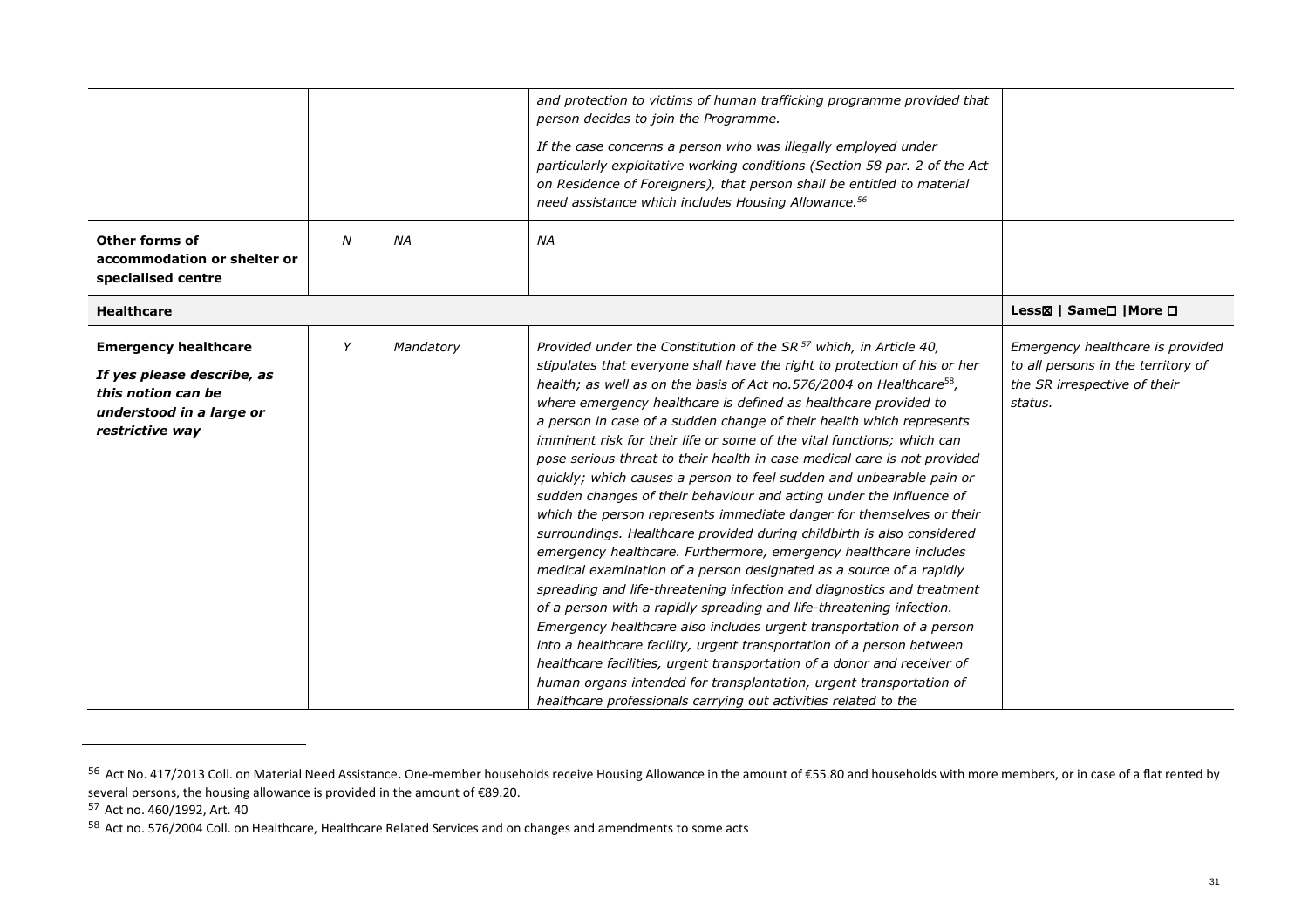|                                                                        |                                                  |           | procurement of a human organ and urgent transportation of human<br>organs intended for transplantation. Urgent transportation shall also<br>mean transportation of a person whose health condition requires the<br>provision of medical care in course of such transportation.<br>Responsible for the provision of emergency healthcare are all healthcare<br>professionals and healthcare facilities.                                                                                                                                                                                                                                                                                                                                                                                                                                                                                                                         |                                                                                                                                                                 |
|------------------------------------------------------------------------|--------------------------------------------------|-----------|--------------------------------------------------------------------------------------------------------------------------------------------------------------------------------------------------------------------------------------------------------------------------------------------------------------------------------------------------------------------------------------------------------------------------------------------------------------------------------------------------------------------------------------------------------------------------------------------------------------------------------------------------------------------------------------------------------------------------------------------------------------------------------------------------------------------------------------------------------------------------------------------------------------------------------|-----------------------------------------------------------------------------------------------------------------------------------------------------------------|
| <b>Basic medical care</b><br>If yes, please briefly<br>describe        | Y (under<br>certain<br><i>circumst</i><br>ances) | Mandatory | Other than emergency healthcare can only be provided to these persons<br>if they are employed, as this implies obligation to be covered by<br>compulsory public health insurance.<br>Pursuant to the Act on Health Insurance <sup>59</sup> , UAMs are holders of public<br>health insurance.<br>In such case, authorities responsible for the provision of healthcare are<br>all healthcare professionals and healthcare facilities contracted by<br>relevant health insurance companies to execute public health insurance.<br>In case of human trafficking victims, the assistance is provided via the<br>Provision of support and protection to victims of human trafficking<br>programme if the victim decides to join the Programme. This concerns<br>mainly the provision of medical examination in the shortest period<br>possible, in justifiable cases immediately, but also a consequent<br>provision of healthcare. | Services provided under the<br>public health insurance are the<br>same for all persons covered by it<br>under same conditions,<br>irrespective of their status. |
| <b>Specialised care</b><br>If yes, please briefly<br>describe          | N                                                | ΝA        | Only in case they hold commercial health insurance which could also<br>cover specialised care. Holders of public health insurance only within the<br>scope of this insurance, provided specialised care is provided under this<br>scope.                                                                                                                                                                                                                                                                                                                                                                                                                                                                                                                                                                                                                                                                                       |                                                                                                                                                                 |
| <b>Other healthcare services</b><br>If yes, please briefly<br>describe | N                                                | <b>NA</b> |                                                                                                                                                                                                                                                                                                                                                                                                                                                                                                                                                                                                                                                                                                                                                                                                                                                                                                                                |                                                                                                                                                                 |
| Social assistance                                                      |                                                  |           |                                                                                                                                                                                                                                                                                                                                                                                                                                                                                                                                                                                                                                                                                                                                                                                                                                                                                                                                | Less⊠   Same <sup>[1</sup>   More <sup>[1</sup> ]                                                                                                               |

<sup>&</sup>lt;sup>59</sup> Act no. 580/2008 Coll. on Health Insurance , Section 3 par. 3(e)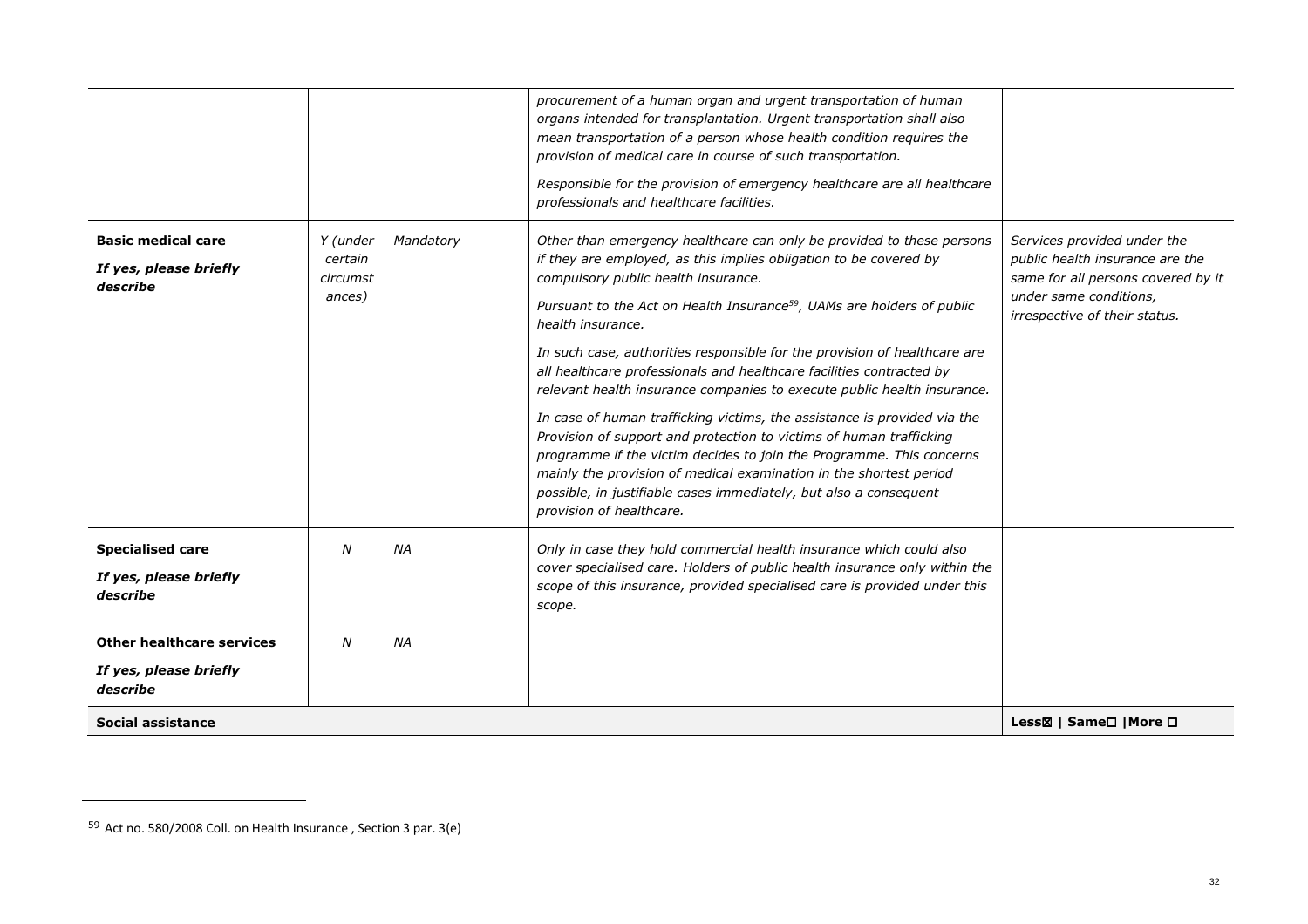| Are long-term irregularly<br>staying migrants entitled to<br>receive social benefits? <sup>60</sup><br>If yes, please briefly<br>describe what these benefits<br>are | Mandatory                                | TCNs with tolerated residence shall be entitled to:<br>material need assistance (provided they are not serving a term<br>of imprisonment, in custody or detained) $61$<br>Operational Programme Food Aid and Material Assistance <sup>62</sup><br>It is also important to state that in case of tolerated residence being<br>granted to unaccompanied minors the UAMs are placed in state<br>institutional care. In case of victims of human trafficking assistance is<br>also provided through the Provision of support and protection to victims<br>of human trafficking programme provided they decide to join the<br>Programme (e.g. as social assistance, social counselling).<br>At the same time, TCNs granted tolerated residence are entitled to enter<br>into an employment relationship, which can provide access to further<br>forms of social assistance. |                        |
|----------------------------------------------------------------------------------------------------------------------------------------------------------------------|------------------------------------------|------------------------------------------------------------------------------------------------------------------------------------------------------------------------------------------------------------------------------------------------------------------------------------------------------------------------------------------------------------------------------------------------------------------------------------------------------------------------------------------------------------------------------------------------------------------------------------------------------------------------------------------------------------------------------------------------------------------------------------------------------------------------------------------------------------------------------------------------------------------------|------------------------|
| <b>Employment</b>                                                                                                                                                    |                                          |                                                                                                                                                                                                                                                                                                                                                                                                                                                                                                                                                                                                                                                                                                                                                                                                                                                                        | Less⊠   Same□   More □ |
| Are there circumstances in<br>your MS where long-term<br>irregularly staying migrants                                                                                | Discretionary<br>(depends on the<br>TCN) | Based on the Act on Residence of Foreigners in connection with Act no.<br>5/2004 Coll. on Employment Services and on changes and amendments<br>to some acts as amended, those entitled to enter into an employment<br>relationship are those foreigners                                                                                                                                                                                                                                                                                                                                                                                                                                                                                                                                                                                                                |                        |

 $60$  Please consider the definition of 'core benefits' as included in the Qualification and Long-Term Residents Directives which is understood as covering – as a minimum - income support, assistance in the case of illness, or pregnancy, and parental assistance.

 $^{61}$  Material need is a situation when the household income does not reach the subsistence minimum amount and the members of the household are not capable of or cannot secure or increase their income: through their own work, exercise of property rights or other property-related rights, or by setting up a claim. The material need assistance shall mean: Material Need Benefit, Protecting Allowance, Activation Allowance, Allowance for a Dependent Child, Housing Allowance. The Material Need Benefit amount shall be: €66.30 per month for one person; €126.20 per month for one person with 1 to 4 children; €115.30 per month for two persons without children; €172.60 per month for two persons with 1 to 4 children; €184.30 per month for one person with more than 4 children; and €232.60 per month to two persons with more than 4 children. Material Need Assistance and a Special Allowance is provided by Offices of Labour, Social Affairs and Family and financed from the state budget. A one-off benefit in material need is provided by municipal offices and financed from municipal budgets. Source: MoLSAF SR questionnaire of 14 October 2020 and <u>www.employment.gov.sk</u> (consulted on 19 October 2020).<br>--

<sup>&</sup>lt;sup>62</sup> Operational Programme Food Aid and Material Assistance in Slovak Republic was ratified by the implementing decision of the European Commission no. CCI 2014SK05FMOP001 of 11 December 2014. Assistance is to be implemented in programming period 2014 – 2020 through four actions: provision of food and hygienic packages to selected groups of material need assistance beneficiaries; provision of hot meals to homeless people; and the distribution of donated food in order to prevent excess food waste. For the purpose of this programme, asking for a hot meal is a sufficient criterion and the origin, stay or basic identification data are not examined. Source: Information provided by MoLSAF SR of 14 October 2020 and www.employment.gov.sk (consulted on 19 October 2020).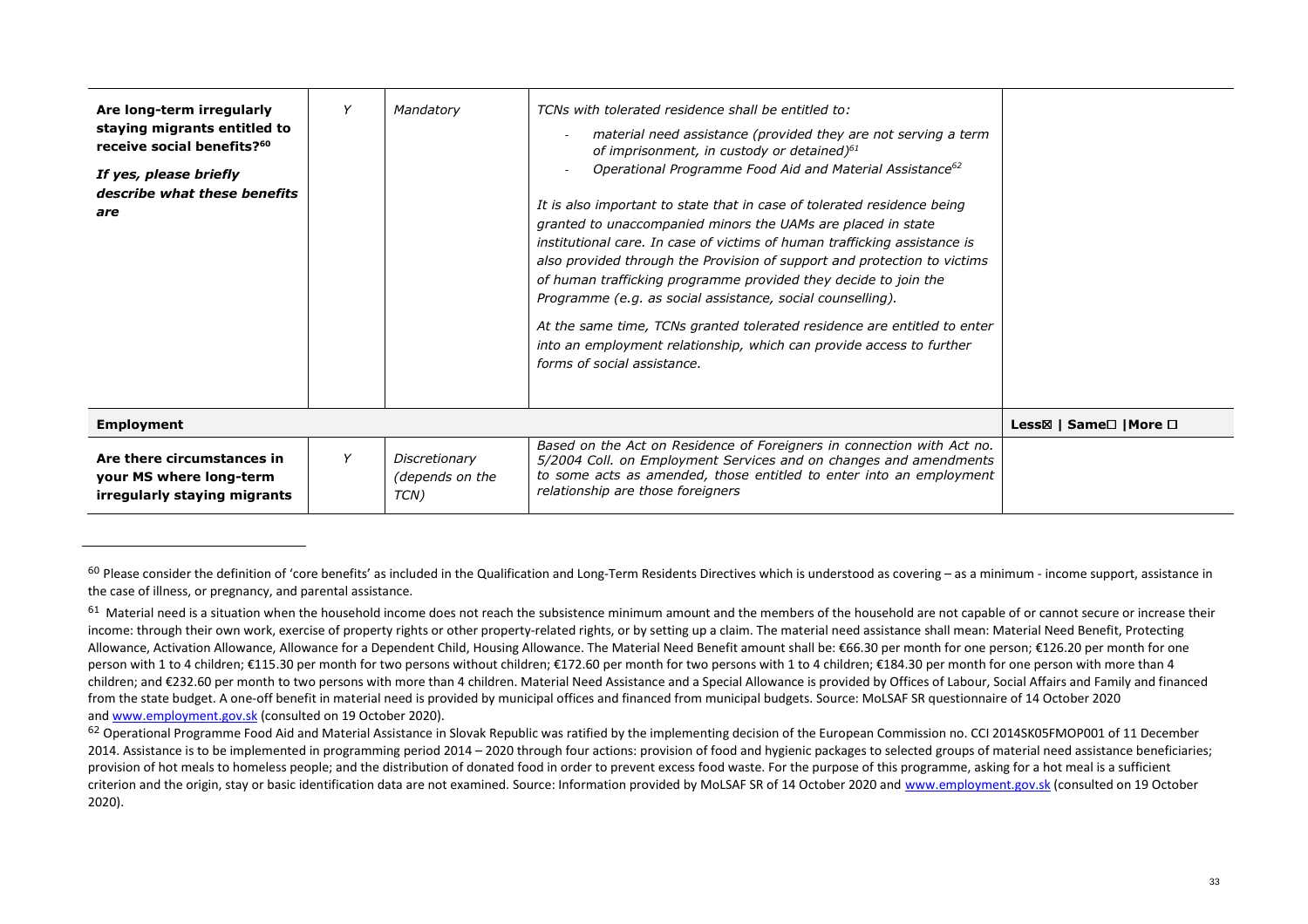| are entitled to access to the<br>labour market?<br>If yes, please describe any<br>specific conditions attached<br>to their employment.          |   |           | a) whose tolerated residence permit was extended on the grounds of<br>them being a victim of human trafficking;<br>b) who were granted tolerated residence so that their private and family<br>life be respected; or<br>c) who were granted tolerated residence on the grounds of their having<br>been illegally employed under particularly exploitative working conditions,<br>if their presence is necessary for the purpose of criminal proceedings.<br>However, they are not allowed to conduct business activities.<br>Prior to 1 May 2018, TCNs who are now granted the status of<br>'remaining' were granted tolerated residence on the grounds of the<br>existence of obstacles to administrative expulsion or due to the fact that<br>their leaving the country was not possible and their detention was not<br>purposeful. However, TCNs granted this type of tolerated residence were<br>not allowed to be employed or conduct business activities. |                        |
|-------------------------------------------------------------------------------------------------------------------------------------------------|---|-----------|-----------------------------------------------------------------------------------------------------------------------------------------------------------------------------------------------------------------------------------------------------------------------------------------------------------------------------------------------------------------------------------------------------------------------------------------------------------------------------------------------------------------------------------------------------------------------------------------------------------------------------------------------------------------------------------------------------------------------------------------------------------------------------------------------------------------------------------------------------------------------------------------------------------------------------------------------------------------|------------------------|
| <b>Education</b>                                                                                                                                |   |           |                                                                                                                                                                                                                                                                                                                                                                                                                                                                                                                                                                                                                                                                                                                                                                                                                                                                                                                                                                 | Less□   Same⊠   More □ |
| Do (long-term irregular<br>migrant) children have<br>access to compulsory<br>education?<br>If yes, please briefly<br>describe access.           | Y | Mandatory | Children of foreigners granted residence permit in the territory of the<br>SR, including unaccompanied minors (Section 146 of the Act no.<br>245/2008 on Education and Training) shall be provided education and<br>training, accommodation and meals in schools under the same<br>conditions as citizens of the SR, which means that at public schools (but<br>not at private or church schools) they can study free of charge and they<br>are lent basic study literature free of charge. In order to eliminate<br>language barriers at elementary and secondary schools, basic and<br>extension state language courses are provided for children of foreigners.<br>In Slovakia, compulsory school attendance lasts ten years and pupils<br>complete it by finishing the academic year in which a pupil reached the<br>age of 16 years at the latest.                                                                                                         |                        |
| Are adult long-term<br>irregularly staying migrants<br>entitled to participate in<br>educational programmes<br>and/or professional<br>training? | N | NA        | ΝA                                                                                                                                                                                                                                                                                                                                                                                                                                                                                                                                                                                                                                                                                                                                                                                                                                                                                                                                                              |                        |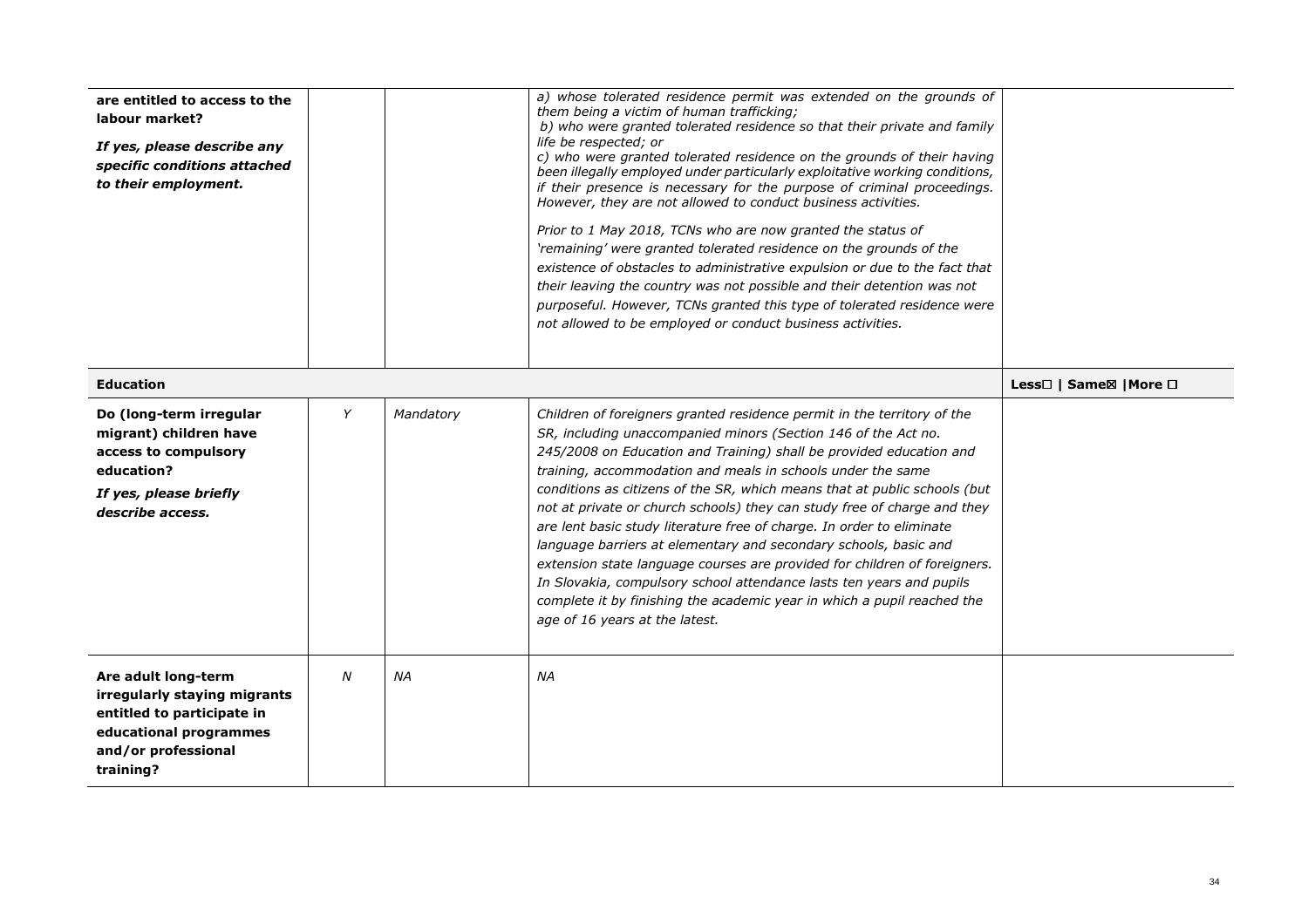| If yes, what types of<br>education and under which<br>conditions?                                                                                    |   |                                       |                                                                                                                                                                                                                                                                                                                                                                                                                                                                                                                                                                                                                                                                                                                                                                                                                                                                                                                                                                                                                                                                                                                                                                                                                                                                                                                                                                                                                          |                                                                                                                                                                                                                                                                                                 |
|------------------------------------------------------------------------------------------------------------------------------------------------------|---|---------------------------------------|--------------------------------------------------------------------------------------------------------------------------------------------------------------------------------------------------------------------------------------------------------------------------------------------------------------------------------------------------------------------------------------------------------------------------------------------------------------------------------------------------------------------------------------------------------------------------------------------------------------------------------------------------------------------------------------------------------------------------------------------------------------------------------------------------------------------------------------------------------------------------------------------------------------------------------------------------------------------------------------------------------------------------------------------------------------------------------------------------------------------------------------------------------------------------------------------------------------------------------------------------------------------------------------------------------------------------------------------------------------------------------------------------------------------------|-------------------------------------------------------------------------------------------------------------------------------------------------------------------------------------------------------------------------------------------------------------------------------------------------|
| Legal aid or assistance                                                                                                                              |   |                                       |                                                                                                                                                                                                                                                                                                                                                                                                                                                                                                                                                                                                                                                                                                                                                                                                                                                                                                                                                                                                                                                                                                                                                                                                                                                                                                                                                                                                                          | Less□   Same⊠   More □                                                                                                                                                                                                                                                                          |
| Do long-term irregular<br>migrants have access to<br>legal aid or assistance type<br>of services?<br>If yes, please briefly<br>enumerate and explain | Y | Mandatory as well<br>as discretionary | Pursuant to Section 3 of the Act no. 327/2005 Coll. and under the<br>conditions stipulated therein foreigners shall have the right to access<br>free legal aid provided by the Centre for Legal Aid under the same<br>conditions as citizens of the SR. They are entitled to access legal aid in<br>asylum matters, in administrative expulsion procedure and in detention<br>procedure (in these matters also in the course of proceedings before a<br>court in administrative proceedings), and to access legal aid in the<br>course of proceedings before Slovak courts provided they are in the<br>territory of the SR, in civil law matters, commercial law matters, labour<br>law matters, family law matters, in administrative judiciary and in these<br>matters also in the course of proceedings before the Constitutional<br>Court of the SR (in these matters legal aid in the course of proceedings<br>before a court is provided to all natural persons within the territory of<br>the $SR$ ). (more about this also in $Q$ 18).<br>Legal and social guidance for foreigners granted tolerated residence in<br>the territory of the SR is provided by the IOM's Migration Information<br>Centre, which is financed from the EU Home Affairs Funds. <sup>63</sup><br>The non-governmental organisation Human Rights League also provides<br>legal advice and guidance for TCNs as part of their activities. | Conditions under which CLA's<br>services can be accessed are the<br>same for irregular migrants, legal<br>migrants and Slovak citizens. The<br>Centre does not check migration<br>status of the persons seeking<br>legal aid or of the persons<br>appearing for consultation (legal<br>advice). |
| Other?                                                                                                                                               |   |                                       |                                                                                                                                                                                                                                                                                                                                                                                                                                                                                                                                                                                                                                                                                                                                                                                                                                                                                                                                                                                                                                                                                                                                                                                                                                                                                                                                                                                                                          | Less⊠   Same□   More □                                                                                                                                                                                                                                                                          |

 $^{63}$  The MIC is the counselling centre of the International Organization for Migration (IOM). Since 2006, it has been providing foreigners with services helping them with social, economic and cultural integration in Slovakia. It provides a comprehensive integration, social and vocational counselling to foreigners, promotes their inclusion into the labour market, organizes Open Slovak Language Courses and courses of social and cultural orientation, provides them with important information about life in Slovakia, and supports the community life of foreigners.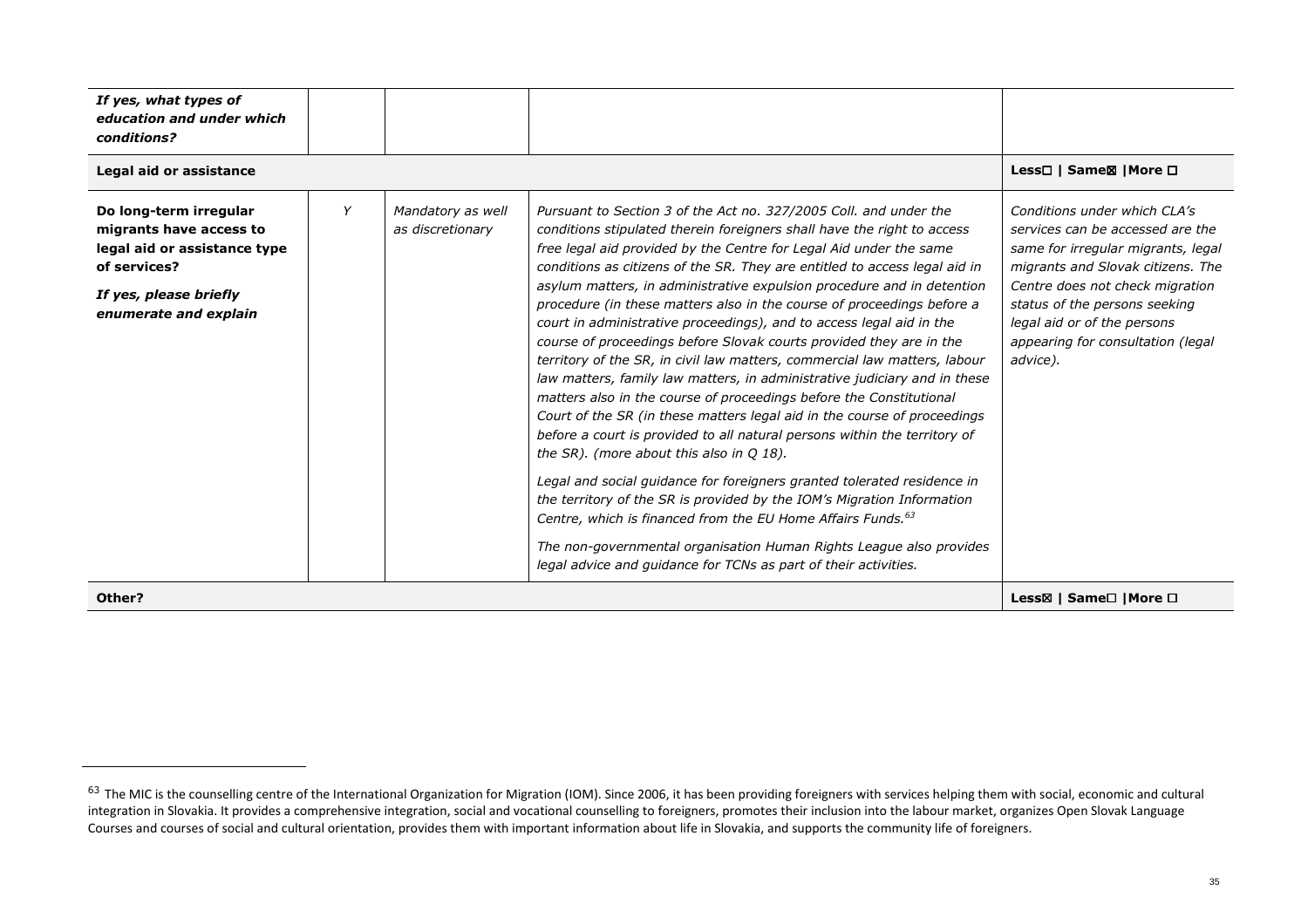| Are any other rights relevant<br>to mention here? Please<br>describe | Discretionary | IOM's Migration Information Centre, which is financed from the EU<br>Home Affairs Funds <sup>64</sup> , provides comprehensive services to foreigners<br>granted tolerated residence in the territory of the SR.                                                                                                                                |  |
|----------------------------------------------------------------------|---------------|-------------------------------------------------------------------------------------------------------------------------------------------------------------------------------------------------------------------------------------------------------------------------------------------------------------------------------------------------|--|
|                                                                      |               | Various types of guidance, advice and services targeting TCNs are also<br>provided by non-governmental organisations such as the Human Rights<br>League, SHC, Mareena, and the like.                                                                                                                                                            |  |
|                                                                      |               | In case of human trafficking victims the assistance is also provided<br>through the Provision of support and protection to victims of human<br>trafficking programme if the victim decides to join the Programme (e.g.<br>interpretation, legal counselling, Slovak language course, information<br>about tolerated residence in the SR, etc.). |  |

<sup>&</sup>lt;sup>64</sup> The MIC is the counselling centre of the International Organization for Migration (IOM). Since 2006, it has been providing foreigners with services helping them with social, economic and cultural integration in Slovakia. It provides a comprehensive integration, social and vocational counselling to foreigners, promotes their inclusion into the labour market, organizes Open Slovak Language Courses and courses of social and cultural orientation, provides them with important information about life in Slovakia, and supports the community life of foreigners.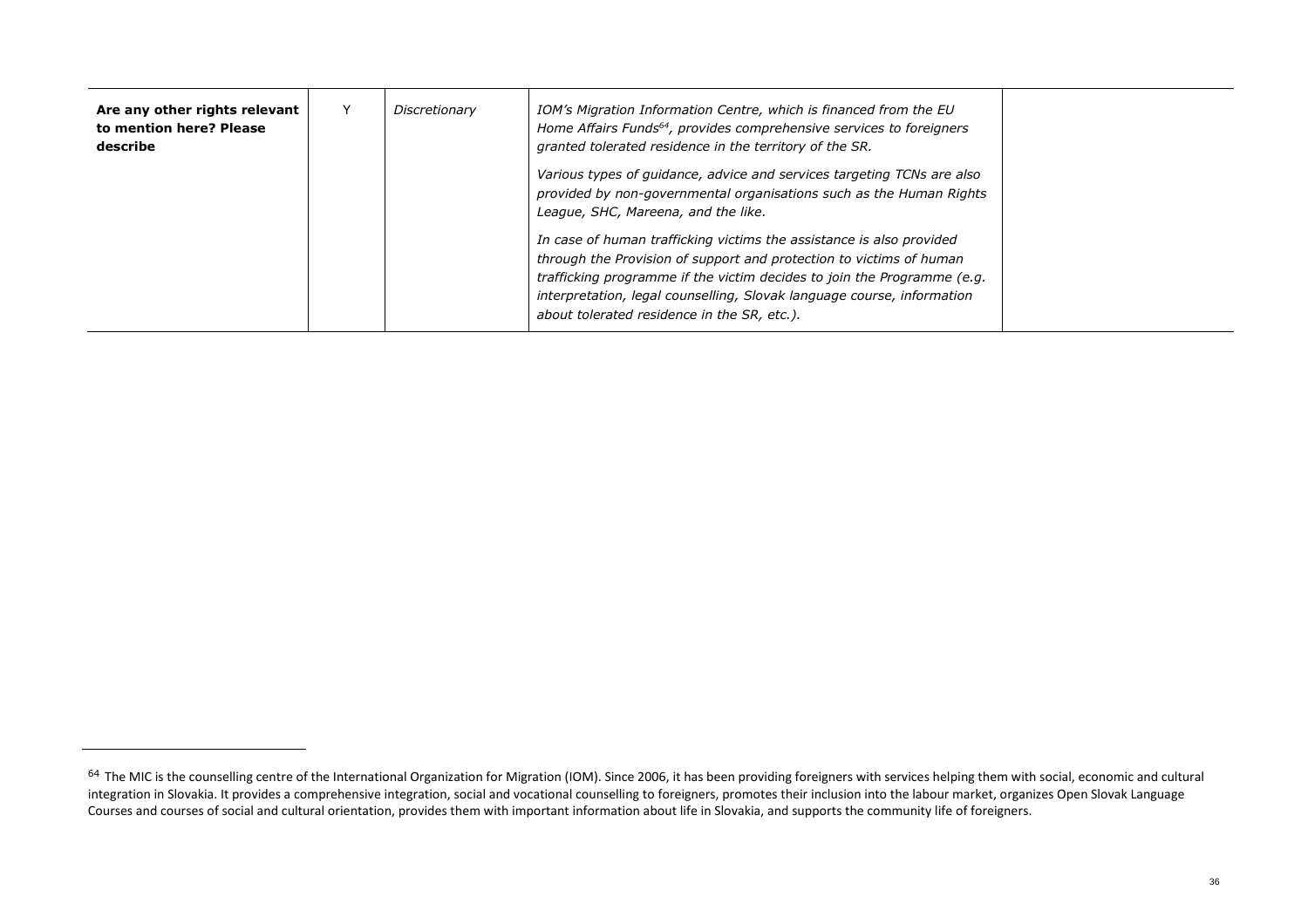Q11. What services are accessible to other long-term irregular migrants who were not issued a return decision, and remained unknown to migration authorities (see answer to Q1)?

| Table 6: Services available to long-term irregularly staying migrants who were unknown to migration authorities (e.g. overstayers, irregular entry) |                                     |                                                                    |                                                                                                                                                                                                                                                                                                                                                                                                                                                                                                                                    |                                                                                                                                                                                      |  |
|-----------------------------------------------------------------------------------------------------------------------------------------------------|-------------------------------------|--------------------------------------------------------------------|------------------------------------------------------------------------------------------------------------------------------------------------------------------------------------------------------------------------------------------------------------------------------------------------------------------------------------------------------------------------------------------------------------------------------------------------------------------------------------------------------------------------------------|--------------------------------------------------------------------------------------------------------------------------------------------------------------------------------------|--|
|                                                                                                                                                     |                                     |                                                                    | Type of stay or status as identified in Q2 and/or Q3: [all relevant statuses are described in Tables 3, 4 and 5 above. Information in Table 6 below concern TCNs<br>who were unknown to authorities, i.e. who are holding irregular status and were not issued any valid documents verifying their status by Slovak authorities]                                                                                                                                                                                                   |                                                                                                                                                                                      |  |
| <b>Type of service</b>                                                                                                                              | <b>Service</b><br>provided<br>(Y/N) | Is the provision of<br>service mandatory<br>or<br>discretionary?65 | <b>Brief description</b><br>Please consider for each type of services the long-term irregular<br>migrants are entitled or have access to:<br>Does this access stem from national law or practice? Does<br>Ť.<br>it stem from local (regional, municipal) rules or practice?<br>ii.<br>Which authorities are competent to provide access to<br>services? Please indicate if access is provided by other<br>entities (NGO, charities, private entities, etc) as service<br>providers on behalf of the national or local authorities? | <b>Please briefly assess and</b><br>explain if the rights and access<br>to services are more limited,<br>same or more favourable than<br>those of legal migrants or of<br>nationals? |  |
| <b>Accommodation</b>                                                                                                                                |                                     |                                                                    |                                                                                                                                                                                                                                                                                                                                                                                                                                                                                                                                    | Less⊠   Same□   More □                                                                                                                                                               |  |
| <b>Accommodation</b><br>If yes, please briefly<br>describe                                                                                          | $\boldsymbol{N}$                    | <b>NA</b>                                                          | The vulnerable nature of the situation of long-term irregular migrants,<br>as well as the lack of valid ID documents in principle prevent them from<br>using accommodation services provided on commercial basis (e.g.<br>hotels or rented accommodation). Under the Act on Residence of<br>Foreigners, an accommodation provider, i.e. for instance a hotel, a<br>shelter, etc., shall be obliged to report the presence of each foreigner<br>accommodated in the facility, for which they require the foreigner's ID<br>document |                                                                                                                                                                                      |  |
| <b>Special accommodation</b><br>facilities (i.e. shelter for                                                                                        | Y                                   | Discretionary                                                      | In principle, they can take advantage of services provided by low-<br>threshold accommodation facilities that are operated by local or regional                                                                                                                                                                                                                                                                                                                                                                                    |                                                                                                                                                                                      |  |

<sup>65</sup> *For example, in some cases a service can be accessed but the costs must be met by the individual rather than the State/national authorities.*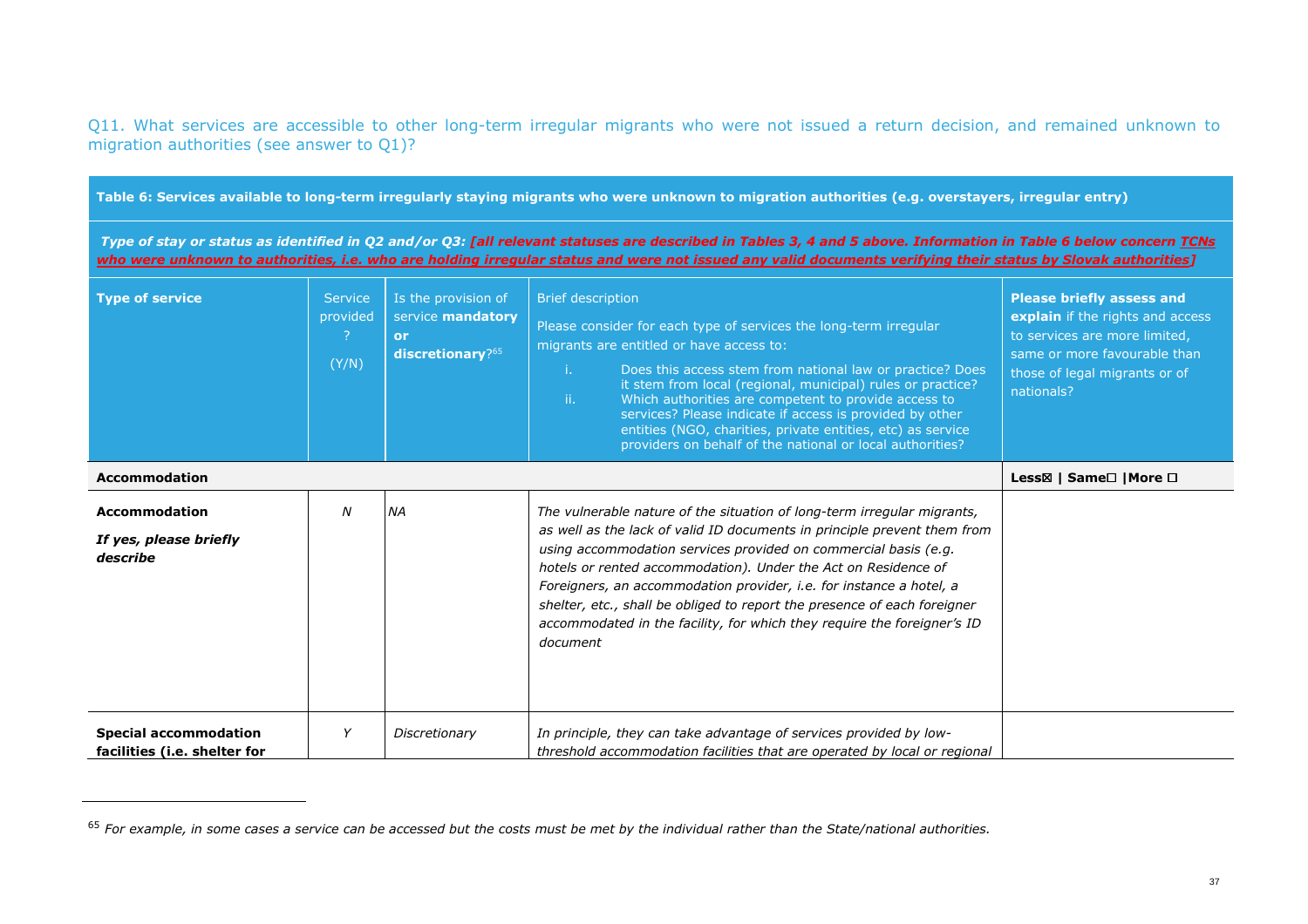| victims of violence, children<br>etc.)<br>If yes, please briefly<br>describe                                                   |                  |           | self-governments <sup>66</sup> or by non-profit organisations or various church<br>authorities. These facilities are also obliged to check ID documents and<br>report the stay of foreigners, but their operators often do not know how<br>to proceed in case of people without valid documents and they allow or<br>tolerate their accommodation <sup>67</sup> , since they are often dealing with<br>homeless people who also lack their ID papers anyway.                                                                                                                                                                                                                                                                                                                                                                                                                                                                                                                                                                                                                                                                                                                                                                                                                                                                                                                                                                                                                                                                                                                           |                                                                                                                   |
|--------------------------------------------------------------------------------------------------------------------------------|------------------|-----------|----------------------------------------------------------------------------------------------------------------------------------------------------------------------------------------------------------------------------------------------------------------------------------------------------------------------------------------------------------------------------------------------------------------------------------------------------------------------------------------------------------------------------------------------------------------------------------------------------------------------------------------------------------------------------------------------------------------------------------------------------------------------------------------------------------------------------------------------------------------------------------------------------------------------------------------------------------------------------------------------------------------------------------------------------------------------------------------------------------------------------------------------------------------------------------------------------------------------------------------------------------------------------------------------------------------------------------------------------------------------------------------------------------------------------------------------------------------------------------------------------------------------------------------------------------------------------------------|-------------------------------------------------------------------------------------------------------------------|
| <b>Other forms of</b><br>accommodation or shelter or<br>specialised centre                                                     | $\boldsymbol{N}$ | <b>NA</b> |                                                                                                                                                                                                                                                                                                                                                                                                                                                                                                                                                                                                                                                                                                                                                                                                                                                                                                                                                                                                                                                                                                                                                                                                                                                                                                                                                                                                                                                                                                                                                                                        |                                                                                                                   |
| <b>Healthcare</b>                                                                                                              |                  |           |                                                                                                                                                                                                                                                                                                                                                                                                                                                                                                                                                                                                                                                                                                                                                                                                                                                                                                                                                                                                                                                                                                                                                                                                                                                                                                                                                                                                                                                                                                                                                                                        | Less⊠   Same□   More □                                                                                            |
| <b>Emergency healthcare</b><br>If yes please describe, as<br>this notion can be<br>understood in a large or<br>restrictive way | Y                | Mandatory | Provided under the Constitution of the SR <sup>68</sup> which, in Article 40,<br>stipulates that everyone shall have the right to protection of his or her<br>health; as well as on the basis of Act no.576/2004 on Healthcare <sup>69</sup> ,<br>where emergency healthcare is defined as healthcare provided to<br>a person in case of a sudden change of their health which represents<br>imminent risk for their life or some of the vital functions; which can<br>pose serious threat to their health in case medical care is not provided<br>quickly; which causes a person to feel sudden and unbearable pain or<br>sudden changes of their behaviour and acting under the influence of<br>which the person represents immediate danger for themselves or their<br>surroundings. Healthcare provided during childbirth is also considered<br>emergency healthcare. Furthermore, emergency healthcare includes<br>medical examination of a person designated as a source of a rapidly<br>spreading and life-threatening infection and diagnostics and treatment<br>of a person with a rapidly spreading and life-threatening infection.<br>Emergency healthcare also includes urgent transportation of a person<br>into a healthcare facility, urgent transportation of a person between<br>healthcare facilities, urgent transportation of a donor and receiver of<br>human organs intended for transplantation, urgent transportation of<br>healthcare professionals carrying out activities related to the<br>procurement of a human organ and urgent transportation of human | Emergency healthcare is provided<br>to all persons in the territory of<br>the SR irrespective of their<br>status. |

<sup>&</sup>lt;sup>66</sup> Pursuant to Act no. 448/2008 Coll. on Social Services<br><sup>67</sup> City of Banská Bystrica questionnaire of 7 October 2020. Structured interview with SHC, 8 October2020. IOM's experience.<br><sup>68</sup> Act no. 460/1992, Art. 40

<sup>&</sup>lt;sup>69</sup> Act no. 576/2004 Coll. on Healthcare, Healthcare Related Services and on changes and amendments to some acts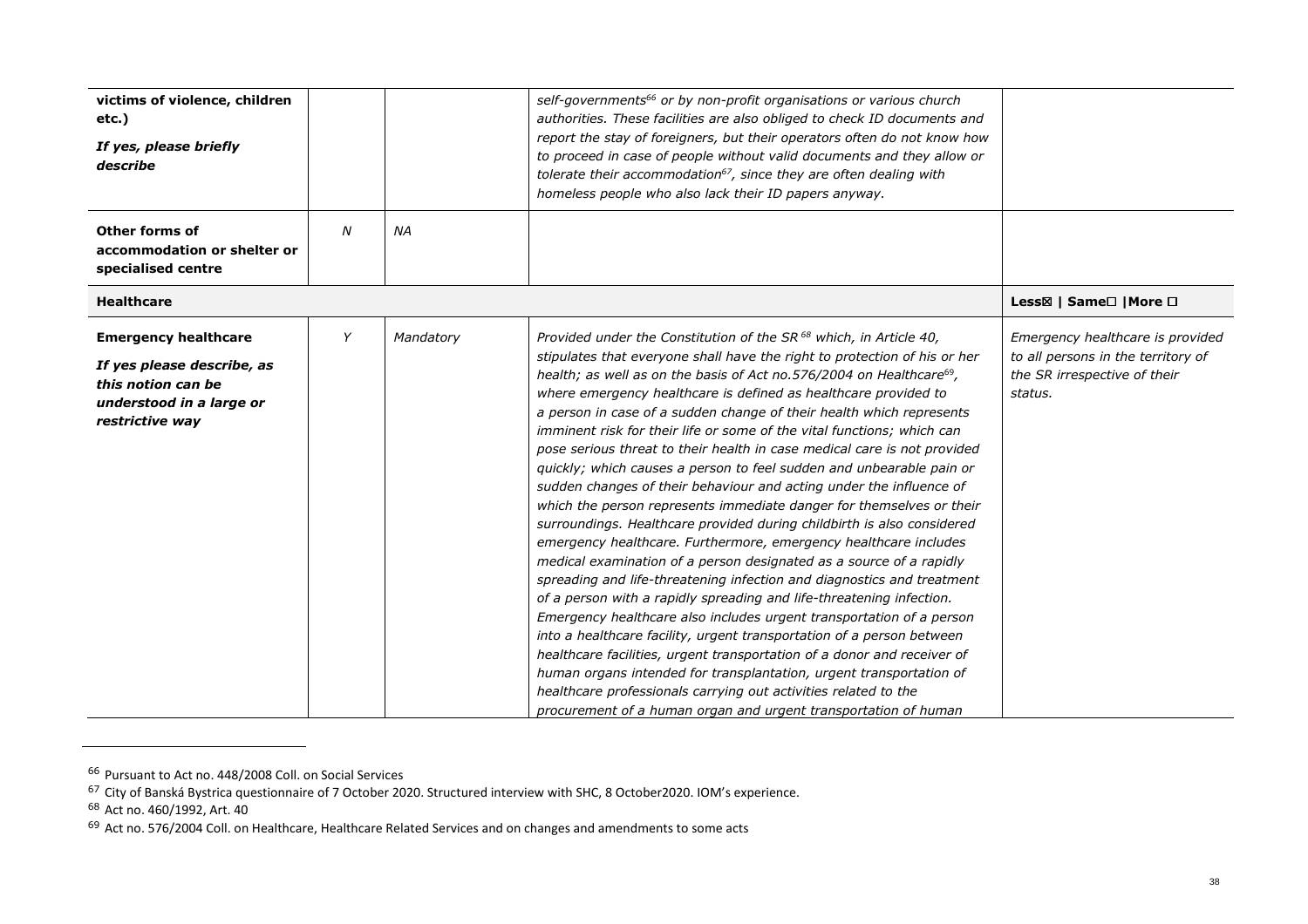|                                                                 |   |           | organs intended for transplantation. Urgent transportation shall also<br>mean transportation of a person whose health condition requires the<br>provision of medical care in course of such transportation.<br>Responsible for the provision of emergency healthcare are all healthcare<br>professionals and healthcare facilities.                                                                                                                                                                                                                                                                          |                        |
|-----------------------------------------------------------------|---|-----------|--------------------------------------------------------------------------------------------------------------------------------------------------------------------------------------------------------------------------------------------------------------------------------------------------------------------------------------------------------------------------------------------------------------------------------------------------------------------------------------------------------------------------------------------------------------------------------------------------------------|------------------------|
| <b>Basic medical care</b><br>If yes, please briefly<br>describe | N | <b>NA</b> | Other than emergency healthcare could only be provided to these<br>persons if they held commercial health insurance paid for from their own<br>resources. However, such insurance is conditioned by the production of<br>valid documents. If they were able to secure such insurance for<br>themselves, the scope of healthcare services would depend on the scope<br>of coverage paid for within the particular commercial insurance plan.<br>The extent to which commercial health insurance companies are capable<br>of assessing irregularity of the TCNs' stay or residence is questionable,<br>though. |                        |
| <b>Specialised care</b><br>If yes, please briefly<br>describe   | N | <b>NA</b> |                                                                                                                                                                                                                                                                                                                                                                                                                                                                                                                                                                                                              |                        |
| Other healthcare services<br>If yes, please briefly<br>describe | N | <b>NA</b> |                                                                                                                                                                                                                                                                                                                                                                                                                                                                                                                                                                                                              |                        |
| <b>Social assistance</b>                                        |   |           |                                                                                                                                                                                                                                                                                                                                                                                                                                                                                                                                                                                                              | Less⊠   Same□   More □ |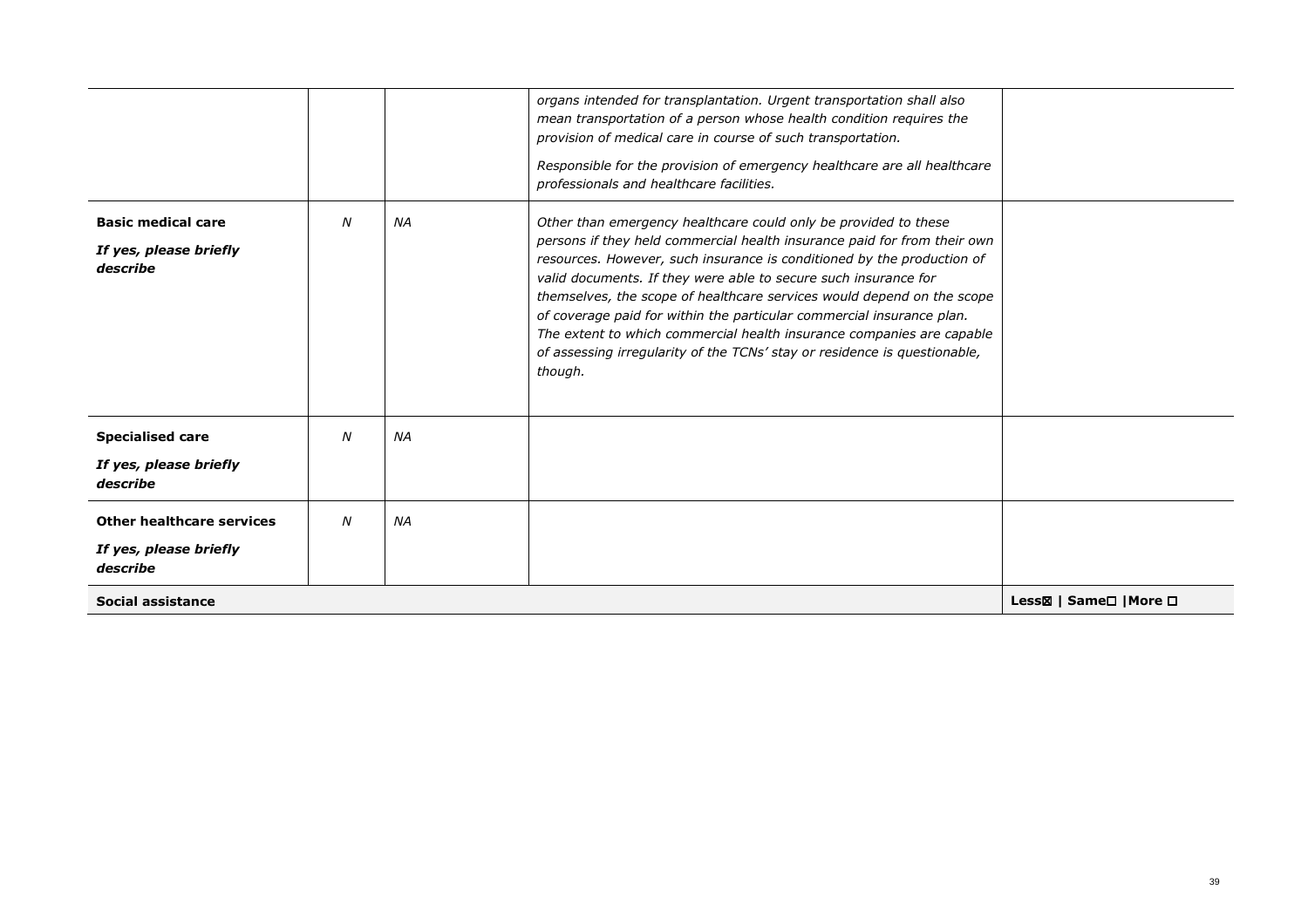| Are long-term irregularly<br>staying migrants entitled to<br>receive social benefits? <sup>70</sup><br>If yes, please briefly<br>describe what these benefits<br>are | N | <b>NA</b> | TCNs unknown to authorities could only access the support provided<br>under the Operational Programme Food Aid and Material Assistance <sup>71</sup>                                                                                                                                                                                                                                                                                                                                                                                                                                                        |                                                  |
|----------------------------------------------------------------------------------------------------------------------------------------------------------------------|---|-----------|-------------------------------------------------------------------------------------------------------------------------------------------------------------------------------------------------------------------------------------------------------------------------------------------------------------------------------------------------------------------------------------------------------------------------------------------------------------------------------------------------------------------------------------------------------------------------------------------------------------|--------------------------------------------------|
| <b>Employment</b>                                                                                                                                                    |   |           |                                                                                                                                                                                                                                                                                                                                                                                                                                                                                                                                                                                                             | Less⊠   Same <sup>[1</sup>   More <sup>[1]</sup> |
| Are there circumstances in<br>your MS where long-term<br>irregularly staying migrants<br>are entitled to access to the<br>labour market?                             | N | <b>NA</b> |                                                                                                                                                                                                                                                                                                                                                                                                                                                                                                                                                                                                             |                                                  |
| If yes, please describe any<br>specific conditions attached<br>to their employment.                                                                                  |   |           |                                                                                                                                                                                                                                                                                                                                                                                                                                                                                                                                                                                                             |                                                  |
| <b>Education</b>                                                                                                                                                     |   |           |                                                                                                                                                                                                                                                                                                                                                                                                                                                                                                                                                                                                             | Less⊠   Same <sup>[1</sup>   More <sup>[1]</sup> |
| Do (long-term irregular<br>migrant) children have<br>access to compulsory<br>education?<br>If yes, please briefly<br>describe access.                                | N | <b>NA</b> | Pursuant to Section 146 par. 2 of the Act no. 245/2008 on Education<br>and Training (School Act) education and training, accommodation and<br>meals in schools shall be provided to children of foreigners granted a<br>residence permit in the territory of the SR. If a child has not been<br>granted legal residence in the territory of the SR, the school legislation<br>does not apply to them. The issue concerning the right to education of<br>a child residing in the territory of the SR who has not been granted<br>residence or stay permit would have to be decided by a court. <sup>72</sup> |                                                  |

<sup>&</sup>lt;sup>70</sup> Please consider the definition of 'core benefits' as included in the Qualification and Long-Term Residents Directives which is understood as covering – as a minimum - income support, assistance in the case of illness, or pregnancy, and parental assistance.

<sup>&</sup>lt;sup>71</sup> Operational Programme Food Aid and Material Assistance in Slovak Republic was ratified by the implementing decision of the European Commission no. CCI 2014SK05FMOP001 of 11 December 2014. Assistance is to be implemented in programming period 2014 – 2020 through four actions: provision of food and hygienic packages to selected groups of material need assistance beneficiaries; provision of hot meals to homeless people; and the distribution of donated food in order to prevent excess food waste. For the purpose of this programme, asking for a hot meal is a sufficient criterion and the origin, stay or basic identification data are not examined. Source: Information provided by MoLSAF SR on 14 October 2020 and <u>www.employment.gov.sk</u> (consulted on 19 October 2020).

 $72$  Information provided by the Ministry of Education, Science, Research and Sport of the SR of 6 November 2020.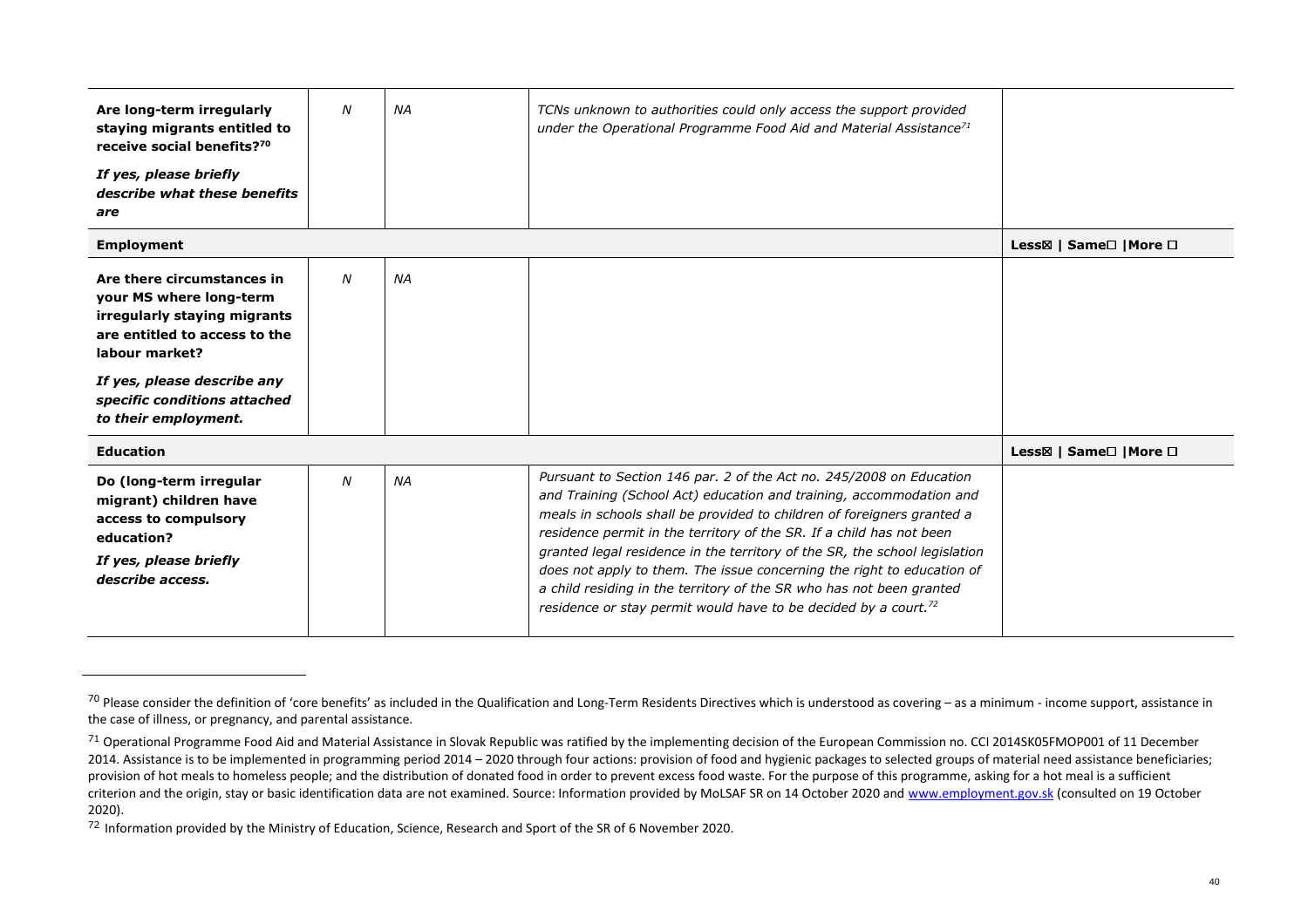|                                                                                                                                                      |   |                             | However, in practice it can happen that a TCN's child started<br>compulsory school attendance at the time when their parent(s) resided<br>in the territory of the SR legally. If their legal residence permit expired<br>during the course of the academic year, it is questionable whether the<br>school can find out about this fact immediately. <sup>73</sup>                                                                                                                                                                                                                                                                                                                                                                                                                                                                                                                                                                                                                                                                                                                                             |                                                                                                                                                                                                                                                                                                 |
|------------------------------------------------------------------------------------------------------------------------------------------------------|---|-----------------------------|---------------------------------------------------------------------------------------------------------------------------------------------------------------------------------------------------------------------------------------------------------------------------------------------------------------------------------------------------------------------------------------------------------------------------------------------------------------------------------------------------------------------------------------------------------------------------------------------------------------------------------------------------------------------------------------------------------------------------------------------------------------------------------------------------------------------------------------------------------------------------------------------------------------------------------------------------------------------------------------------------------------------------------------------------------------------------------------------------------------|-------------------------------------------------------------------------------------------------------------------------------------------------------------------------------------------------------------------------------------------------------------------------------------------------|
| Are adult long-term<br>irregularly staying migrants<br>entitled to participate in<br>educational programmes<br>and/or professional<br>training?      | N | <b>NA</b>                   |                                                                                                                                                                                                                                                                                                                                                                                                                                                                                                                                                                                                                                                                                                                                                                                                                                                                                                                                                                                                                                                                                                               |                                                                                                                                                                                                                                                                                                 |
| If yes, what types of<br>education and under which<br>conditions?                                                                                    |   |                             |                                                                                                                                                                                                                                                                                                                                                                                                                                                                                                                                                                                                                                                                                                                                                                                                                                                                                                                                                                                                                                                                                                               |                                                                                                                                                                                                                                                                                                 |
| Legal aid or assistance                                                                                                                              |   |                             |                                                                                                                                                                                                                                                                                                                                                                                                                                                                                                                                                                                                                                                                                                                                                                                                                                                                                                                                                                                                                                                                                                               | Less□   Same⊠   More □                                                                                                                                                                                                                                                                          |
| Do long-term irregular<br>migrants have access to<br>legal aid or assistance type<br>of services?<br>If yes, please briefly<br>enumerate and explain | Y | Mandatory<br>/Discretionary | Pursuant to Section 3 of the Act no. 327/2005 Coll. and under the<br>conditions stipulated therein foreigners shall have the right to access<br>free legal aid provided by the Centre for Legal Aid under the same<br>conditions as citizens of the SR. They are entitled to access legal aid in<br>asylum matters, in administrative expulsion procedure and in detention<br>procedure (in these matters also in the course of proceedings before a<br>court in administrative proceedings), and to access legal aid in the<br>course of proceedings before Slovak courts provided they are in the<br>territory of the SR, in civil law matters, commercial law matters, labour<br>law matters, family law matters, in administrative judiciary and in these<br>matters also in the course of proceedings before the Constitutional<br>Court of the SR (in these matters legal aid in the course of proceedings<br>before a court is provided to all natural persons within the territory of<br>the SR). (more about this also in Q 18).<br>Only the Human Rights League provides a more comprehensive legal | Conditions under which CLA's<br>services can be accessed are the<br>same for irregular migrants, legal<br>migrants and Slovak citizens. The<br>Centre does not check migration<br>status of the persons seeking<br>legal aid or of the persons<br>appearing for consultation (legal<br>advice). |

<sup>&</sup>lt;sup>73</sup> Structured interview with BBFP PFP, 9 October 2020.<br><sup>74</sup> Structured interview with Human Rights League, 4 November 2020.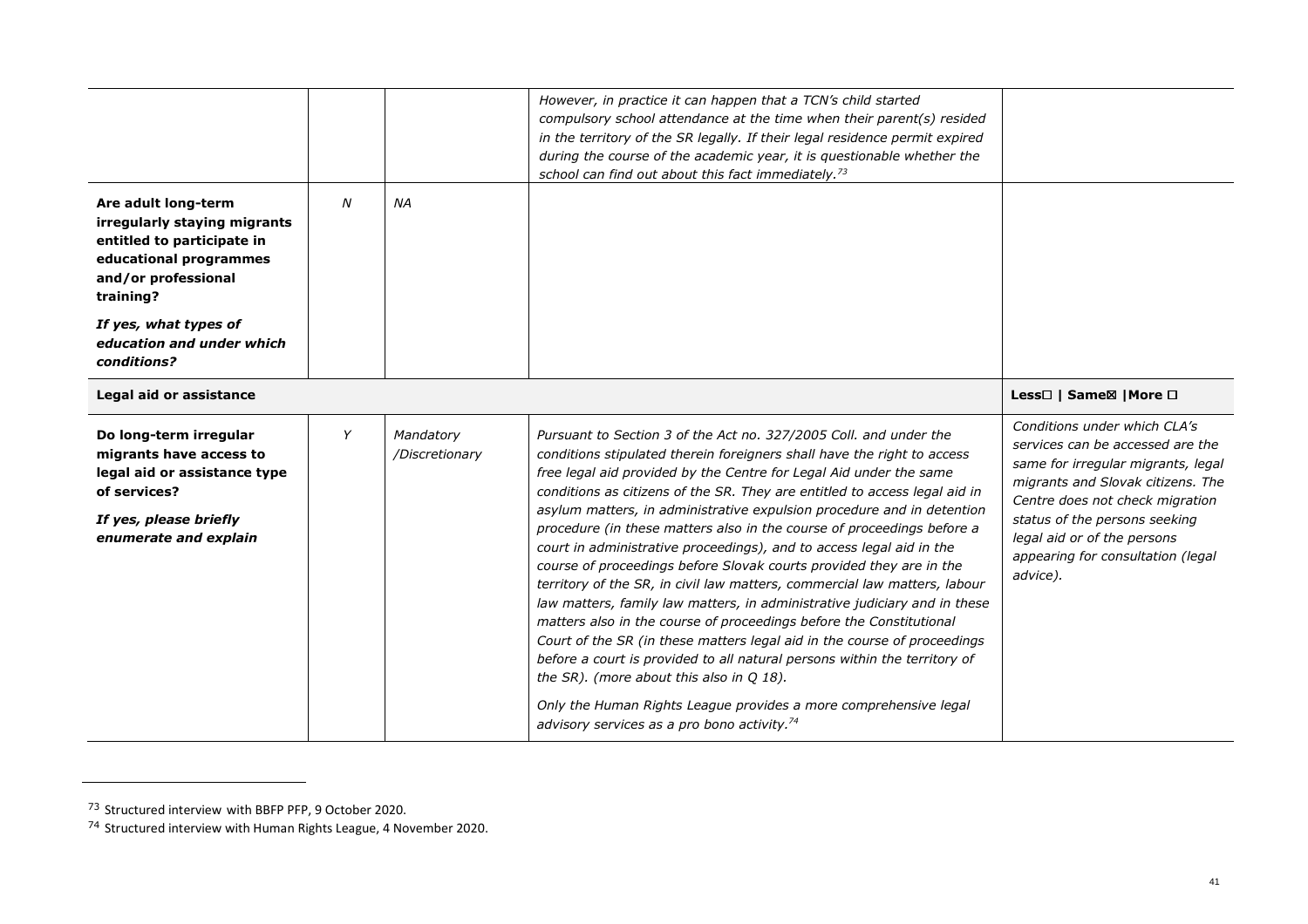| Other?                                                                 |   |           |  | Less□   Same□  More □ |
|------------------------------------------------------------------------|---|-----------|--|-----------------------|
| Are any other rights relevant  <br>to mention here? Please<br>describe | N | <b>NA</b> |  |                       |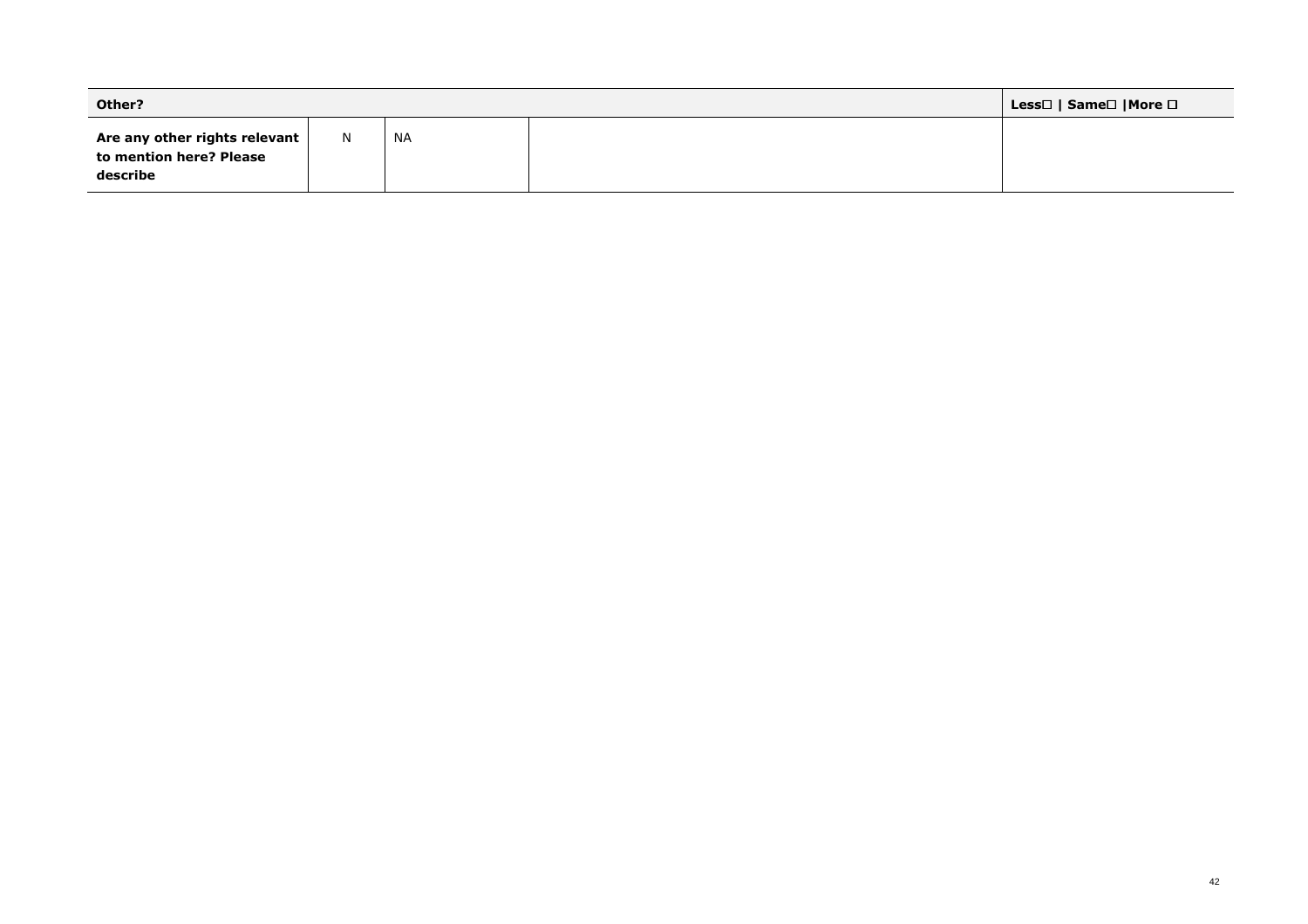Q12. Do authorities (at central or local level) need to check the migration status (or the lack thereof) before providing access to a service (e.g. accommodation, healthcare, education), or are there 'firewall provisions' allowing persons concerned to access services without fear of being apprehended?

Possibility to access services without the checking of the migration status depends on the service concerned. In some cases the checking of the migration status and legality of residence is linked with the actual provision of the service, e.g. access to social assistance; in other cases the migration status is not checked as it is not mandated by law and neither does it result from practical application (e.g. access to legal advice provided by the Centre for Legal Assistance<sup>75</sup> or by non-profit organisations<sup>76</sup>), or the documents are checked but the authorities in charge are not always capable of assessing regularity of person's residence or stay (e.g. accommodation providers in case of their obligation to report a foreigner's stay pursuant to the Act on Residence of Foreigners). If accommodation providers are not sure about the regularity of the residence or stay of the accommodated person, they can contact a Foreign Police Department in order to check their status, but they are under no obligation to do so.<sup>77</sup>

Checking of the status and the ability to assess its regularity in case of healthcare provision or access to education is also questionable. As concerns healthcare, each person, regardless of their situation or status, shall be entitled to emergency healthcare.<sup>78</sup> Other types of healthcare depend on the health insurance held by a person. Health insurance can be concluded on a commercial basis, which requires production of valid documents, or – in case of public health insurance – it could have been concluded at the time when a person was residing in the territory of the SR legally. In such case, it may be difficult for the authorities in charge of the provision of healthcare to immediately assess the regularity (or lack thereof) of residence of the person concerned. Similar case may occur in the field of education, when a child started their school attendance at the time when their residence or stay in the territory of the SR was legal, yet their legal residence permit expired during the course of their school attendance*.* <sup>79</sup> In case of doubts concerning individual cases the Ministry of Education, Science, Research and Sport of the SR can approach the Ministry of Interior of the SR in order to check the child's residence permit.<sup>80</sup>

Q13. Is cooperation to return to the country of origin an obligation if one of the services are provided (under Q10 and Q11) to the long-term irregularly staying migrant?

☐Yes

⊠No

If yes, please explain the applicable procedures and how it is carried out.

Q14. Are there any specific projects and/or (ad-hoc) programmes implemented at local level (by municipalities, regions, etc) in your (Member) State specifically targeting the access to services for long-term irregularly staying migrants?

☐Yes ☒No

If yes, please provide examples (e.g. which stakeholders are involved in the design, implementation and effects of the projects or programmes, any evaluations conducted on the projects or programmes and any key learning points identified)

In general, there are no specific projects and/or ad-hoc programmes implemented at local level targeting the access to services for irregularly staying migrants in the SR.

<sup>75</sup> CLA questionnaire of 7 October 2020.

<sup>76</sup> Structured interview with SHC, 8 October 2020.

<sup>77</sup> Structured interview with BBFP PFP, 9 October 2020.

<sup>78</sup> Act No. 460/1992 (Constitution of the SR), Art. 40.

<sup>79</sup> Structured interview with BBFP PFP, 9 October 2020.

<sup>80</sup> Ministry of Education, Science, Research and Sport of the SR questionnaire of 6 November 2020.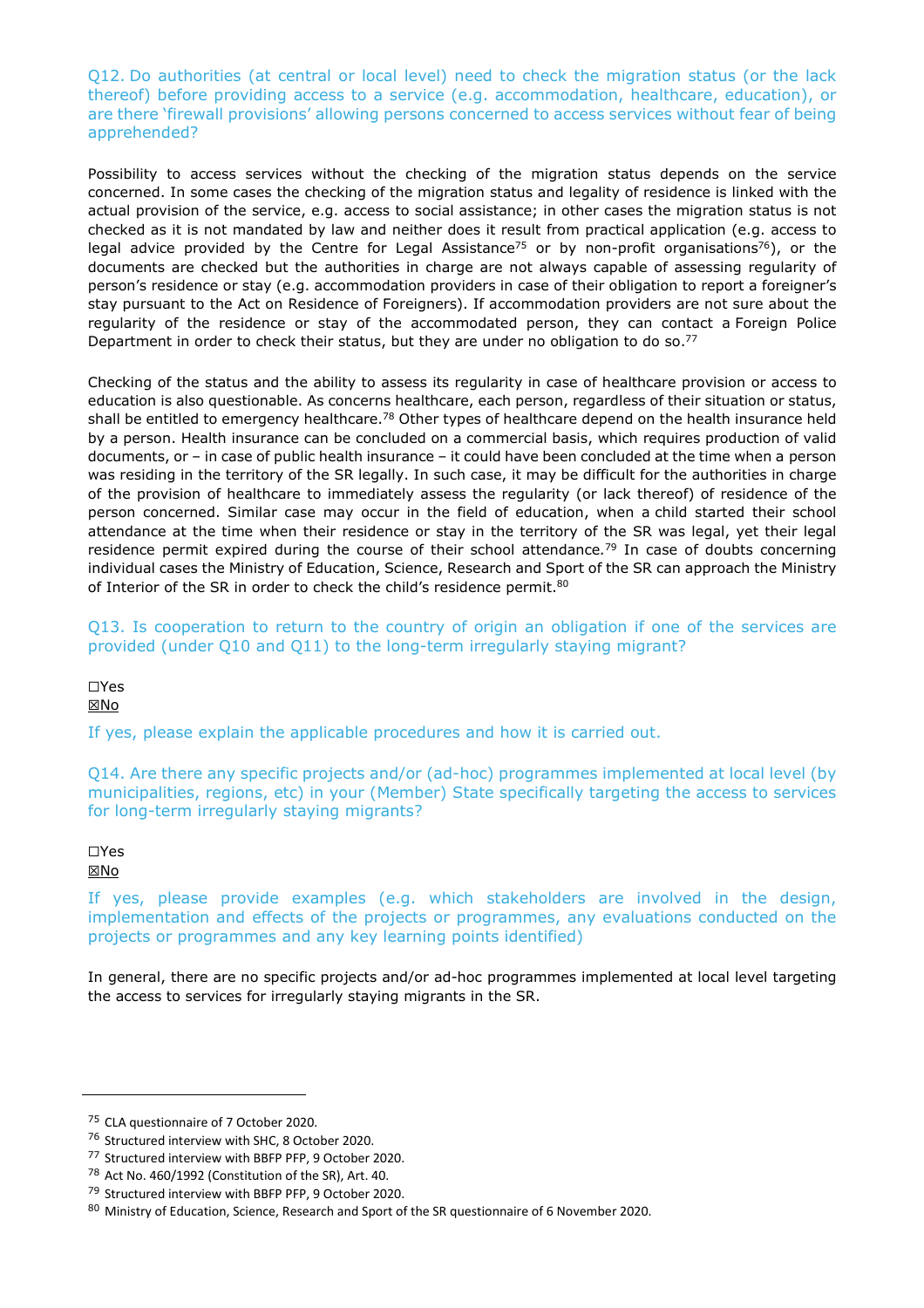Activities implemented by some non-profit organisations (see Q7b) – such as, e.g., the KapaCity project – focus on the integration of third-country nationals at a local level, where the issue of irregular migration might be discussed, yet irregular migration as such does not represent their primary project activity.

Q15a. With the exception of organisations acting as a service provider for public authorities (Q10 and Q11), are other entities or organisations (e.g. NGOs, charities, other private entities) involved in providing or facilitating access to services for long term irregularly staying migrants?

#### ☒Yes ☐No

If yes, please specify which entities, what type of involvement and service (e.g. accommodation, health care, counselling) are they involved in and, which type of funding used to support their activities.

With the exception of the KOMPAS III project implemented by Slovak Humanitarian Council described in Q7b and Q24 herein Slovak non-profit organisations, charities and private organisations do not, in general, provide comprehensive services for irregular migrants.

As stated in Q7b and Q12 herein, legal and social advice and guidance can be provided by a number of organisations operating at the central level (Centre for Legal Aid) by non-profit organisations (Human Rights League, Mareena, Marginal) or by international organisations (IOM) within the context of the services they primarily provide to legally residing foreigners. Human Rights League also provides comprehensive legal advice for detained foreigners and foreigners appealing against the decision on administrative expulsion and detention (for more information see Q7b). HRL provides legal advice to TCNs holding the status of 'remaining' and to irregular migrants as a pro bono service. $81$ 

With regard to accommodation, especially in large cities there are several charitable organisations (civic associations, church organisations) that provide accommodation services, often connected with the provision of basic advice and guidance in the field of social, legal and work orientation for homeless people. Long-term irregularly staying migrants who find themselves in a difficult life situation can make use of their services.<sup>82</sup>

Q15b. Do these entities or organisations need to report on the migration status (or the lack thereof) before providing access to a service (e.g. accommodation, healthcare, education), or are there 'firewall provisions' allowing persons concerned to access services without fear of being apprehended?

### See Q12.

Q16. If a long-term irregular migrant is a victim of or witness to an offence (e.g. labour exploitation, domestic violence, etc), are there any available 'safe reporting<sup>83</sup> channels between the TCN concerned and public authorities to report the incident without divulging their situation of illegal stay?

☐ Yes

☐ No

If yes, please briefly describe the channel/reporting mechanism:

<sup>81</sup> Structured interview with Human Rights League, 4 November 2020.

 $82$  In general, it is difficult to assess whether these charities provide their services also to irregularly staying migrants, as they do not check the status of their clients. The information is drawn from the long-term experience of working with this group of people. Structured interview with SHC, 8 October 2020 and information drawn from IOM's activities implemented under the assisted voluntary returns programmes and from activities implemented by the MIC.

<sup>83</sup> https://www.compas.ox.ac.uk/project/safe-reporting-of-crime-for-victims-and-witnesses-with-irregular-migration-status-in-theusa-and-europe/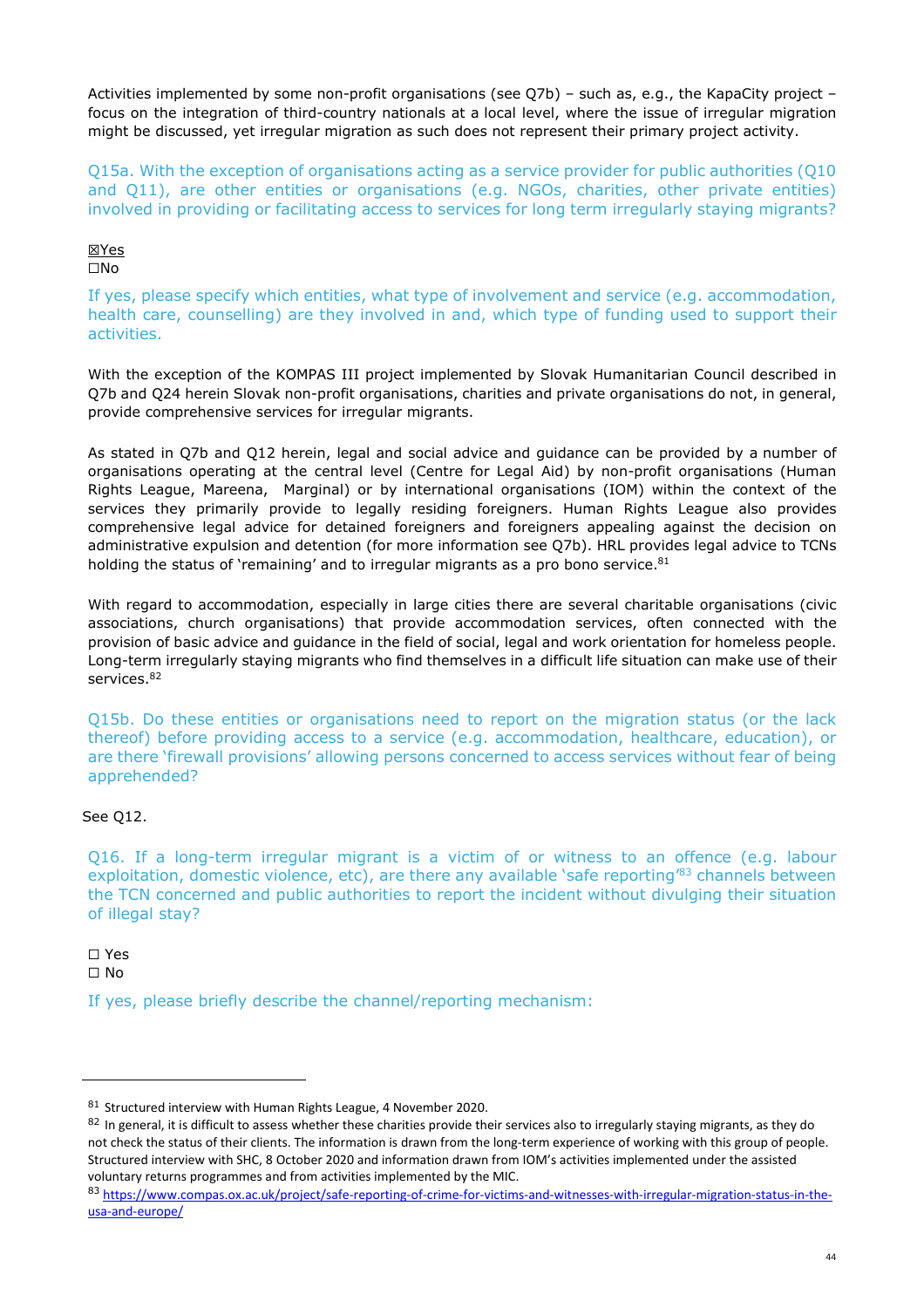If an offence is reported, the authority in charge is obliged to verify the identity of the person reporting the crime or offence. However, it is difficult to say whether they also check the regularity of the person's residence at the same time and, in case they find out the person is staying in the SR irregularly, whether they notify other authorities of this fact.<sup>84</sup>

Similarly to citizens of the SR, foreigners (including irregularly staying migrants) may e.g. use the option allowing for anonymous reporting of work exploitation to the National Labour Inspectorate. However, foreigners are afraid to do so as they fear possible consequences.<sup>85</sup> Foreigners can also file a motion to the Public Defender of Rights.

In case a person's irregular status is divulged, there are several options they can use to stay in the SR legally, yet each case is different. E.g. if the case concerns a victim of human trafficking or work exploitation, they can be granted tolerated residence (see Q2). In case of a decision on administrative expulsion, the period for person's travel can be extended if their presence in the SR is necessary for the purpose of further proceedings; or an entry ban may not be placed in order for the foreigner to be able to return to the SR if needed. <sup>86</sup>

In case of other categories of victims/witnesses of an offence the residence of such persons is not specifically regulated. At the same time it is also to be stated that in case of return of these persons, assisted voluntary return would be preferred or return decision without entry ban, etc. To this moment the BBFP PFP did not have such cases.<sup>87</sup>

Q17. Are there any assisted voluntary return (AVR) projects or programmes implemented in your (Member) State that also specifically foresee support to access to services (in the host (Member) State, thus before departure) for long-term irregular migrants?

#### ☒ Yes ☐ No

#### If yes, please describe:

In the SR, the Assisted Voluntary Return and Reintegration Programme (AVRR) is implemented by IOM<sup>88</sup>. Within the scope of the programme, long-term irregularly staying migrants interested in assisted voluntary return are provided return advice. The guidance also includes information on other organisations providing support services aimed at this group of people (e.g. charities, hostels, organisations providing legal and social advice and counselling, etc.). Services provided under the AVRR programme (such as healthcare, accommodation, meals, transportation, clothes, etc.) are provided only to the TCNs registered in the programme who have been approved by MoI SR and the provision of the abovementioned is limited to the period of a maximum of 2 weeks before the return.

Q18. Please provide if applicable illustrative (and anonymised) case(s) of measures adopted by authorities (a) at central, (b) regional and (c) local level (e.g. municipalities) to provide access to services (e.g. accommodation, health, etc) – up to two examples.

Since the authorities at the national, regional and local levels are not significantly active in the field of provision of services for irregularly staying migrants, it is not possible to provide illustrative examples from this field.

One of the examples that can be mentioned at the national level, however, is the existence and operation of the Centre for Legal Aid (CLA)<sup>89</sup>. Unlike non-governmental or international organisations providing legal advice to foreigners, the Centre for Legal Aid is a state organisation which receives stable funding (which,

<sup>84</sup> Structured interview with BBFP PFP, 9 October 2020.

<sup>85</sup> Structured interview with Human Rights League, 4 November 2020.

<sup>86</sup> Structured interview with BBFP PFP, 9 October 2020.

<sup>87</sup> Information from the BBFP PFP of 23 November 2020.

<sup>88</sup> The AVRR programme is financed from the EU's Home Affairs Funds.

<sup>89</sup> CLA questionnaire of 7 October 2020.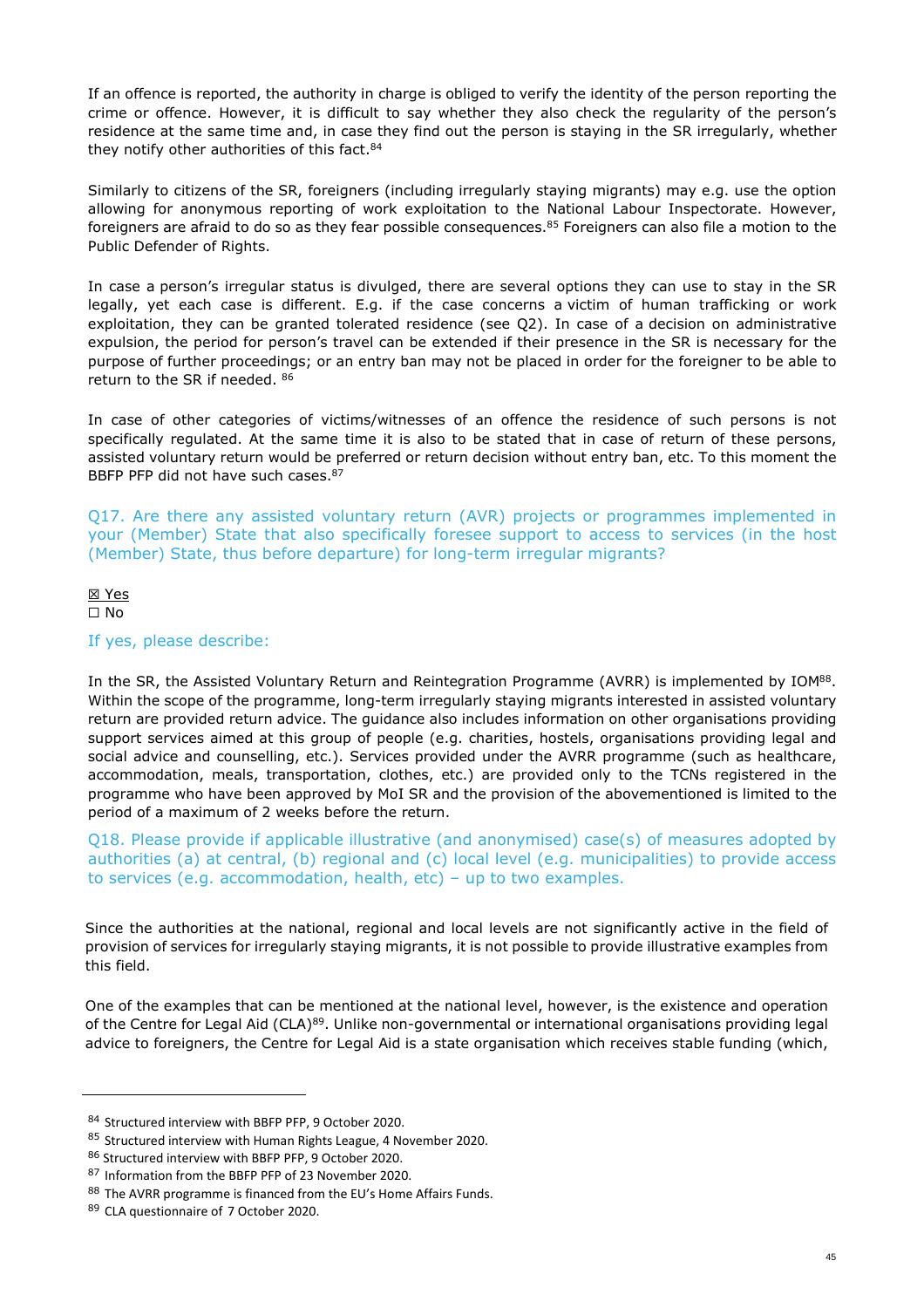oftentimes, is not a case of NGOs whose operation is funded from various projects). Moreover, the CLA's operation covers the entire territory of the SR.

#### Background

The Centre for Legal Aid is a state budgetary organisation established by the Ministry of Justice of the SR pursuant to Act No. 327/2005 Coll. on the Provision of Legal Aid to People in Material Need. The mission of the Centre is to provide legal aid to persons who, due to the lack of financial means, are unable to use other legal services. In accordance with said Act, long-term irregularly staying migrants are also entitled to access free legal aid provided by the state through the Centre. They can access legal aid in asylum matters, in administrative expulsion procedure and in detention procedure (in these matters also in the course of proceedings before a court in administrative proceedings), and can access legal aid in the course of proceedings before Slovak courts provided they are in the territory of the SR, in civil law matters, commercial law matters, labour law matters, family law matters, in administrative judiciary and in these matters also in the course of proceedings before the Constitutional Court of the SR (in these matters legal aid in the course of proceedings before a court is provided to all natural persons within the territory of the SR).

CLA can be contacted in person, by phone or by electronic means. CLA provides its services in 15 offices throughout Slovakia and in 28 consultation places working under CLA branch offices.

#### **Process**

Following the placement of a TCN in a PDCF the PDCF shall immediately instruct the TCN on the possibility to request legal aid provided free of charge. If a TCN declares their interest in seeking free legal aid, they fill in an individual application form that the PDCF shall send to the competent branch office of the Centre for Legal Aid*. <sup>90</sup>* Practical experience with irregularly staying migrants placed in a PDCF's usage of free legal aid shows that they approach the CLA mainly in matters concerning detention, matters concerning administrative expulsion and, less frequently, in matters concerning decisions on transfer to another Member State and decisions on asylum. Third-country nationals placed in a PDCF do not approach the CLA in other legal matters.

Third-country nationals who are not detained contact the CLA rather rarely (in civil law, labour law and family law matters) and the CLA does not have statistical details on the distribution of applicants between citizens of the SR and other applicants for legal aid, as CLA does not check the migration status of the applicants for legal aid or persons appearing for consultation.

Q19. Did any change happen in relation to access of long-term irregular migrants to social services as described above, as consequence of measures taken in response to the COVID-19 pandemic?

## ☒Yes

☐No

If yes, please describe by referring to all relevant aspects and services covered in Q10-Q17.

Just as for Slovak nationals, the COVID-19 pandemics and the declaration of the extraordinary situation by the government of the SR limited access to many services and, especially at the beginning of the pandemics, also to the information in foreign languages even for third-country nationals, whether they resided in the SR legally or irregularly. It was due to altered or shortened working hours of some offices, adherence to hygiene measures, access to disinfectants, protective equipment and drinking water; or due to the prohibition of gatherings, restriction of accommodation services, etc.

Irregular migrants who were issued a return decision but whose return could not be enforced and their detention continues, have been and continue to be provided supplementary services in the PDCFs by SHC, albeit to a limited extent, within the scope of their KOMPAS III project (see also Q24). Due to hygienerelated measures, a number of mass services and activities (such as music therapy, art therapy, leisure-

 $90$  Guidelines for procedures concerning administrative expulsion of foreigners, staying of third-country national in the territory of the SR, assisted voluntary returns and detention of third-country nationals. Annex to the Order no. 25/2019 of the Director of BBFP PFP.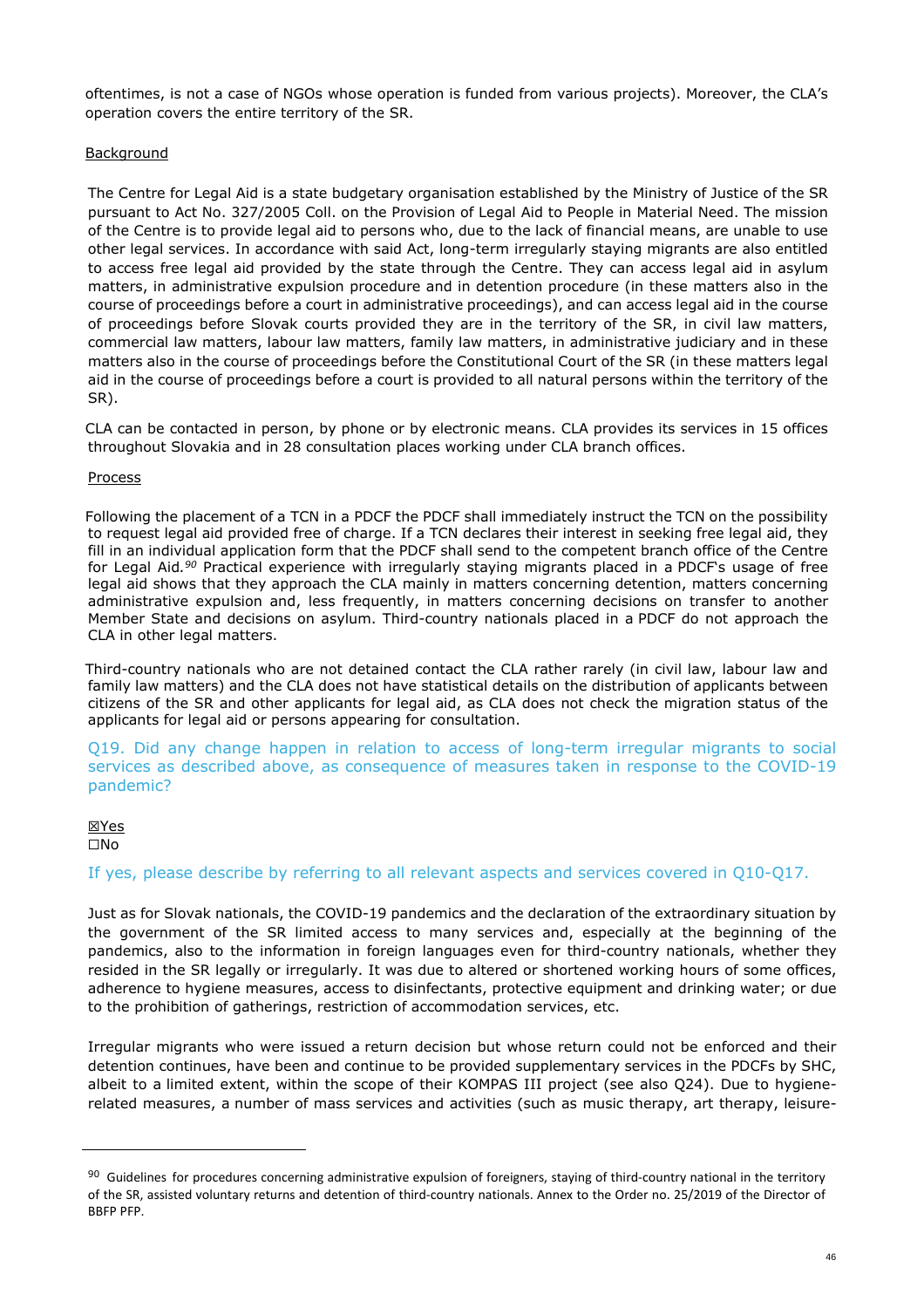time activities) were cancelled. All TCNs in PDCFs were compulsorily tested and in case of positive test results were placed in quarantine in a separate section of the facility. Thus, they lost access to the provided services and, at the same time, facilities were struggling with their capacity limits.<sup>91</sup> Returns were mostly not executed during this period, or they were executed only to a limited extent due to the pandemic situation and the availability of transportation.

Q20. Is there any research available in your (Member) State on irregular migrants accessing rights and services listed above (conducted by relevant authorities, academics, NGOs, etc.)?

#### ☐ Yes ☒ No

If yes, please describe the main findings and conclusions of such research and provide a full reference to the source.

In general, authors in the SR do not pay significant attention to the issues concerning irregular migrants and their access to various services. Some of the issues were partially studied and discussed in previous EMN studies.<sup>92</sup> In 2011, Human Rights League published a publication entitled Detention and Alternatives to Detention.<sup>93</sup>

In June 2020, Human Rights League published a publication entitled 'Analysis of the Situation and Recommendations in Relation to the Setting-up of Asylum, Migration and Integration Policies of the Slovak Republic', which, inter alia, discusses irregular migration and detention.<sup>94</sup>

In cooperation with partner organisations from Central European countries (Poland, Czech Republic, Romania, Hungary) the Human Rights League implemented a project advocating for the rights of migrants without documents in Central Europe (2014/2015) aimed at the protection of this group of migrants from work exploitation and increasing awareness of their rights resulting from the EU Directive providing for minimum standards on sanctions and measures against employers of illegally staying third-country nationals (2009/52/EC).<sup>95</sup>

Chapter 2.2: Cooperation mechanism between central, regional and local authorities

Q21. Were specific measures (legislative, administrative, practices) implemented by central authorities to help regional and local authorities to anticipate and/or to respond to the situation of long-term irregular migrants in their territories?

As stated in the answers to Q5a and Q5b, the majority of contacts between central and regional/local authorities happen as needed and mostly in the form of advice concerning employment or education.

### ☒ Monitoring and follow-up approaches of long-term irregularly staying migrants

Please provide a short description of the (i) measure(s); (ii) proposed effects and (iii) involved organisations (national stakeholders, cities, professionals, etcetera)

<sup>91</sup> Structured interview with BBFP PFP, 9 October 2020 and with SHC, 8 October 2020.

<sup>92</sup> E.g. Good practices in the return and reintegration of irregular migrants: Member States' entry bans policy & use of readmission agreements between Member States and third countries (2014), The Use of Detention and Alternatives to Detention on the Context of Immigration Policies (2014), The effectiveness of return in EU Member States (2017). Available at www.emn.sk (downloaded on 13 October 2020).

<sup>93</sup> Available at https://www.hrl.sk/assets/files/obsah/74-zaistenie\_a\_alternativy\_k\_zaisteniu\_v\_slovenskej\_republike\_narodna sprava.pdf (downloaded on 13 October 2020).

<sup>94</sup> The analysis was prepared within the scope of the Migration Compass project. The non-repayable contribution was provided from the OP Effective Public Administration from the European Social Fund. Available at

https://www.hrl.sk/assets/files/obsah/961-Analyza\_ju%CC%81n%202020.pdf (consulted on 5 November 2020). 95 Within the project a publication Unprotected Migrant workers in an irregular situation in Central Europe (December 2014) was published. Available at http://www.old.hrl.sk/sites/default/files/files\_downloads/unprotected\_report.pdf (consulted on 5 November 2020). The project was financed from the European Programme for Integration and Migration (EPIM).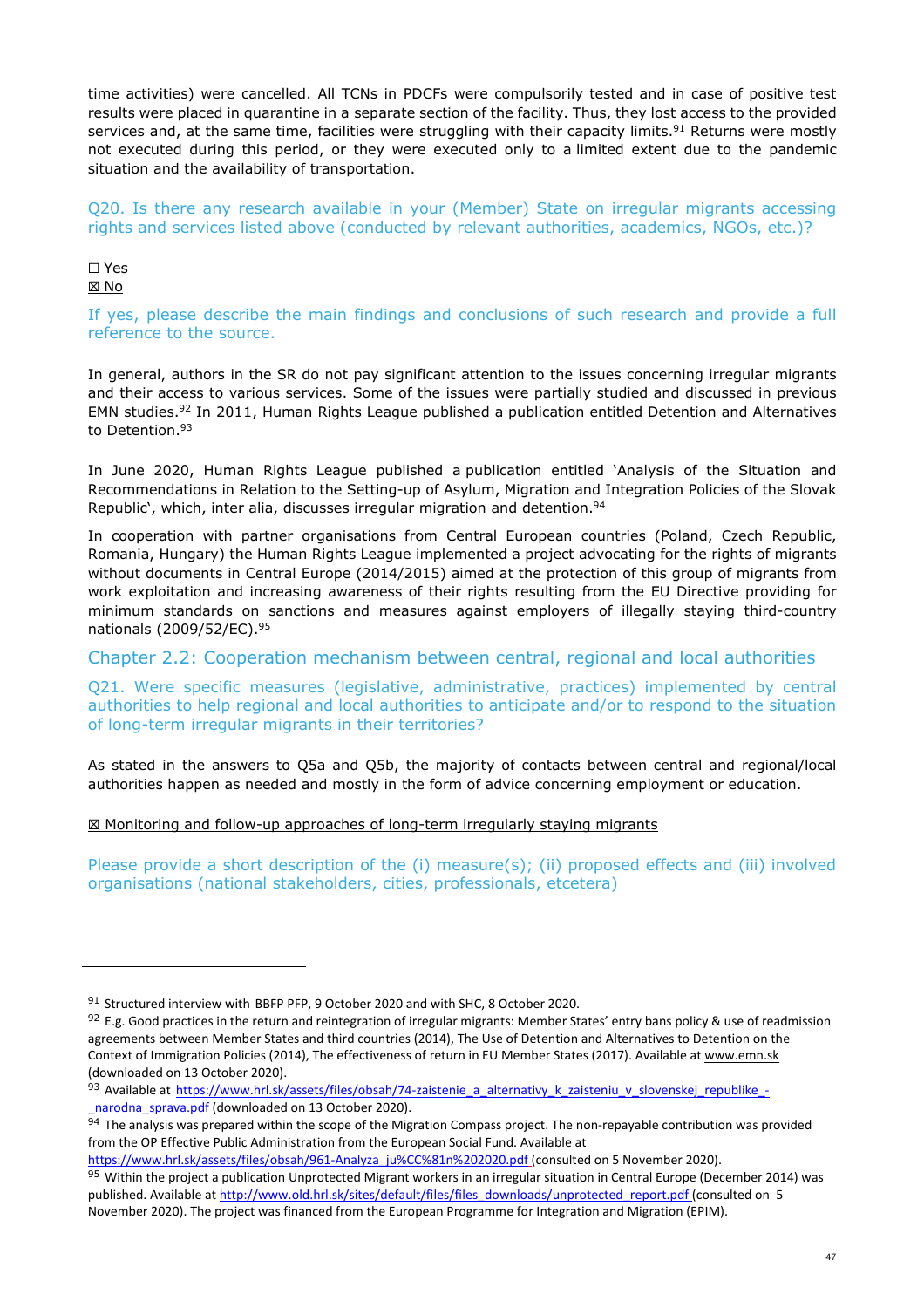As necessary, BBFP PFP organizes preventive training sessions on the topic of irregular migration prevention in regions and cities with registry offices and labour offices.<sup>96</sup>

BBFP PFP continually throughout several years organises educational activities for the employees working with the issues of return policies in the form of trainings which secure their better knowledge about the topic. The training is aimed at police officers and employees of those sate organisations who are fulfilling the tasks and are part of the return policies implementation in the SR.

BBFP PFP realizes regular educational activities of police officers within the MoI SR system. The police officers also have opportunity to participate in educational activities offered by "external" entities, e.g. trainings organised by non-governmental organisations, Civil Services Institute, etc.

☒ Information exchange between central and local authorities about long-term irregularly staying migrants

Please provide a short description of the (i) measure(s); (ii) proposed effects and (iii) involved organisations (national stakeholders, cities, professionals, etcetera)

BBFP PFP organizes operational meetings with local authorities where various migration related questions resulting from legislation and application practice and, if necessary, even concerning irregular migration, are discussed.

☒ Guidance or any other form of established practice made available to regional and local authorities on how to assist long-term irregularly staying migrants (e.g. training sessions, guidance (e.g. written instructions or quidelines), other)

Please provide a short description of the (i) measure(s); (ii) proposed effects and (iii) involved organisations (national stakeholders, cities, professionals, etcetera)

See the answers above as well as answers to questions Q5a and Q5b.

#### ☒ Other measure(s)

### Please provide a short description of the (i) measure(s); (ii) proposed effects and (iii) involved organisations (national stakeholders, cities, professionals, etcetera)

Within the scope of its activities, BBFP PFP cooperates with the Ministry of Foreign and European Affairs of the SR in the process of seconding staff to SR's Representative offices abroad and in the training of seconded employees. They also cooperate at the level of SR's police attachés serving abroad and at the level of seconded staff and attachés of other countries serving in the SR. Cooperation also exists within the scope of local Schengen cooperation and with EU Member States' immigration officers operating in various countries of origin.

Q22. Do local authorities in your Member State participate in horizontal cooperation networks (of local authorities) to develop good practices and/or programmes to address the situation of long-term irregular migrants?

☐ Yes ☒ No

If yes, please provide examples.

Apart from the projects described above in Q5a and Q5b which are implemented within the context of foreigners' integration in the SR, there is no cooperation at the horizontal level between local authorities providing services to irregular migrants.

<sup>96</sup> Structured interview with BBFP PFP, 9 October 2020.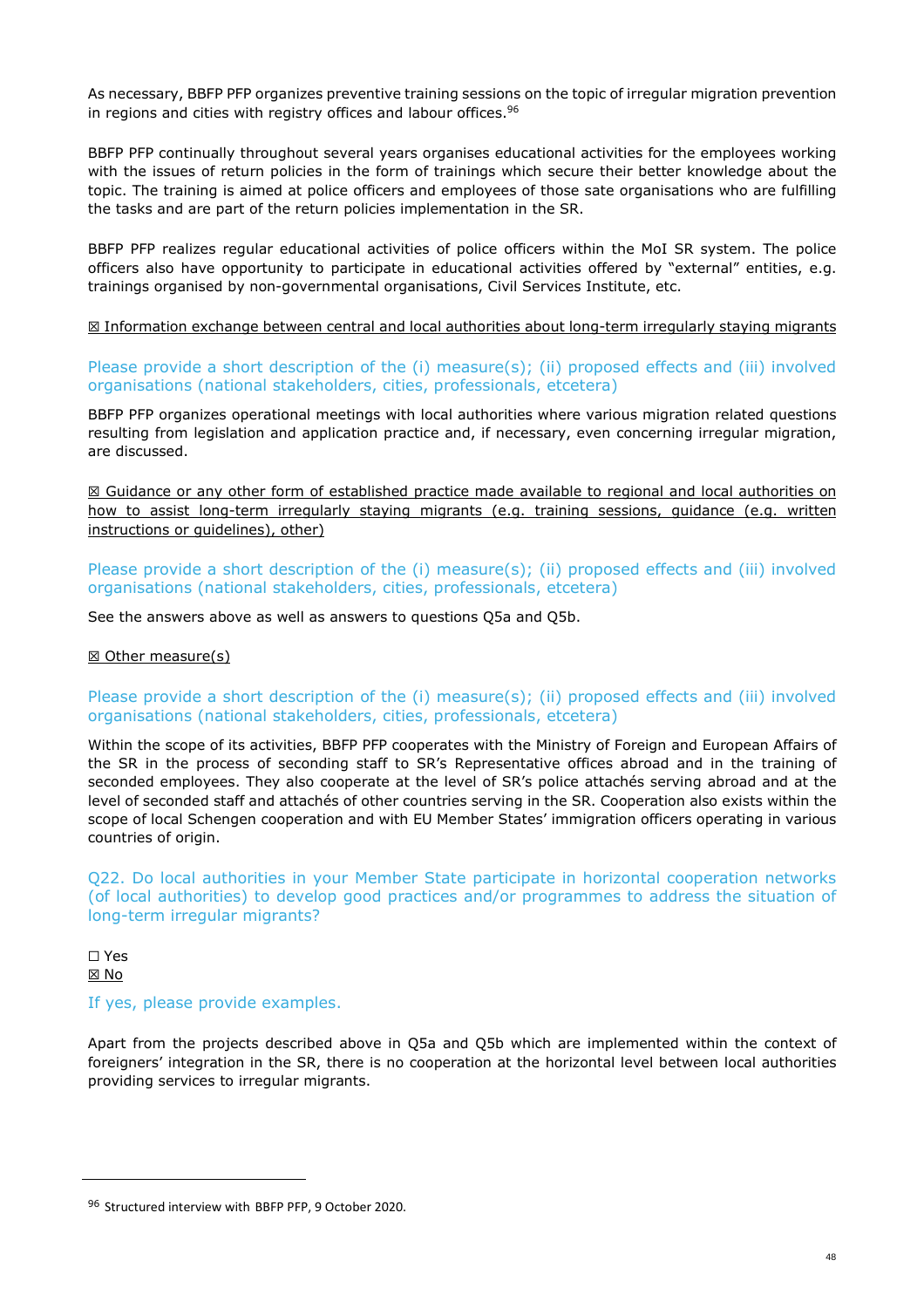Q23. Were there any studies or research published on the effectiveness of any of the measures mentioned in Q21?

#### ☐ Yes ☒ No

If yes, please mention references and brief description of the studies or piece of research:

## Chapter 2.3: Good practices

Q24. What are good practices regarding policy measures concerning long-term irregularly staying migrants?

For each good practice mentioned, please describe a) for whom it is a good practice (policymaker, organisation, other stakeholders), b) why it is considered a good practice and c) whether the assessment that this is a good practice is based on input from experts (and if so, which experts), surveys, evaluation reports, focus groups or from other sources (please indicate which ones).

#### ☒ Providing services (housing, health care, other measures)

### Please provide a brief explanation:

The abovementioned (Q7b and Q15a) project KOMPAS III<sup>97</sup> implemented by Slovak Humanitarian Council can be quoted as a good practice concerning provision of comprehensive services to irregularly staying migrants, as no other authority or organisation in the SR provides services to irregular migrants of such comprehensive nature and scope.<sup>98</sup> The project, which is financed from the EU Home Affairs Funds, follows successful projects KOMPAS and KOMPAS II. The objective of the project is to provide comprehensive services for clients and secure equal conditions in BBFP PFP facilities throughout the SR, as well as to improve living conditions of third-country nationals placed in various BBFP facilities in the SR, with special focus on vulnerable groups. Within the scope of project activities, third-country nationals in PDCFs are provided social and psychological counselling, leisure time activities and educational activities (Slovak Language courses and courses of cultural orientation), supplementary healthcare and material assistance, as well as interpreting and translation services. As stated in Q7b, since 2013 assistance was extended to cover third-country nationals released from the PDCFs for the maximum of 60 days after the release, with special focus on vulnerable groups. Assistance to these persons is provided in the extent of basic care (securing of essentials needs for dignified life such as sanitary items, emergency healthcare, meals allowance, provision of financial means to cover administrative costs, securing of low-threshold accommodation, travel costs, field social care) and always on the basis of a consultation and approval of the PDCF. Services are available for all foreigners placed in PDCFs or released therefrom, i.e. they are not limited to those whose return cannot be enforced due to legal or practical obstacles.

It is also important to mention the activities of the Human Rights League (described in more details in Q7b), which has been working with irregular migrants over the long-term and which provides comprehensive legal aid and assistance to this group mainly in the form of a pro-bono activity.<sup>99</sup> The Human Rights League has already prepared a number of analyses and papers concerning these issues and, in particular, concerning TCNs placed in detention (for more information see Q20).

☒ Exchanging information between national and local authorities on long-term irregularly staying migrants

Please provide a brief explanation:

<sup>97</sup> Kompas and Kompas II projects, financed from the EU funds, were finished. Implementation of the Kompas III project, financed from the EU Home Affairs Funds, continues until 31 December 2021.

<sup>98</sup> Own assessment based on the data and information collected during the preparation of this study.

<sup>99</sup> Structured interview with Human Rights League, 4 November 2020.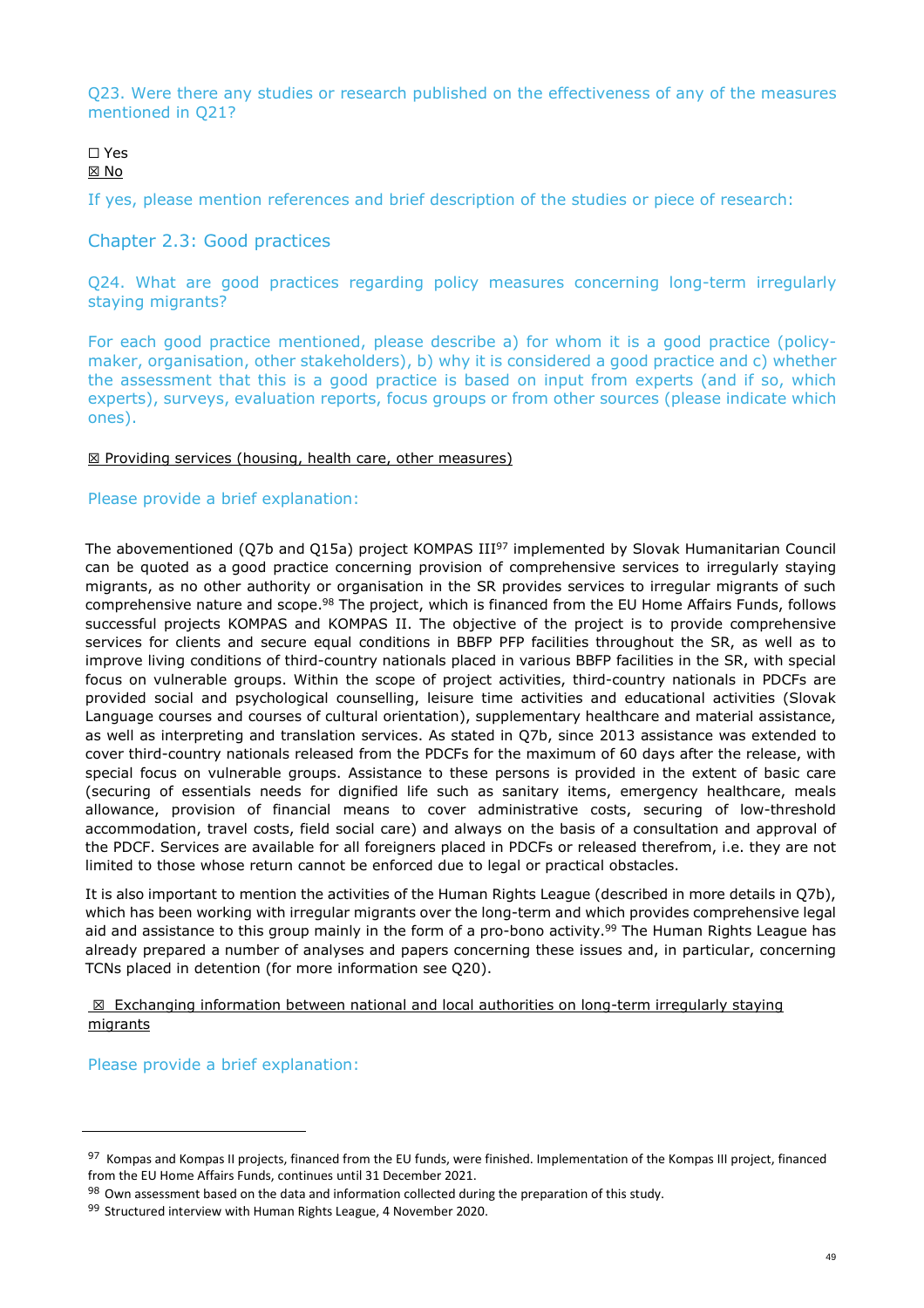See answers to questions Q5a, Q5b and Q21.

#### ☒ Exchanging information between Member States?

#### Please provide a brief explanation:

In practice, exchanging of information also exists within the scope of local Schengen cooperation as well as the cooperation with EU Member States' immigration officers operating in various countries of origin of irregular migrants, which proved useful. Other means of efficient cooperation are, e.g., joint contact points and cooperation through police attachés.<sup>100</sup>

☐ Other good practices

Please provide a brief explanation:

## Chapter 3: Responses to end long term irregular stay

Q25. What options are available in your Member State to end long-term illegal stay of thirdcountry nationals (e.g. return, legalisation of stay, other)? Which are prioritized?

Options to end long-term irregular stays by third-country nationals are described in detail in Q2. All types of legal residences which it is possible to obtain in the case of irregularl status are granted under very specific conditions. That is the reason why the return is usually the most feasible solution to irregular status.<sup>101</sup>

#### Chapter 3.1: Measures to promote return or discourage illegal stay

Q26. What measures to promote return or discourage illegal stay are in place in your Member (State) specifically for long term irregular migrants (as identified in this study)? e.g. restricted access to mainstream services or specific programmes geared towards third-country nationals in a prolonged situation of irregular stay, specific cooperation measures between national, regional and local authorities.

*Please note that various measures directly related to the enforcement of a return decision such as AVR programmes or other incentives to return were already captured in numerous other EMN studies and discussions at expert group level and are not the primary focus of this study.* 

Given that irregular migrants in the SR do not have access to any services which would in any way help them in their vulnerable status, this fact itself is a strong factor to search for a solution in the form of return. In the case of third-country nationals who were granted the status of "remaining" (see Q2), the status itself is set up in such a way as to motivate return.<sup>102</sup> Third-country nationals with this status cannot be employed in the SR and engage in entrepreneurship. They do not have access to public health insurance and often lack needed documents<sup>103</sup>. They can apply for temporary residence or permanent residence (apart from exceptions stated in the Q2) only outside of the territory of the SR at a Diplomatic mission of the SR abroad.

Q27a. What are the good practices as identified in your Member States to promote return or discourage illegal stay for long term irregular migrants identified in your (Member) State?

<sup>100</sup> Structured interview with BBFP PFP, 9 October 2020.

<sup>101</sup> Structured interview with BBFP PFP, 9 October 2020. Experience of SHC (structured interview, 8 October 2020) and IOM MIC with work with third-country nationals.

<sup>102</sup> Structured interview with BBFP PFP, 9 October 2020.

 $103$  Pursuant to the Act on Residence of Foreigners Sec. 74, par. 2a) and possibly b), the Police department issues a foreigners' passport to a TCN which primary aim is the departure from and return to the SR. Information from BBFP PFP from 23 November 2020.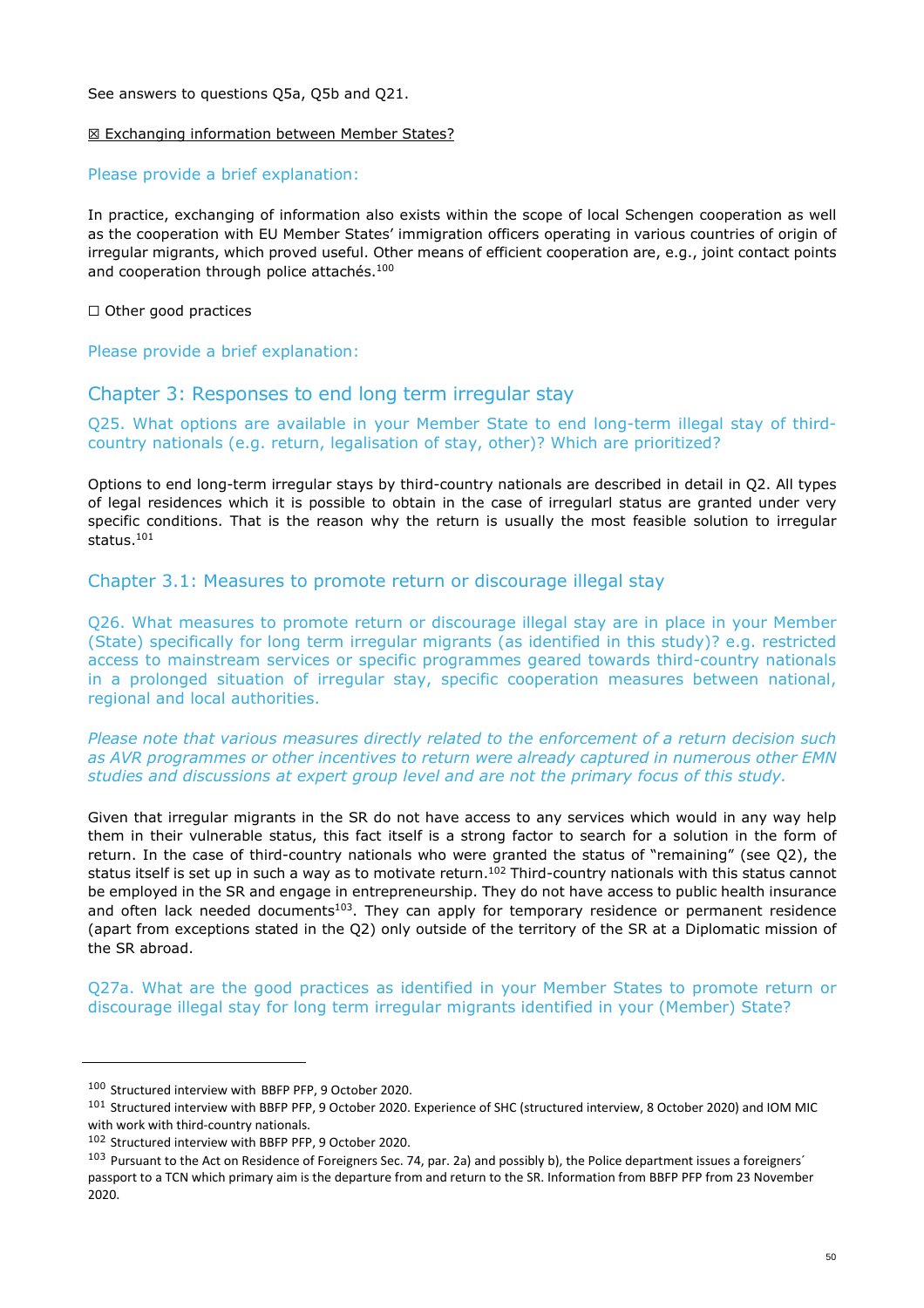For each good practice mentioned, please describe a) for whom it is a good practice (policymaker, organisation, migrant, other stakeholders), b) why it is considered a good practice and c) what is the source of the statement – e.g. based on input from experts, surveys, evaluation reports or from other sources (please indicate which ones).

See answer to Q26. However, the SR does not proactively discourage irregular migration or actively promote return to the country of origin.

Q27b. Is there any research available in your (Member) State on promotion of return or the discouragement illegal stay (conducted by relevant authorities, academics, NGOs, etc.)?

## ☐ Yes

☒ No

If yes, please describe the main findings and conclusions of such research and provide a full reference to the source.

Q28. Please provide illustrative example(s) of responses and/or good practices to promote return or discourage illegal stay adopted by authorities (a) at central level, (b) regional and/or (c) at local level (e.g. municipalities) – up to two examples, in the form of anonymised case studies of individual long-term irregularly staying migrants):

NA

Chapter 3.2: Legalisation of stay open specifically to long-term irregular migrants

Q29. Are options for legalisation of stay open specifically to long-term irregular migrants in your Member (State)? E.g. a specific status/residence permit for legalising the stay of long-term irregularly staying migrants (see section 1)? specific schemes established at national level for legalising the stay of long-term irregular migrants? Or do such options form part of the system of residence permits available to all migrants?

If yes, please briefly explain the criteria considered (e.g. integration in labour market, length of stay, language skills, absence of criminal record, social and family ties, having entered the country as a minor):

In SR, there are no specific schemes for legalising long-term irregular migrants' residence. The options for legalisation are described in Q2 but the statuses might be also granted to other third-country nationals who meet the conditions.

Q30a. What are the good practices as identified in your Member States with regards to legalisation of stay identified in your (Member) State?

For each good practice mentioned, please describe a) for whom it is a good practice (policymaker, national or local authority, organisation, migrant, other stakeholders), b) why it is considered a good practice and c) what is the source of the statement – e.g. based on input from experts, surveys, evaluation reports or from other sources (please indicate which ones).

Tolerated residence granted to a person who is a minor found in the territory of the SR (Act on Residence of Foreigners, Sec. 58 Par 1 a)) can be considered (when meeting criteria) an example of regularisaton or stabilisation of residence status. If such minor with tolerated residence is present in the territory of the SR for at least three years during which they studied in the SR, they can be granted permanent residence for five years (Act on Residence of Foreigners, Sec. 45a Par. 1 c)).

Q30b. Is there any research available in your (Member) State on practices with regards to options for legalisation of stay available specifically to irregular migrants (conducted by relevant authorities, academics, NGOs, etc.)?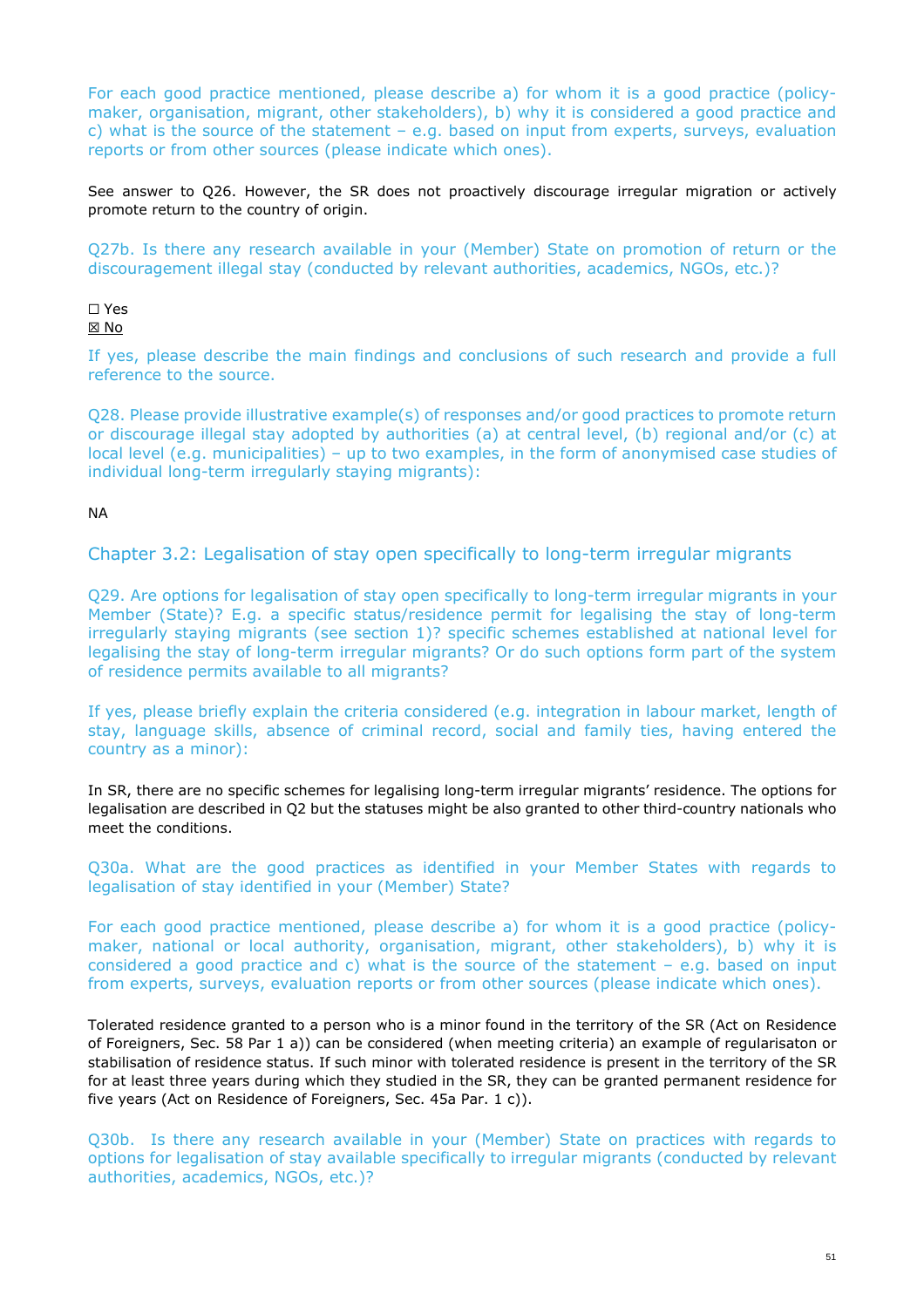#### ☐ Yes ☒ No

If yes, please describe the main findings and conclusions of such research and provide a full reference to the source.

Q31. Please provide illustrative example(s) of responses and good practices related to the legalisation of stay measures adopted by authorities (a) at central level, (b) regional and/or (c) at local level (e.g. municipalities) – up to two examples, in the form of anonymised case studies of individual long-term irregularly staying migrants):

## NA

## Chapter 3.3: Measures taken in response to the COVID-19 pandemic

Q32. Were measures taken to end the situation of long-term irregular migrants specifically in connection to the responses to and impacts of the COVID-19 (e.g. legalisation of migrant workers employed in specific sectors)? Please describe.

The SR did not introduce any specific measures to legalize the residence of irregular migrants with respect to the COVID-19 pandemic.

Act No. 73/2020 Coll. which, among other things, amended the Act on Residence of Foreigners regulated the residence of foreigners so that the foreigners who cannot leave the country due to the state of crisis and their residence expires are protected against consequences of their unauthorized residence (see O8).

## Chapter 4: Challenges and future actions

Q33. What are the challenges regarding policy measures concerning long-term irregularly staying migrants?

For each challenge mentioned, please describe a) for whom it is a challenge (policy-maker, organisation, other stakeholders), b) why it is considered a challenge and c) whether the assessment that this is a challenge is based on input from experts (and if so, which experts), surveys, evaluation reports, focus groups or from other sources (please indicate which ones).

### ☒ Providing services (e.g. housing, health care, etc)

### Please provide a brief explanation:

The institutions and organisations with whom this study was consulted identified several challenges related to the provision of services to long-term irregular migrants. Those were especially the following:

- the provision of services to the persons with the status of "remaining". As described in Table 4, nearly no support services are provided to these TCNs from the state<sup>104</sup> which puts them in an extremely vulnerable position. Apart from the SHC individual project financed from EU Funds (see more in Q7b and Q24) other no non-governmental organisation or local / regional level authorities does not concern themselves in a comprehensive way with service provision to this group of migrants.<sup>105</sup> The following was identified as the most problematic regarding the status of these persons:

a) access to healthcare and the possibility to become a person insured with public health insurance. An introduction of the option to provide health insurance to such persons is not planned as there are worries that such insurance and insurance card might be abused in other EU countries.<sup>106</sup> On the other hand, direct payment for healthcare costs when helping persons with the status of "remaining" by a non-governmental organization within a project (only within 60 days following the day of leaving PDCF) seems very costly,

<sup>&</sup>lt;sup>104</sup> The BBFP PFP prefers these activities to be primarily financed from EU funds also bearing in mind the low number of persons with such status.

<sup>&</sup>lt;sup>105</sup> Structured interview with the SHC, 8 October 2020. Consultations within IOM (IOM MIC and the AVRR programme).

<sup>106</sup> Structured interview with BBFP PFP, 9 October 2020.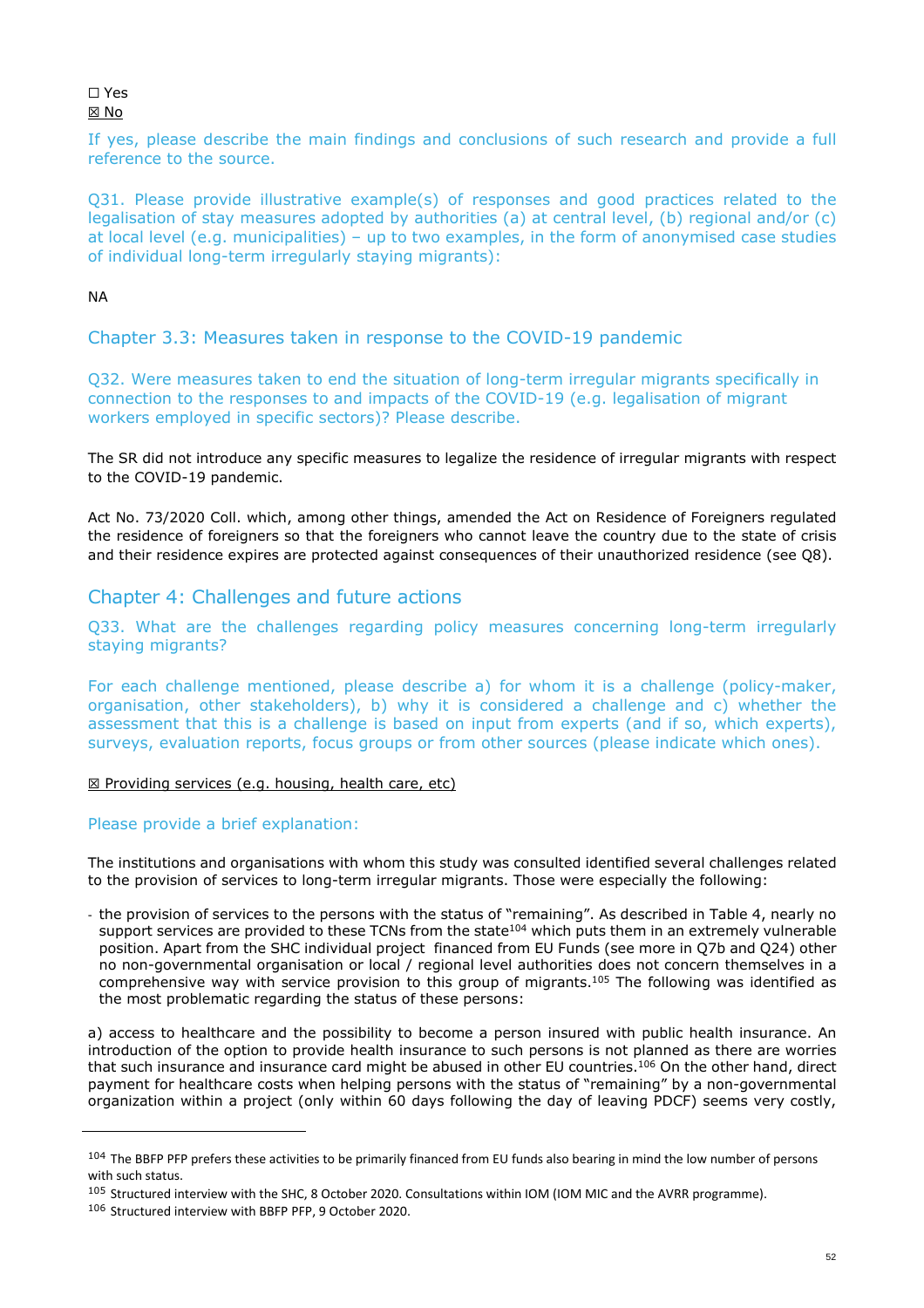non-systemic and in the case of procedures which are very expensive from long-term perspective also impossible to execute. TCNs with the status of "remaining" cannot enter employment or engage in entrepreneurship, so also the access to commercial insurance is rather limited.

b) access to accommodation. Based on the Act on Residence of Foreigners, the person providing accommodation is obliged to report accommodating a foreigner and register them for which they need identification document of the foreigner. In the case of persons with the status of "remaining", the access to accommodation is therefore very restricted and only a couple of charity low-cost accommodation hostels intended primarily for the homeless provide them with accommodation. 107

c) the absence of regular valid documents onto which most of provided services (such as accommodation, social and health care) but also ordinary life processes (such as opening and accessing a bank account, buying a cellphone etc.) are dependent.<sup>108</sup>

d) no possibility to enter employment which further increases the vulnerability of such persons and their propensity to illegal work or work exploitation.<sup>109</sup>

- locally, the problem is perceived in a more comprehensive way and the following were identified as challenges: the absence of general methodical guidelines and procedures of working with this group of persons,<sup>110</sup> as well as subsequent refund of services which could be provided to such TCNs locally if they were not able to pay for them themselves $^{111}$ .
- the non-governmental sector identified as a challenge the insufficient functionality and availability of alternatives to detention for vulnerable persons and families with children especially with regard to access to accommodation and healthcare. There is no possibility of temporary placement of these persons e.g. to an accommodation facility run by the state.<sup>112</sup>

#### ☒ Challenges exchanging information and/or cooperation between national and local authorities on longterm irregularly staying migrants

### Please provide a brief explanation:

The absence of a permanent platform for regular information exchange between central and local level authorities, situation monitoring and identification of problems were identified as major challenges. $^{113}$ 

The awareness of the Foreign Police of the local situation regarding the residence and movements of foreigners is also absent as the Foreign Police Departments are located only in 13 Slovak cities and responsible for vast areas.<sup>114</sup>

#### $⊠$  **Challenges exchanging information between Member States?**

### Please provide a brief explanation:

On the EU level, the disunified period for storing data on the mobility and residence of foreigners on national level in particular EU states is a challenge. As a result of personal data protection, most data is very quickly erased from databases and later when examining cases it is very difficult to obtain it anew. On EU level, a central registry for storing data on residence of foreigners is absent.<sup>115</sup>

☒ Other challenges (e.g. other measures mentioned in chapter 3) Please provide a brief explanation:

<sup>107</sup> Structured interview with the SHC, 8 October 2020.

<sup>108</sup> Structured interview with the Human Rights League, 4 November 2020.

<sup>&</sup>lt;sup>109</sup> Structured interview with the Human Rights League, 4 November 2020.

<sup>110</sup>Questionnaire from the City of Banská Bystrica from 8 October 2020.

<sup>111</sup>Questionnaire from the City of Bratislava from 15 October 2020.

<sup>112</sup> Structured interview with the Human Rights League,4 November 2020.

<sup>&</sup>lt;sup>113</sup>Questionnaire from the City of Banská Bystrica from 8 October 2020 and from the Association of Self-governing Regions SK8 from 22 October 2020. Structured interview with BBFP PFP, 9 October 2020.

<sup>114</sup> Structured interview with BBFP PFP, 9 October 2020.

<sup>115</sup> Structured interview with BBFP PFP, 9 October 2020.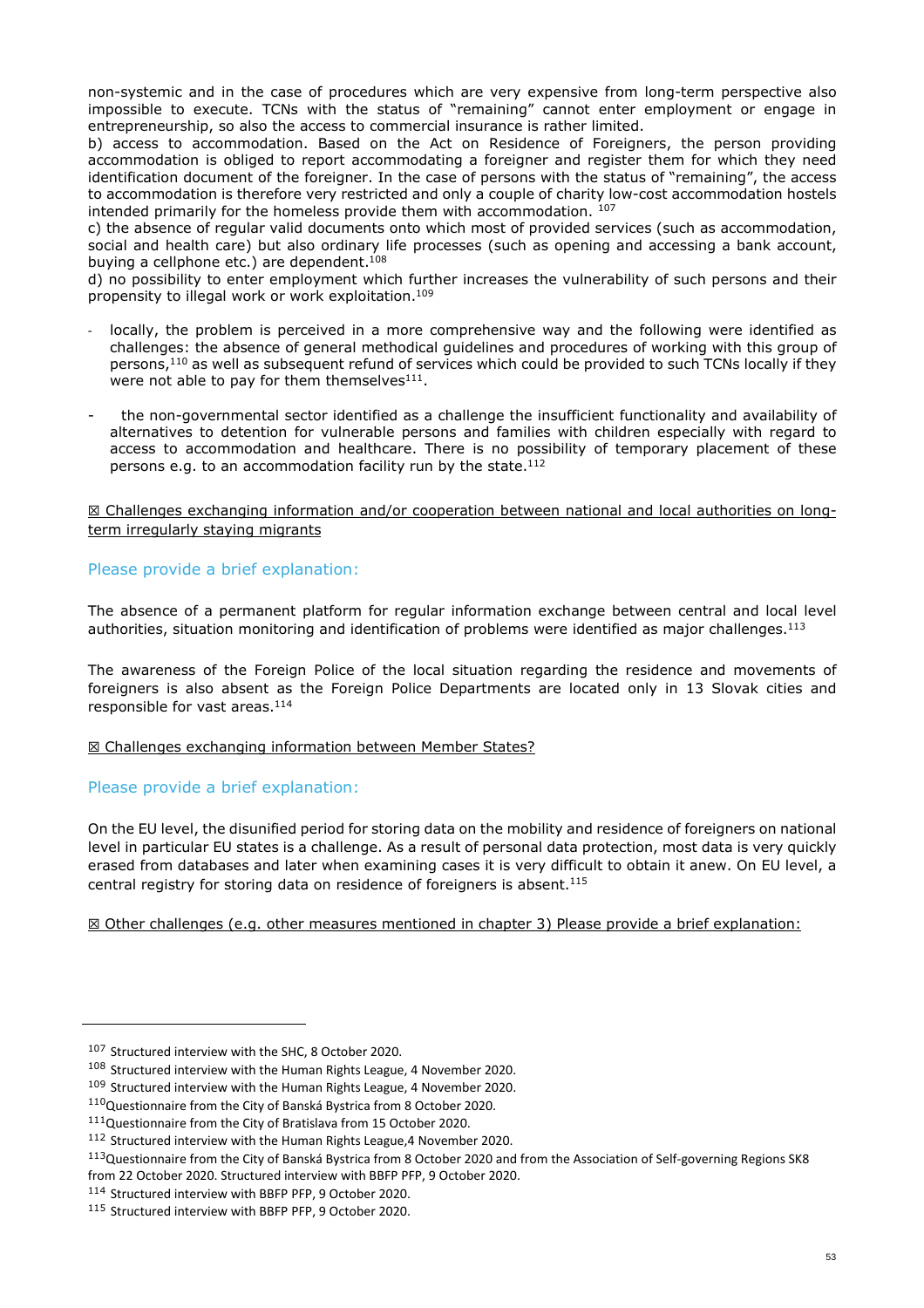Locally, deaths of foreigners in the territory of a city was identified as a challenge. Information on how to proceed in such a case is lacking.<sup>116</sup>

The non-governmental sector identified as a challenge a long-term irregularity status of TCNs without citizenship and without a real possibility to regularize their status. The Human Rights League in this respect proposes to introduce a statelessness determination procedure which might help with the recognition also of irregular migrants as stateless persons. In this way they would have legal status, residence and rights stemming from the Convention relating to the Status of Stateless Persons. The existence of a procedure to duly examine whether a person is a stateless person and to grant them stateless person status would facilitate them in obtaining residence and work and improve their current situation of long-term vulnerability.<sup>117</sup>

Q34. What are the challenges regarding policy measures concerning long-term irregularly staying migrants specifically linked to the reposes to and impacts of the COVID-19 pandemic?

There were no challenges identified which would be related to long-term irregular migrants and policy measures concerning them during the COVID-19 pandemic. Challenges concerned especially the practical execution of returns (see Q35).

Q35. What are the challenges of promoting return or discouraging illegal stay concerning longterm irregularly staying migrants? Please describe any additional challenges specifically linked to the reposes to and impacts of the COVID-19 pandemic?

Challenges during the COVID-19 pandemic were related especially to the actual execution of returns. During the pandemic, forced returns were executed only if circumstances allowed. The execution of returns was influenced mainly by external factors such as cooperation with third countries in the process of return, availability of flights, measures adopted by the SR and third countries in order to mitigate COVID-19 spread.

Assisted voluntary returns were provided ad hoc and based on an individual situation of each person. They depended also on available transport (e.g. not enough flights) and the current situation in the SR, transit countries, and the country of destination.

Q36. What are the challenges regarding the options for legalisation of stay available to longterm irregularly staying migrants? Please describe any additional challenges specifically linked to the reposes to and impacts of the COVID-19 pandemic?

The options for legalisaton of residence are described in Q2. In these cases (e.g. submission of residence application at territorially competent Foreign Police Department), long-term irregular migrants faced same restrictions as any other foreigners such as Foreign Police Departments working only in a limited regime (hours for public etc.). Currently, the applications are received only from clients who had booked themselves previously electronically, with the exception of applications in cases worthy of special consideration or for humanitarian reasons. When entering buildings of individual Departments, it is necessary to cover the face (use face mask) and allow themselves to be checked by Police employees.<sup>118</sup>

Q37. According to (central and/or local) stakeholders in your (Member) State, what actions could be taken at EU level to support (Member) States to effectively cooperate and overcome the challenges faced in relation to long-term irregularly staying migrants?

On the EU level, measures to make return policy more effective (while respecting human rights and dignity) would help.<sup>119</sup>

<sup>116</sup> Questionnaire from the City of Banská Bystrica from 8 October 2020.

<sup>117</sup> Structured interview with the Human Rights League, 4 November 2020.

<sup>118</sup> http://www.minv.sk/?uradne-hodiny-ocp-pz (consulted on 3 November 2020) and

https://www.mic.iom.sk/sk/novinky/639-covid-19-opatrenia.html#OCP (consulted on 3 November 2020). 119 Structured interview with BBFP PFP, 9 October 2020.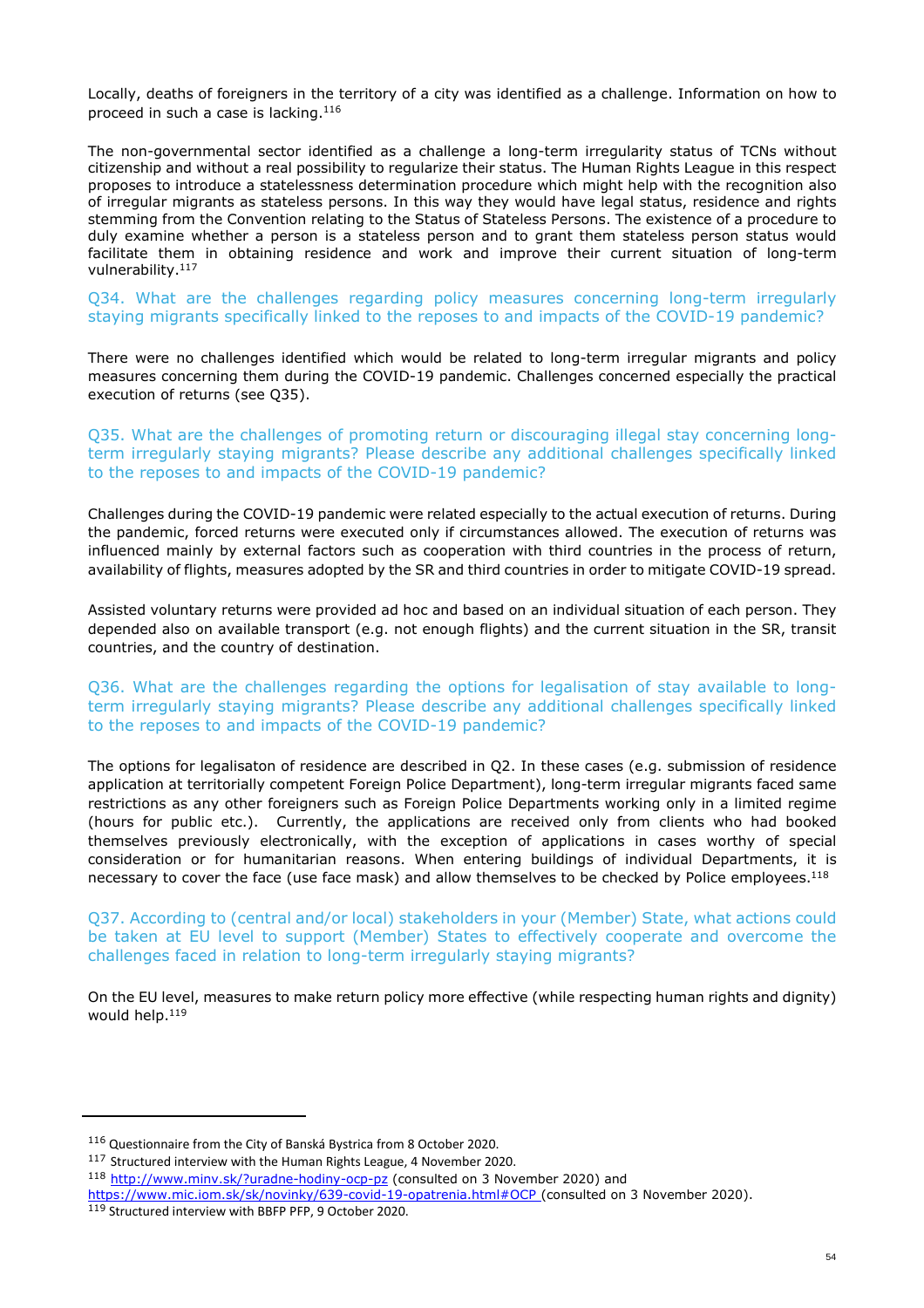Exchanging examples of best practices when dealing with the situation of long-term irregular migrants as well as co-funding of relevant measures in the provision of services to this group of persons form the part of the EU could be very helpful.<sup>120</sup>

## Chapter 5: Conclusions

Irregular migration has been relatively stable in the SR since 2015, i.e. for the last five years. Significant changes have not occurred even during migration situation in 2015 and 2016. The Slovak Republic is still mostly a transit country. The yearly average numbers of illegal state border crossings in this period of the year are around 300 persons. More irregular migrants are detected in the case of unauthorized residence in which the numbers account to approx. 2,500 persons a year.<sup>121</sup> Regarding irregular migration, attempts to abuse legal ways of entry into the SR are most often: purposeful obtaining residence for various purposes such as engaging in entrepreneurship, family reunification, study, marriages of convenience, opening fictional business entities, issuing invitations for foreigners and providing fictional certificates of university study in the SR.<sup>122</sup>

As mentioned before, given the relatively low numbers of long-term irregular migrants (primarily TCNs with the status of remaining), the issue of services provided to them is not a topic of political or legislative debate. Irregular migration and irregular migrants' status are a topic for the debate of only a very narrow circle of professionals active in non-governmental sector and cooperating with state administration authorities, especially with the Ministry of Interior of the SR. Regionally or locally, this issue is not addressed at all and only marginally occurs in the context of measures related to employment and integration of foreigners or to vulnerable groups. In general, the Slovak legislation is fully in line with the European legislation. At the same time the SR actively and continuously participates in solving the issue of irregular migration on European level.<sup>123</sup>

Long-term migrants have for a long time been in a very vulnerable position in the SR. Apart from exceptional cases in which they have the option to obtain tolerated or permanent residence, they mostly have the status of "remaining" in the SR which does not allow them to enter employment relations or start a business. These persons with the status of "remaining" do not have public health insurance so if needed their healthcare related costs could be covered only by commercial health insurance which, however, they cannot afford either financially or due to not having valid documents. Their access to social benefits, accommodation or education is also very restricted. The only service which is provided to them under equal conditions to those valid for Slovak citizens is the access to legal counselling through the Centre for Legal Aid. Counselling services, whether legal or social, are provided also by several non-profit organizations or the IOM. Locally, there are no specific activities or targeted services for this group of migrants. Based on the legislative conditions set up in this way, the status of long-term irregular migrants, and practical experience, the most feasible way to solve their situation and status is return to their country of origin.

Regarding the status of irregular migrants about whom the authorities do not know and their access to services, it is necessary to say that nearly all services (with the exception of the above mentioned legal counselling) depend on valid identification documents which means that irregular migrants are excluded from using any services whatsoever. In this regard it is also important to state that such irregular migrants are breaking the law and their situation should be solved within the national law.<sup>124</sup>

This vulnerable position of irregular migrants is connected to many challenges such as healthcare provision or obtaining common living needs which are not covered (with the exception of special situations) even by the central and local level authorities. Services of such nature are provided only by non-profit organisations and only in a limited way as the organisations have only limited funding e.g. from the EU funds within current active projects. Services provided to irregular migrants are not defined as target activities even in those EU funds which are directly focused on third-country nationals.

With the exception of unaccompanied minors studying at a school in the SR for at least 3 years, to whom permanent residence can be granted after the expiration of tolerated residence, the SR has no

<sup>120</sup> Structured interview with the SHC, 8 October 2020.

<sup>121</sup> Statistical Overview of Legal and Illegal Migration in the Slovak Republic in 2015, 2016, 2017, 2018, 2019 and first half of 2020. Structured interview with BBFP PFP, 9 October 2020.

<sup>122</sup> Activity Report, Schengen Information System for 2015, 2016, 2017, 2018 a 2019. Available at https://www.sis.gov.sk/prevas/sprava-o-cinnosti.html (consulted on 21 October 2020).

<sup>123</sup> Information from BBFP PFP from 23 November 2020.

<sup>124</sup> Information from BBFP PFP from 23 November 2020.